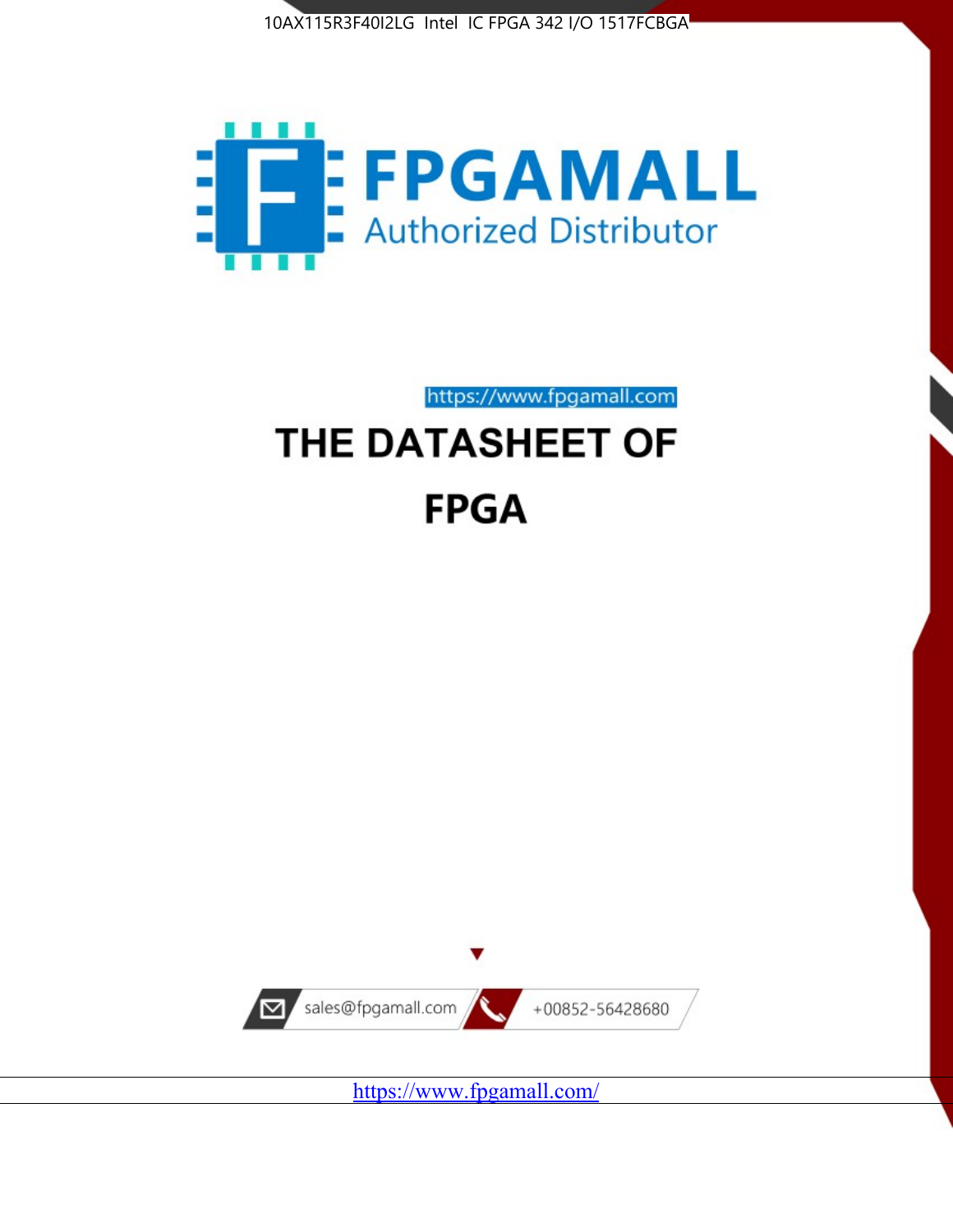10AX115R3F40I2LG Intel IC FPGA 342 I/O 1517FCBGA



# **Intel® Arria® 10 Device Overview**



**A10-OVERVIEW | 2018.12.06** Latest document on the web: **[PDF](https://www.intel.com/content/dam/www/programmable/us/en/pdfs/literature/hb/arria-10/a10_overview.pdf)** | **[HTML](https://www.intel.com/content/www/us/en/programmable/documentation/sam1403480274650.html)**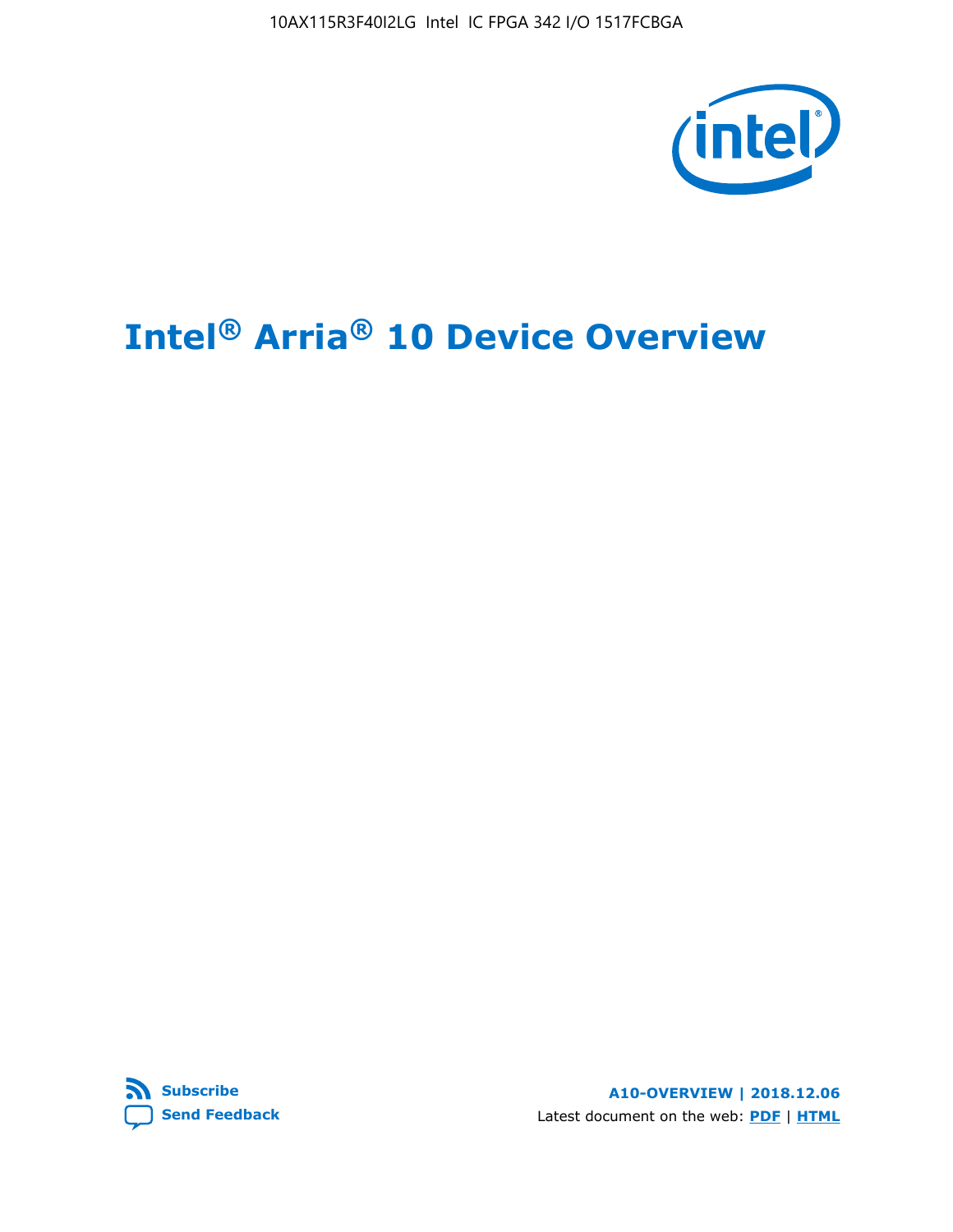

**Contents** 

# **Contents**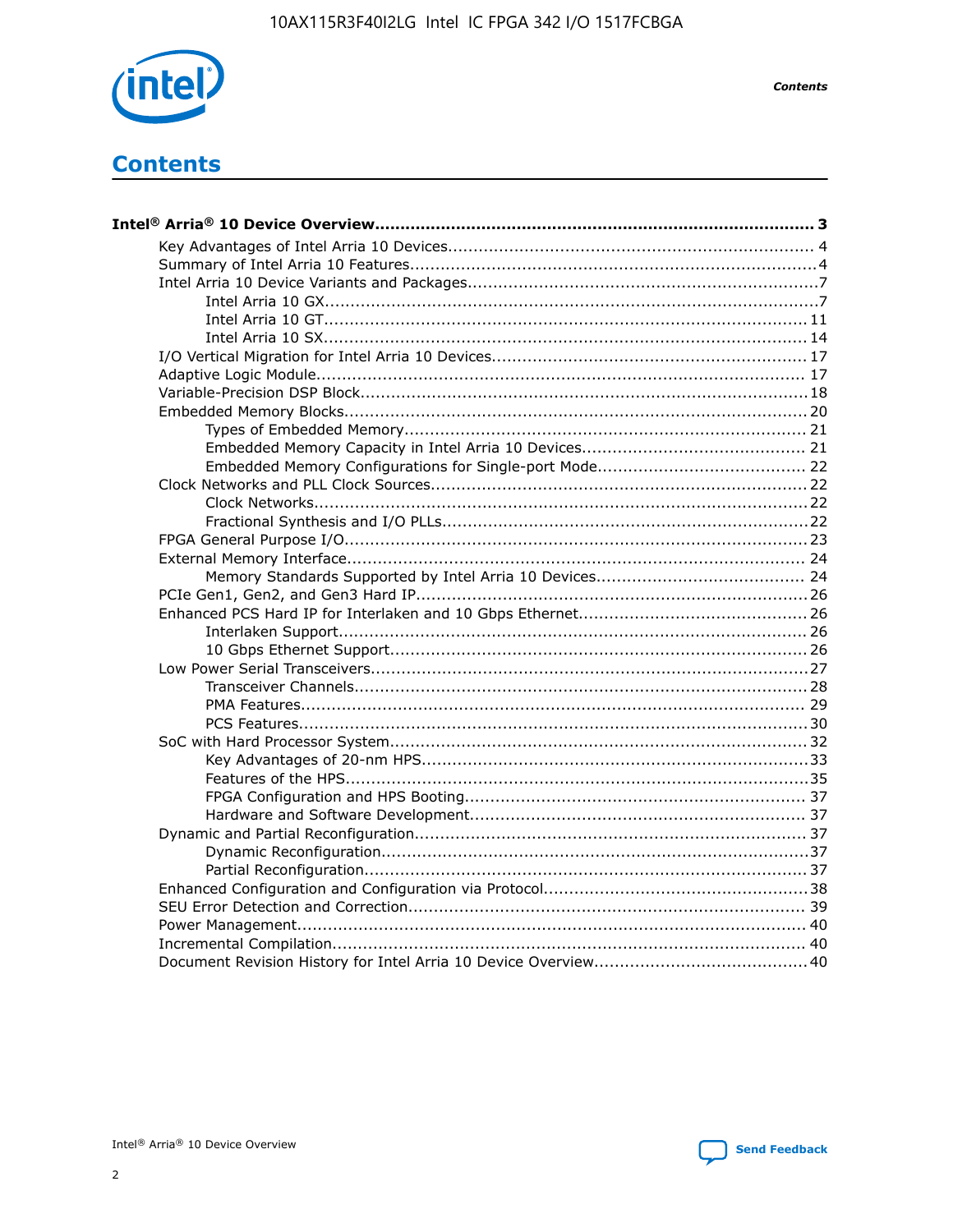**A10-OVERVIEW | 2018.12.06**

**[Send Feedback](mailto:FPGAtechdocfeedback@intel.com?subject=Feedback%20on%20Intel%20Arria%2010%20Device%20Overview%20(A10-OVERVIEW%202018.12.06)&body=We%20appreciate%20your%20feedback.%20In%20your%20comments,%20also%20specify%20the%20page%20number%20or%20paragraph.%20Thank%20you.)**



# **Intel® Arria® 10 Device Overview**

The Intel<sup>®</sup> Arria<sup>®</sup> 10 device family consists of high-performance and power-efficient 20 nm mid-range FPGAs and SoCs.

Intel Arria 10 device family delivers:

- Higher performance than the previous generation of mid-range and high-end FPGAs.
- Power efficiency attained through a comprehensive set of power-saving technologies.

The Intel Arria 10 devices are ideal for high performance, power-sensitive, midrange applications in diverse markets.

| <b>Market</b>         | <b>Applications</b>                                                                                               |
|-----------------------|-------------------------------------------------------------------------------------------------------------------|
| Wireless              | Channel and switch cards in remote radio heads<br>٠<br>Mobile backhaul<br>٠                                       |
| Wireline              | 40G/100G muxponders and transponders<br>٠<br>100G line cards<br>٠<br><b>Bridging</b><br>٠<br>Aggregation<br>٠     |
| <b>Broadcast</b>      | Studio switches<br>٠<br>Servers and transport<br>٠<br>Videoconferencing<br>٠<br>Professional audio and video<br>٠ |
| Computing and Storage | Flash cache<br>٠<br>Cloud computing servers<br>٠<br>Server acceleration<br>٠                                      |
| Medical               | Diagnostic scanners<br>٠<br>Diagnostic imaging<br>٠                                                               |
| Military              | Missile guidance and control<br>٠<br>Radar<br>٠<br>Electronic warfare<br>٠<br>Secure communications<br>٠          |

#### **Table 1. Sample Markets and Ideal Applications for Intel Arria 10 Devices**

#### **Related Information**

- [Intel Arria 10 Device Handbook: Known Issues](http://www.altera.com/support/kdb/solutions/rd07302013_646.html) Lists the planned updates to the *Intel Arria 10 Device Handbook* chapters.
- [Intel Arria 10 GX/GT Device Errata and Design Recommendations](https://www.intel.com/content/www/us/en/programmable/documentation/agz1493851706374.html#yqz1494433888646)
- [Intel Arria 10 SX Device Errata and Design Recommendations](https://www.intel.com/content/www/us/en/programmable/documentation/cru1462832385668.html#cru1462832558642)

Intel Corporation. All rights reserved. Intel, the Intel logo, Altera, Arria, Cyclone, Enpirion, MAX, Nios, Quartus and Stratix words and logos are trademarks of Intel Corporation or its subsidiaries in the U.S. and/or other countries. Intel warrants performance of its FPGA and semiconductor products to current specifications in accordance with Intel's standard warranty, but reserves the right to make changes to any products and services at any time without notice. Intel assumes no responsibility or liability arising out of the application or use of any information, product, or service described herein except as expressly agreed to in writing by Intel. Intel customers are advised to obtain the latest version of device specifications before relying on any published information and before placing orders for products or services. \*Other names and brands may be claimed as the property of others.

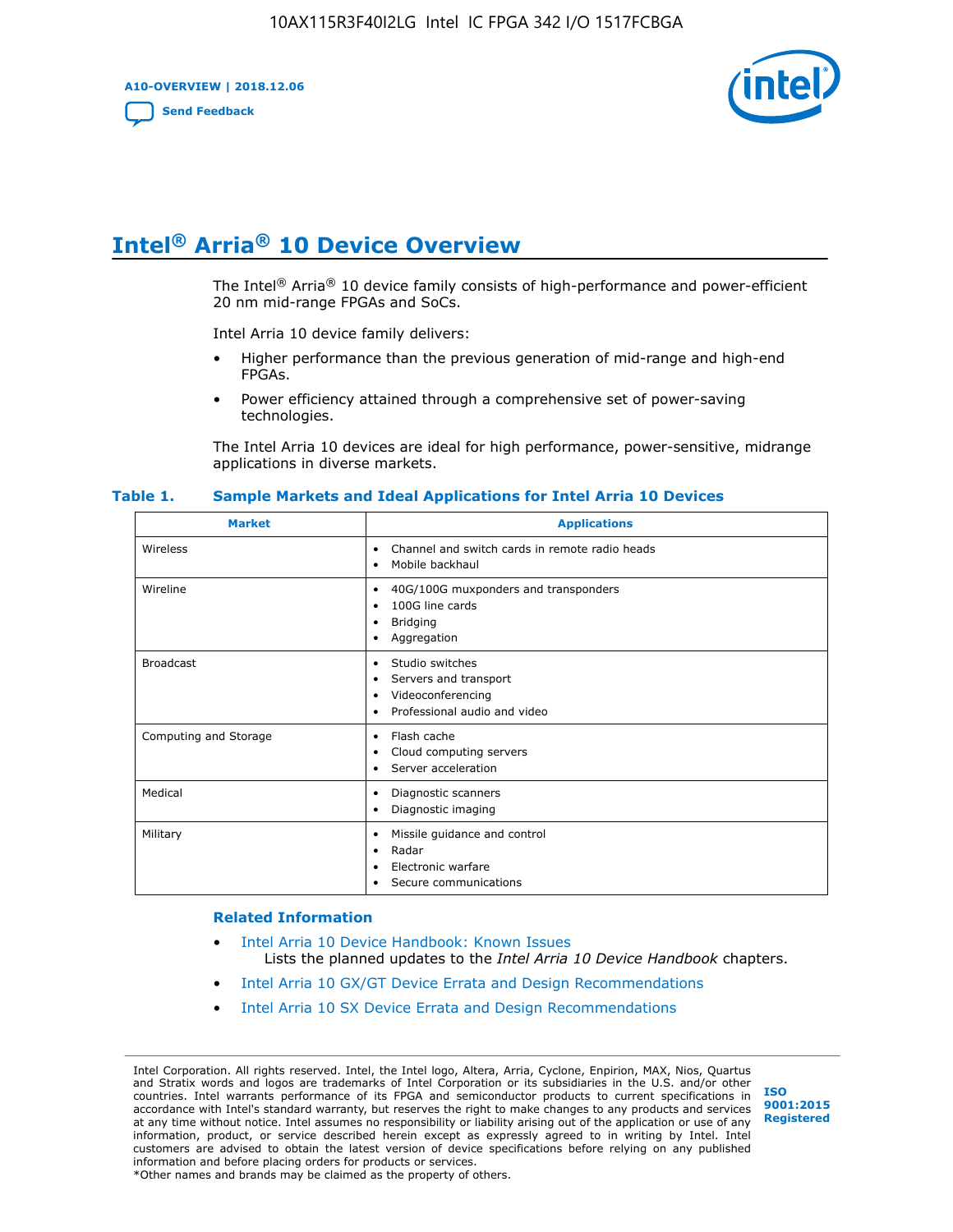

# **Key Advantages of Intel Arria 10 Devices**

# **Table 2. Key Advantages of the Intel Arria 10 Device Family**

| <b>Advantage</b>                                                                                          | <b>Supporting Feature</b>                                                                                                                                                                                                                                                                                                     |  |  |  |  |  |
|-----------------------------------------------------------------------------------------------------------|-------------------------------------------------------------------------------------------------------------------------------------------------------------------------------------------------------------------------------------------------------------------------------------------------------------------------------|--|--|--|--|--|
| Enhanced core architecture                                                                                | Built on TSMC's 20 nm process technology<br>٠<br>60% higher performance than the previous generation of mid-range FPGAs<br>٠<br>15% higher performance than the fastest previous-generation FPGA<br>٠                                                                                                                         |  |  |  |  |  |
| High-bandwidth integrated<br>transceivers                                                                 | Short-reach rates up to 25.8 Gigabits per second (Gbps)<br>٠<br>Backplane capability up to 12.5 Gbps<br>٠<br>Integrated 10GBASE-KR and 40GBASE-KR4 Forward Error Correction (FEC)<br>٠                                                                                                                                        |  |  |  |  |  |
| Improved logic integration and<br>hard IP blocks                                                          | 8-input adaptive logic module (ALM)<br>٠<br>Up to 65.6 megabits (Mb) of embedded memory<br>٠<br>Variable-precision digital signal processing (DSP) blocks<br>Fractional synthesis phase-locked loops (PLLs)<br>٠<br>Hard PCI Express Gen3 IP blocks<br>Hard memory controllers and PHY up to 2,400 Megabits per second (Mbps) |  |  |  |  |  |
| Second generation hard<br>processor system (HPS) with<br>integrated ARM* Cortex*-A9*<br>MPCore* processor | Tight integration of a dual-core ARM Cortex-A9 MPCore processor, hard IP, and an<br>٠<br>FPGA in a single Intel Arria 10 system-on-a-chip (SoC)<br>Supports over 128 Gbps peak bandwidth with integrated data coherency between<br>$\bullet$<br>the processor and the FPGA fabric                                             |  |  |  |  |  |
| Advanced power savings                                                                                    | Comprehensive set of advanced power saving features<br>٠<br>Power-optimized MultiTrack routing and core architecture<br>٠<br>Up to 40% lower power compared to previous generation of mid-range FPGAs<br>Up to 60% lower power compared to previous generation of high-end FPGAs<br>٠                                         |  |  |  |  |  |

# **Summary of Intel Arria 10 Features**

## **Table 3. Summary of Features for Intel Arria 10 Devices**

| <b>Feature</b>                  | <b>Description</b>                                                                                                                                                                                                                                                                                                                                                                                 |
|---------------------------------|----------------------------------------------------------------------------------------------------------------------------------------------------------------------------------------------------------------------------------------------------------------------------------------------------------------------------------------------------------------------------------------------------|
| Technology                      | TSMC's 20-nm SoC process technology<br>Allows operation at a lower $V_{\text{CC}}$ level of 0.82 V instead of the 0.9 V standard $V_{\text{CC}}$ core voltage                                                                                                                                                                                                                                      |
| Packaging                       | 1.0 mm ball-pitch Fineline BGA packaging<br>٠<br>0.8 mm ball-pitch Ultra Fineline BGA packaging<br>Multiple devices with identical package footprints for seamless migration between different<br><b>FPGA</b> densities<br>Devices with compatible package footprints allow migration to next generation high-end<br>Stratix $@10$ devices<br>RoHS, leaded $(1)$ , and lead-free (Pb-free) options |
| High-performance<br>FPGA fabric | Enhanced 8-input ALM with four registers<br>Improved multi-track routing architecture to reduce congestion and improve compilation time<br>Hierarchical core clocking architecture<br>Fine-grained partial reconfiguration                                                                                                                                                                         |
| Internal memory<br>blocks       | M20K-20-Kb memory blocks with hard error correction code (ECC)<br>Memory logic array block (MLAB)-640-bit memory                                                                                                                                                                                                                                                                                   |
|                                 | continued                                                                                                                                                                                                                                                                                                                                                                                          |



<sup>(1)</sup> Contact Intel for availability.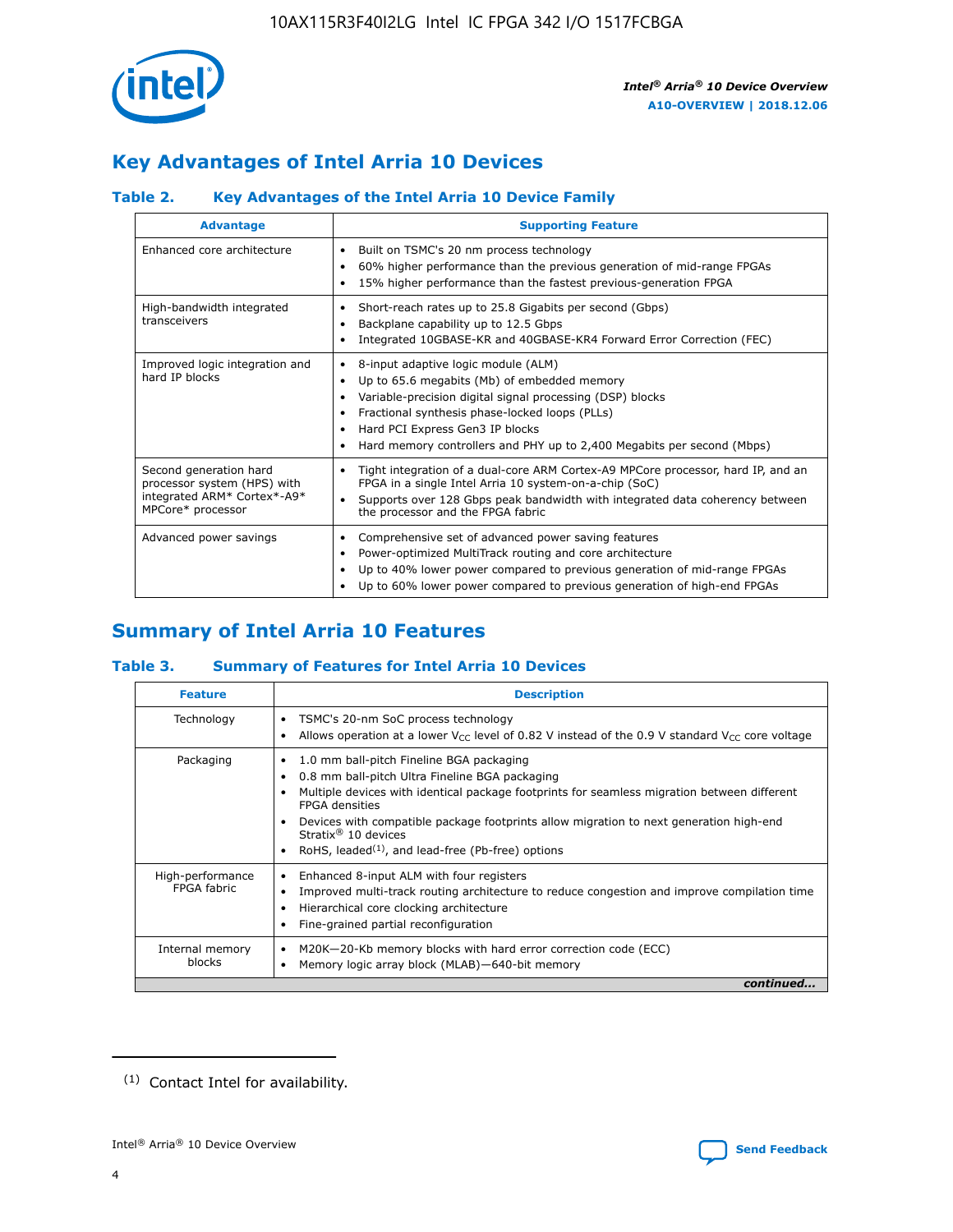r



| <b>Feature</b>                         |                                                                                                                | <b>Description</b>                                                                                                                                                                                                                                                                                                                                                                                                                                                                                                                                                                                                                                                                                                                                                                                                                                               |
|----------------------------------------|----------------------------------------------------------------------------------------------------------------|------------------------------------------------------------------------------------------------------------------------------------------------------------------------------------------------------------------------------------------------------------------------------------------------------------------------------------------------------------------------------------------------------------------------------------------------------------------------------------------------------------------------------------------------------------------------------------------------------------------------------------------------------------------------------------------------------------------------------------------------------------------------------------------------------------------------------------------------------------------|
| Embedded Hard IP<br>blocks             | Variable-precision DSP                                                                                         | Native support for signal processing precision levels from $18 \times 19$ to<br>$\bullet$<br>54 x 54<br>Native support for 27 x 27 multiplier mode<br>$\bullet$<br>64-bit accumulator and cascade for systolic finite impulse responses<br>(FIRs)<br>Internal coefficient memory banks<br>$\bullet$<br>Preadder/subtractor for improved efficiency<br>Additional pipeline register to increase performance and reduce<br>power<br>Supports floating point arithmetic:<br>- Perform multiplication, addition, subtraction, multiply-add,<br>multiply-subtract, and complex multiplication.<br>- Supports multiplication with accumulation capability, cascade<br>summation, and cascade subtraction capability.<br>- Dynamic accumulator reset control.<br>- Support direct vector dot and complex multiplication chaining<br>multiply floating point DSP blocks. |
|                                        | Memory controller                                                                                              | DDR4, DDR3, and DDR3L                                                                                                                                                                                                                                                                                                                                                                                                                                                                                                                                                                                                                                                                                                                                                                                                                                            |
|                                        | PCI Express*                                                                                                   | PCI Express (PCIe*) Gen3 (x1, x2, x4, or x8), Gen2 (x1, x2, x4, or x8)<br>and Gen1 (x1, x2, x4, or x8) hard IP with complete protocol stack,<br>endpoint, and root port                                                                                                                                                                                                                                                                                                                                                                                                                                                                                                                                                                                                                                                                                          |
|                                        | Transceiver I/O                                                                                                | 10GBASE-KR/40GBASE-KR4 Forward Error Correction (FEC)<br>PCS hard IPs that support:<br>- 10-Gbps Ethernet (10GbE)<br>- PCIe PIPE interface<br>- Interlaken<br>- Gbps Ethernet (GbE)<br>- Common Public Radio Interface (CPRI) with deterministic latency<br>support<br>- Gigabit-capable passive optical network (GPON) with fast lock-<br>time support<br>13.5G JESD204b<br>$\bullet$<br>8B/10B, 64B/66B, 64B/67B encoders and decoders<br>Custom mode support for proprietary protocols                                                                                                                                                                                                                                                                                                                                                                        |
| Core clock networks                    | $\bullet$                                                                                                      | Up to 800 MHz fabric clocking, depending on the application:<br>- 667 MHz external memory interface clocking with 2,400 Mbps DDR4 interface<br>- 800 MHz LVDS interface clocking with 1,600 Mbps LVDS interface<br>Global, regional, and peripheral clock networks<br>Clock networks that are not used can be gated to reduce dynamic power                                                                                                                                                                                                                                                                                                                                                                                                                                                                                                                      |
| Phase-locked loops<br>(PLLs)           | High-resolution fractional synthesis PLLs:<br>$\bullet$<br>Integer PLLs:<br>- Adjacent to general purpose I/Os | - Precision clock synthesis, clock delay compensation, and zero delay buffering (ZDB)<br>- Support integer mode and fractional mode<br>- Fractional mode support with third-order delta-sigma modulation<br>- Support external memory and LVDS interfaces                                                                                                                                                                                                                                                                                                                                                                                                                                                                                                                                                                                                        |
| FPGA General-purpose<br>$I/Os$ (GPIOs) | On-chip termination (OCT)<br>٠<br>$\bullet$                                                                    | 1.6 Gbps LVDS-every pair can be configured as receiver or transmitter<br>1.2 V to 3.0 V single-ended LVTTL/LVCMOS interfacing                                                                                                                                                                                                                                                                                                                                                                                                                                                                                                                                                                                                                                                                                                                                    |
| <b>External Memory</b><br>Interface    | $\bullet$                                                                                                      | Hard memory controller- DDR4, DDR3, and DDR3L support<br>$-$ DDR4-speeds up to 1,200 MHz/2,400 Mbps<br>- DDR3-speeds up to 1,067 MHz/2,133 Mbps<br>Soft memory controller—provides support for RLDRAM $3^{(2)}$ , QDR IV $^{(2)}$ , and QDR II+<br>continued                                                                                                                                                                                                                                                                                                                                                                                                                                                                                                                                                                                                     |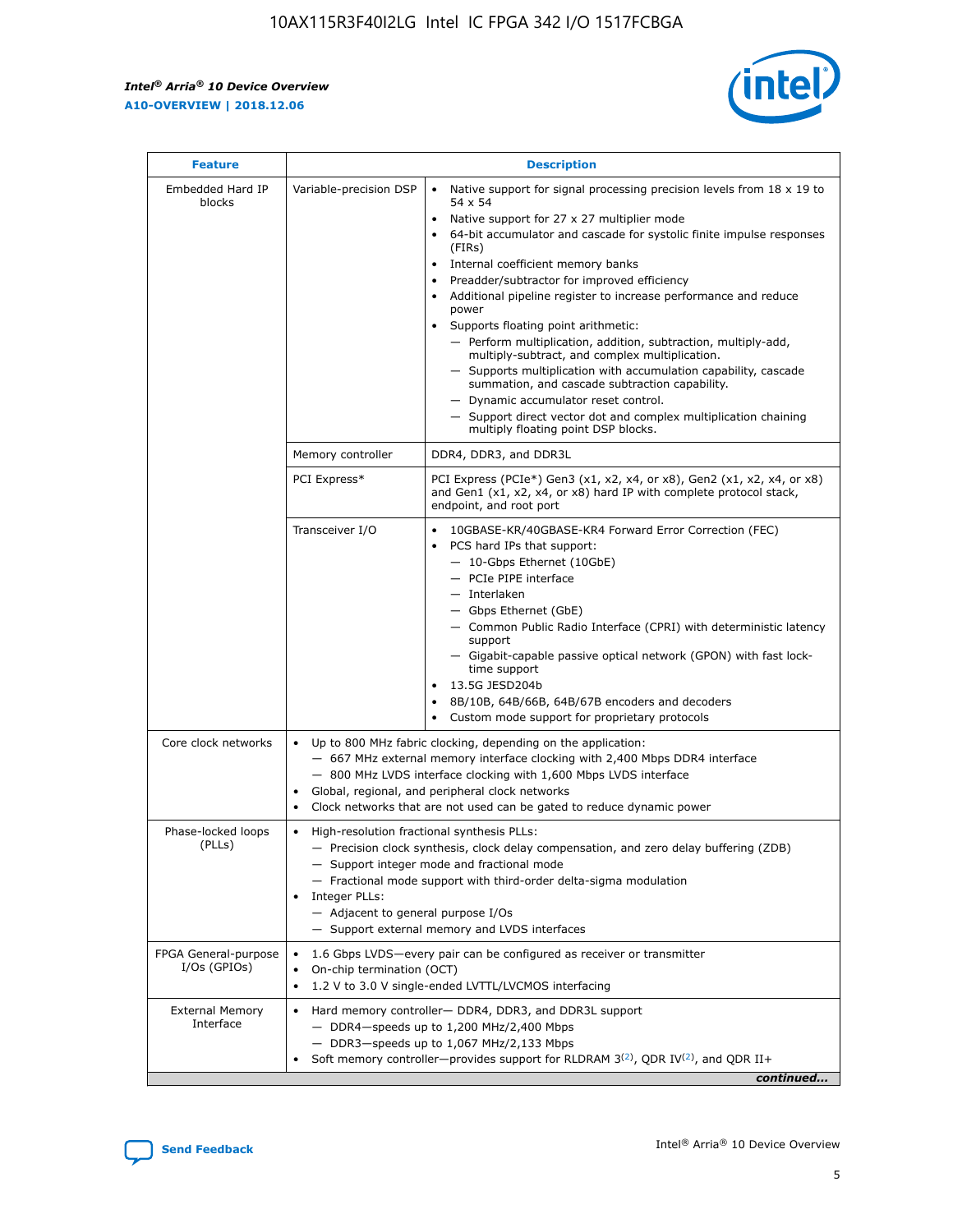

| <b>Feature</b>                                    | <b>Description</b>                                                                                                                                                                                                                                                                                                                                                                                                                                                                                                                                                                                                                                      |  |  |  |  |  |  |  |  |
|---------------------------------------------------|---------------------------------------------------------------------------------------------------------------------------------------------------------------------------------------------------------------------------------------------------------------------------------------------------------------------------------------------------------------------------------------------------------------------------------------------------------------------------------------------------------------------------------------------------------------------------------------------------------------------------------------------------------|--|--|--|--|--|--|--|--|
| Low-power serial<br>transceivers                  | • Continuous operating range:<br>- Intel Arria 10 GX-1 Gbps to 17.4 Gbps<br>- Intel Arria 10 GT-1 Gbps to 25.8 Gbps<br>Backplane support:<br>$-$ Intel Arria 10 GX-up to 12.5<br>- Intel Arria 10 GT-up to 12.5<br>Extended range down to 125 Mbps with oversampling<br>ATX transmit PLLs with user-configurable fractional synthesis capability<br>• Electronic Dispersion Compensation (EDC) support for XFP, SFP+, QSFP, and CFP optical<br>module<br>Adaptive linear and decision feedback equalization<br>$\bullet$<br>Transmitter pre-emphasis and de-emphasis<br>$\bullet$<br>Dynamic partial reconfiguration of individual transceiver channels |  |  |  |  |  |  |  |  |
| <b>HPS</b><br>(Intel Arria 10 SX<br>devices only) | Processor and system<br>Dual-core ARM Cortex-A9 MPCore processor-1.2 GHz CPU with<br>$\bullet$<br>1.5 GHz overdrive capability<br>• 256 KB on-chip RAM and 64 KB on-chip ROM<br>System peripherals-general-purpose timers, watchdog timers, direct<br>memory access (DMA) controller, FPGA configuration manager, and<br>clock and reset managers<br>• Security features—anti-tamper, secure boot, Advanced Encryption<br>Standard (AES) and authentication (SHA)<br>ARM CoreSight* JTAG debug access port, trace port, and on-chip<br>trace storage                                                                                                    |  |  |  |  |  |  |  |  |
|                                                   | <b>External interfaces</b><br>Hard memory interface—Hard memory controller (2,400 Mbps DDR4,<br>$\bullet$<br>and 2,133 Mbps DDR3), Quad serial peripheral interface (QSPI) flash<br>controller, NAND flash controller, direct memory access (DMA)<br>controller, Secure Digital/MultiMediaCard (SD/MMC) controller<br>Communication interface-10/100/1000 Ethernet media access<br>control (MAC), USB On-The-GO (OTG) controllers, I <sup>2</sup> C controllers,<br>UART 16550, serial peripheral interface (SPI), and up to 62<br>HPS GPIO interfaces (48 direct-share I/Os)                                                                           |  |  |  |  |  |  |  |  |
|                                                   | High-performance ARM AMBA* AXI bus bridges that support<br>Interconnects to core<br>$\bullet$<br>simultaneous read and write<br>HPS-FPGA bridges—include the FPGA-to-HPS, HPS-to-FPGA, and<br>lightweight HPS-to-FPGA bridges that allow the FPGA fabric to issue<br>transactions to slaves in the HPS, and vice versa<br>Configuration bridge that allows HPS configuration manager to<br>configure the core logic via dedicated 32-bit configuration port<br>FPGA-to-HPS SDRAM controller bridge-provides configuration<br>interfaces for the multiport front end (MPFE) of the HPS SDRAM<br>controller                                               |  |  |  |  |  |  |  |  |
| Configuration                                     | Tamper protection—comprehensive design protection to protect your valuable IP investments<br>Enhanced 256-bit advanced encryption standard (AES) design security with authentication<br>٠<br>Configuration via protocol (CvP) using PCIe Gen1, Gen2, or Gen3<br>continued                                                                                                                                                                                                                                                                                                                                                                               |  |  |  |  |  |  |  |  |

<sup>(2)</sup> Intel Arria 10 devices support this external memory interface using hard PHY with soft memory controller.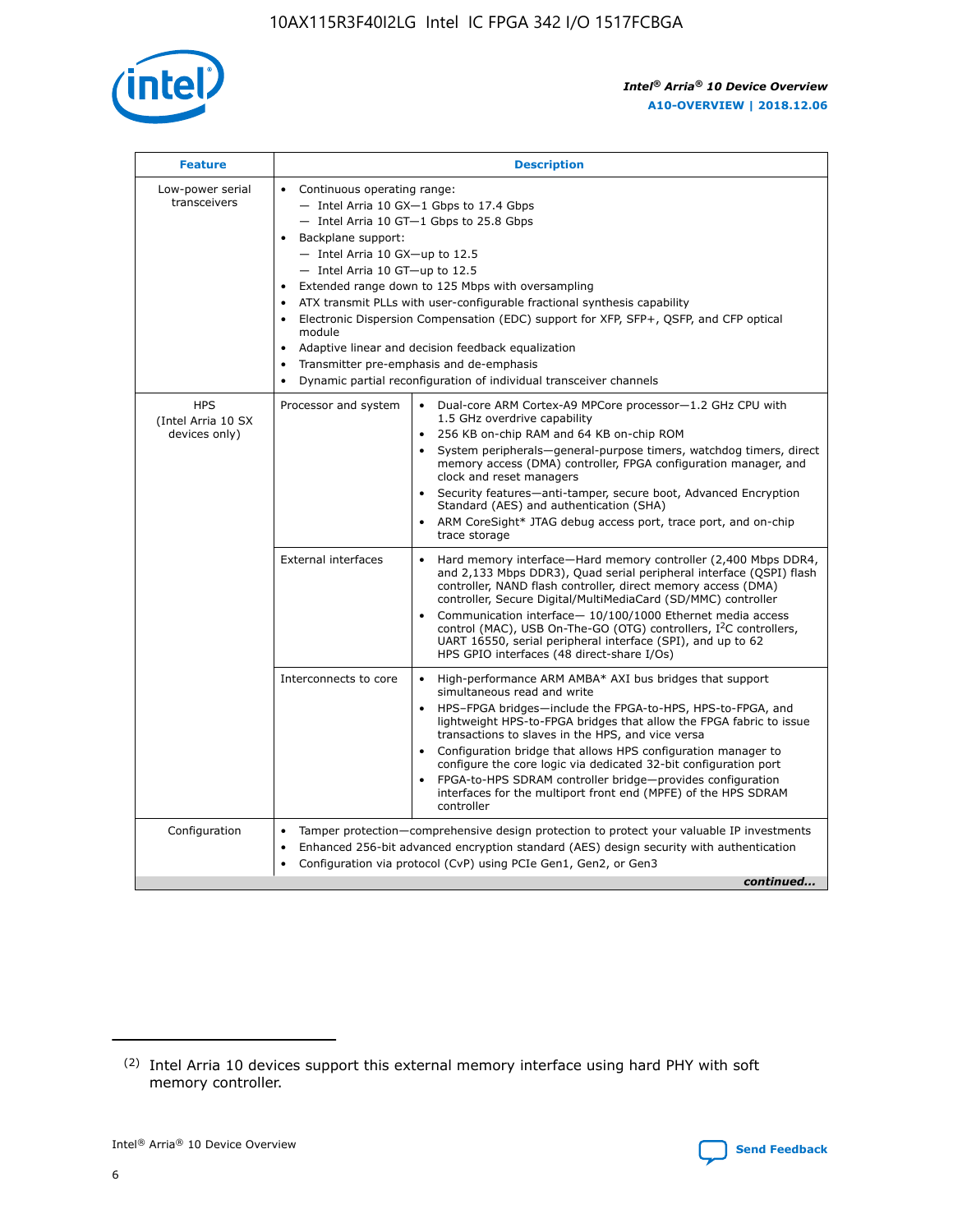

| <b>Feature</b>     | <b>Description</b>                                                                                                                                                                                               |
|--------------------|------------------------------------------------------------------------------------------------------------------------------------------------------------------------------------------------------------------|
|                    | Dynamic reconfiguration of the transceivers and PLLs<br>Fine-grained partial reconfiguration of the core fabric<br>Active Serial x4 Interface<br>$\bullet$                                                       |
| Power management   | SmartVID<br>Low static power device options<br>Programmable Power Technology<br>Intel Quartus <sup>®</sup> Prime integrated power analysis                                                                       |
| Software and tools | Intel Quartus Prime design suite<br>Transceiver toolkit<br>Platform Designer system integration tool<br>DSP Builder for Intel FPGAs<br>OpenCL <sup>™</sup> support<br>Intel SoC FPGA Embedded Design Suite (EDS) |

## **Related Information**

[Intel Arria 10 Transceiver PHY Overview](https://www.intel.com/content/www/us/en/programmable/documentation/nik1398707230472.html#nik1398706768037) Provides details on Intel Arria 10 transceivers.

# **Intel Arria 10 Device Variants and Packages**

#### **Table 4. Device Variants for the Intel Arria 10 Device Family**

| <b>Variant</b>    | <b>Description</b>                                                                                                                                                                                                     |
|-------------------|------------------------------------------------------------------------------------------------------------------------------------------------------------------------------------------------------------------------|
| Intel Arria 10 GX | FPGA featuring 17.4 Gbps transceivers for short reach applications with 12.5 backplane driving<br>capability.                                                                                                          |
| Intel Arria 10 GT | FPGA featuring:<br>17.4 Gbps transceivers for short reach applications with 12.5 backplane driving capability.<br>25.8 Gbps transceivers for supporting CAUI-4 and CEI-25G applications with CFP2 and CFP4<br>modules. |
| Intel Arria 10 SX | SoC integrating ARM-based HPS and FPGA featuring 17.4 Gbps transceivers for short reach<br>applications with 12.5 backplane driving capability.                                                                        |

# **Intel Arria 10 GX**

This section provides the available options, maximum resource counts, and package plan for the Intel Arria 10 GX devices.

The information in this section is correct at the time of publication. For the latest information and to get more details, refer to the Intel FPGA Product Selector.

#### **Related Information**

#### [Intel FPGA Product Selector](http://www.altera.com/products/selector/psg-selector.html) Provides the latest information on Intel products.

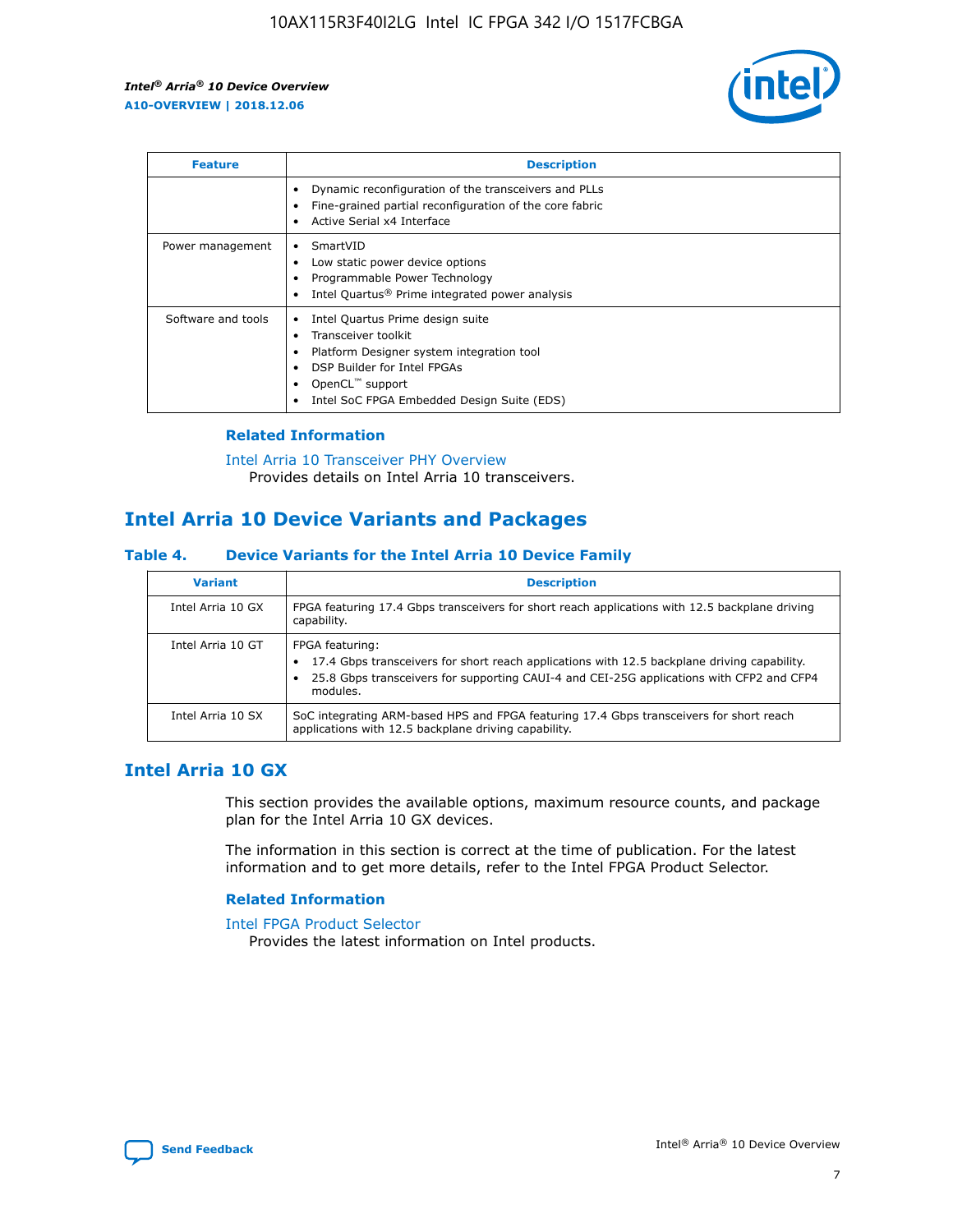

# **Available Options**





#### **Related Information**

[Transceiver Performance for Intel Arria 10 GX/SX Devices](https://www.intel.com/content/www/us/en/programmable/documentation/mcn1413182292568.html#mcn1413213965502) Provides more information about the transceiver speed grade.

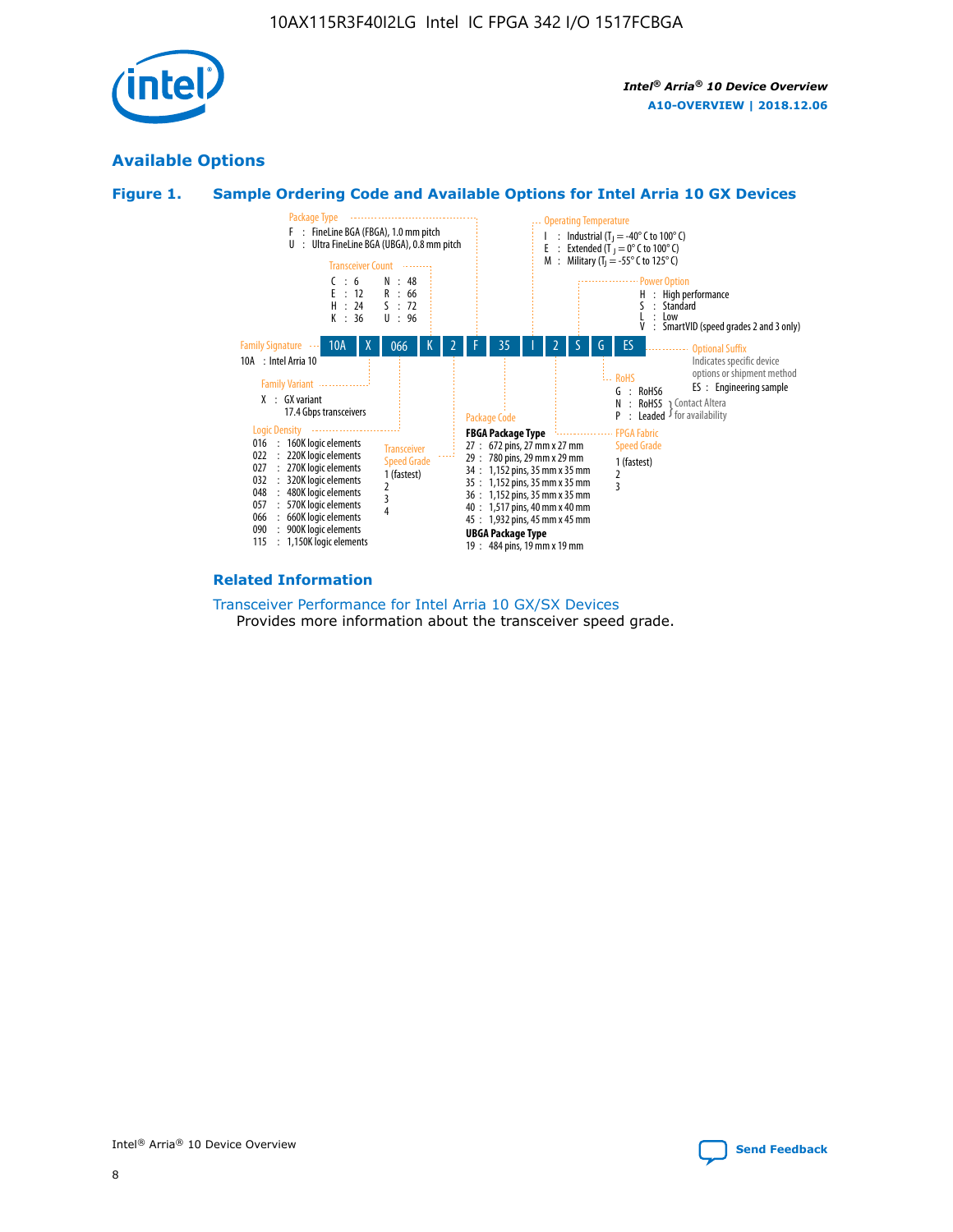

## **Maximum Resources**

#### **Table 5. Maximum Resource Counts for Intel Arria 10 GX Devices (GX 160, GX 220, GX 270, GX 320, and GX 480)**

| <b>Resource</b>                       |                    | <b>Product Line</b> |                                |                |                |               |  |  |  |
|---------------------------------------|--------------------|---------------------|--------------------------------|----------------|----------------|---------------|--|--|--|
|                                       |                    | <b>GX 160</b>       | <b>GX 220</b><br><b>GX 270</b> |                | <b>GX 320</b>  | <b>GX 480</b> |  |  |  |
| Logic Elements (LE) (K)               |                    | 160                 | 220                            | 270            | 320            | 480           |  |  |  |
| <b>ALM</b>                            |                    | 61,510              | 80,330                         | 101,620        | 119,900        | 183,590       |  |  |  |
| Register                              |                    | 246,040             | 321,320                        | 406,480        | 479,600        | 734,360       |  |  |  |
| Memory (Kb)                           | M <sub>20</sub> K  | 8,800               | 11,740                         | 15,000         | 17,820         | 28,620        |  |  |  |
| <b>MLAB</b>                           |                    | 1,050               | 1,690                          | 2,452          | 2,727          | 4,164         |  |  |  |
| Variable-precision DSP Block          |                    | 156                 | 192<br>830<br>985              |                |                | 1,368         |  |  |  |
|                                       | 18 x 19 Multiplier |                     | 384                            | 1,970<br>1,660 |                | 2,736         |  |  |  |
| PLL<br>Fractional<br>Synthesis<br>I/O |                    | 6                   | 6                              | 8              | 8              | 12            |  |  |  |
|                                       |                    | 6                   | 6                              | 8              | 8              | 12            |  |  |  |
| 17.4 Gbps Transceiver                 |                    | 12                  | 12                             | 24             | 24             | 36            |  |  |  |
| GPIO <sup>(3)</sup>                   |                    | 288<br>288<br>384   |                                | 384            | 492            |               |  |  |  |
| LVDS Pair $(4)$                       |                    | 120                 | 120                            | 168            | 168            | 222           |  |  |  |
| PCIe Hard IP Block                    |                    | 1                   | 1                              | $\overline{2}$ | $\overline{2}$ | 2             |  |  |  |
| Hard Memory Controller                |                    | 6                   | 6                              | 8              | 8              | 12            |  |  |  |

<sup>(4)</sup> Each LVDS I/O pair can be used as differential input or output.



<sup>(3)</sup> The number of GPIOs does not include transceiver I/Os. In the Intel Quartus Prime software, the number of user I/Os includes transceiver I/Os.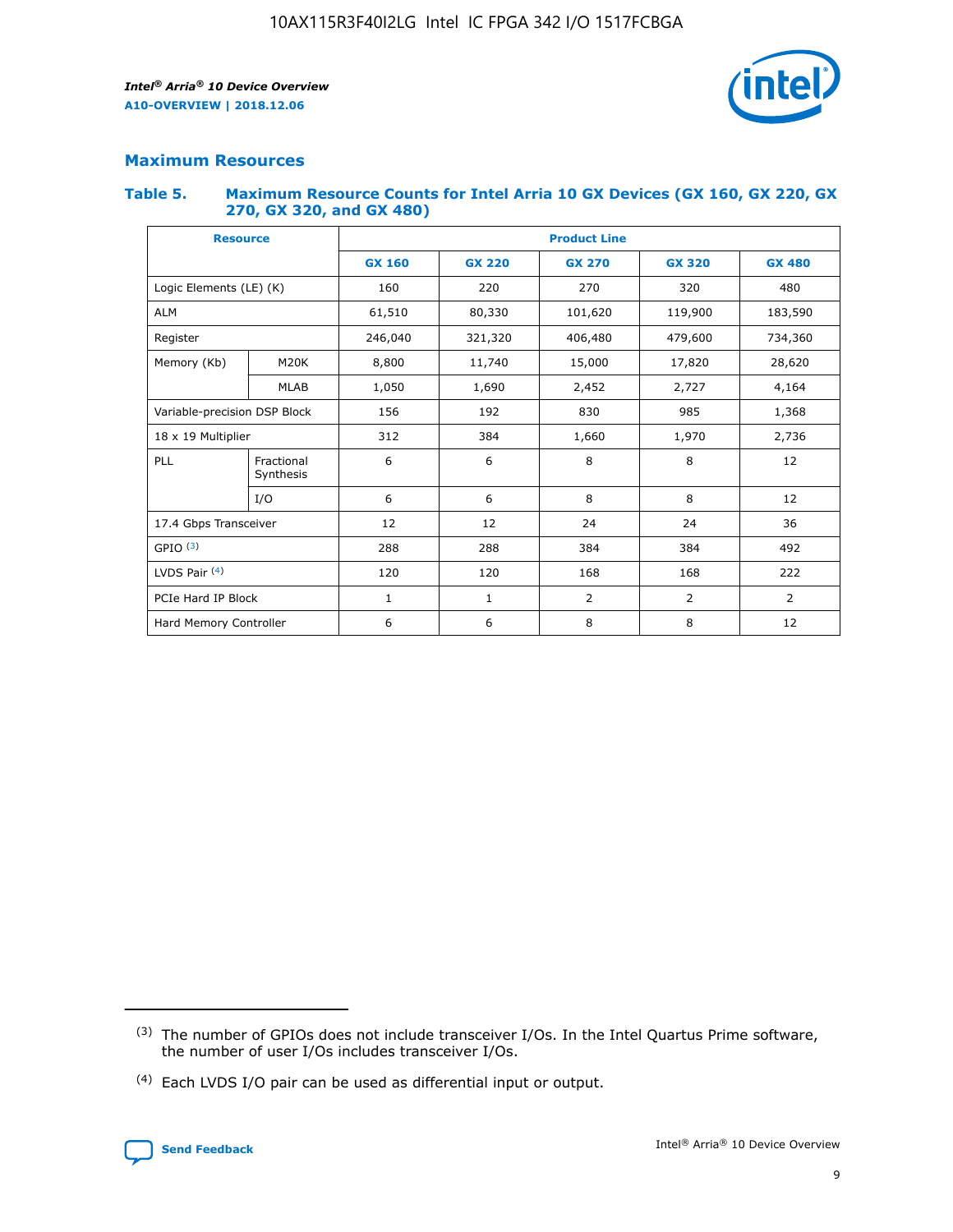

## **Table 6. Maximum Resource Counts for Intel Arria 10 GX Devices (GX 570, GX 660, GX 900, and GX 1150)**

|                              | <b>Resource</b>         | <b>Product Line</b> |                |                |                |  |  |  |
|------------------------------|-------------------------|---------------------|----------------|----------------|----------------|--|--|--|
|                              |                         | <b>GX 570</b>       | <b>GX 660</b>  | <b>GX 900</b>  | <b>GX 1150</b> |  |  |  |
| Logic Elements (LE) (K)      |                         | 570                 | 660            | 900            | 1,150          |  |  |  |
| <b>ALM</b>                   |                         | 217,080             | 251,680        | 339,620        | 427,200        |  |  |  |
| Register                     |                         | 868,320             | 1,006,720      | 1,358,480      | 1,708,800      |  |  |  |
| Memory (Kb)                  | <b>M20K</b>             | 36,000              | 42,620         | 48,460         | 54,260         |  |  |  |
| <b>MLAB</b>                  |                         | 5,096               | 5,788<br>9,386 |                | 12,984         |  |  |  |
| Variable-precision DSP Block |                         | 1,523               | 1,687          | 1,518          | 1,518          |  |  |  |
| $18 \times 19$ Multiplier    |                         | 3,046               | 3,374          | 3,036          | 3,036          |  |  |  |
| PLL                          | Fractional<br>Synthesis | 16                  | 16             | 32             | 32             |  |  |  |
|                              | I/O                     | 16                  | 16             | 16             | 16             |  |  |  |
| 17.4 Gbps Transceiver        |                         | 48                  | 48             | 96             | 96             |  |  |  |
| GPIO <sup>(3)</sup>          |                         | 696                 | 696            | 768            | 768            |  |  |  |
| LVDS Pair $(4)$              |                         | 324                 | 324            | 384            | 384            |  |  |  |
| PCIe Hard IP Block           |                         | 2                   | $\overline{2}$ | $\overline{4}$ | 4              |  |  |  |
| Hard Memory Controller       |                         | 16<br>16            |                | 16             | 16             |  |  |  |

# **Package Plan**

# **Table 7. Package Plan for Intel Arria 10 GX Devices (U19, F27, and F29)**

Refer to I/O and High Speed I/O in Intel Arria 10 Devices chapter for the number of 3 V I/O, LVDS I/O, and LVDS channels in each device package.

| <b>Product Line</b> |         | U <sub>19</sub><br>$(19 \text{ mm} \times 19 \text{ mm})$<br>484-pin UBGA) |             |         | <b>F27</b><br>(27 mm × 27 mm,<br>672-pin FBGA) |             | <b>F29</b><br>(29 mm × 29 mm,<br>780-pin FBGA) |          |             |
|---------------------|---------|----------------------------------------------------------------------------|-------------|---------|------------------------------------------------|-------------|------------------------------------------------|----------|-------------|
|                     | 3 V I/O | LVDS I/O                                                                   | <b>XCVR</b> | 3 V I/O | <b>LVDS I/O</b>                                | <b>XCVR</b> | 3 V I/O                                        | LVDS I/O | <b>XCVR</b> |
| GX 160              | 48      | 192                                                                        | 6           | 48      | 192                                            | 12          | 48                                             | 240      | 12          |
| GX 220              | 48      | 192                                                                        | 6           | 48      | 192                                            | 12          | 48                                             | 240      | 12          |
| GX 270              |         |                                                                            |             | 48      | 192                                            | 12          | 48                                             | 312      | 12          |
| GX 320              |         |                                                                            |             | 48      | 192                                            | 12          | 48                                             | 312      | 12          |
| GX 480              |         |                                                                            |             |         |                                                |             | 48                                             | 312      | 12          |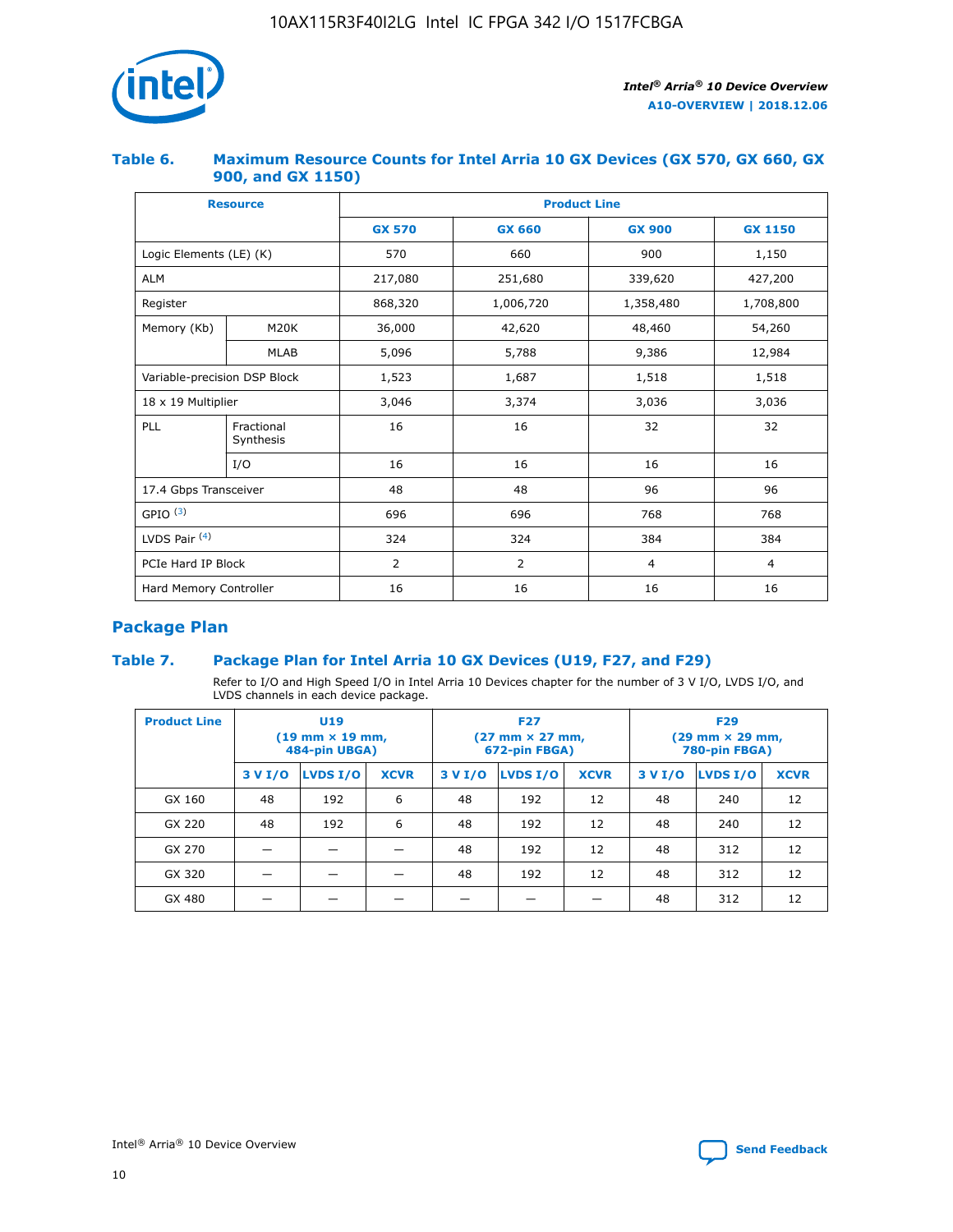

#### **Table 8. Package Plan for Intel Arria 10 GX Devices (F34, F35, NF40, and KF40)**

Refer to I/O and High Speed I/O in Intel Arria 10 Devices chapter for the number of 3 V I/O, LVDS I/O, and LVDS channels in each device package.

| <b>Product Line</b> |           | <b>F34</b><br>$(35 \text{ mm} \times 35 \text{ mm})$<br><b>1152-pin FBGA)</b> |             |           | <b>F35</b><br>$(35 \text{ mm} \times 35 \text{ mm})$<br><b>1152-pin FBGA)</b> |             | <b>KF40</b><br>$(40$ mm $\times$ 40 mm,<br><b>1517-pin FBGA)</b> |                    | <b>NF40</b><br>$(40 \text{ mm} \times 40 \text{ mm})$<br>1517-pin FBGA) |           |                    |             |
|---------------------|-----------|-------------------------------------------------------------------------------|-------------|-----------|-------------------------------------------------------------------------------|-------------|------------------------------------------------------------------|--------------------|-------------------------------------------------------------------------|-----------|--------------------|-------------|
|                     | 3V<br>I/O | <b>LVDS</b><br>I/O                                                            | <b>XCVR</b> | 3V<br>I/O | <b>LVDS</b><br>I/O                                                            | <b>XCVR</b> | 3V<br>I/O                                                        | <b>LVDS</b><br>I/O | <b>XCVR</b>                                                             | 3V<br>I/O | <b>LVDS</b><br>I/O | <b>XCVR</b> |
| GX 270              | 48        | 336                                                                           | 24          | 48        | 336                                                                           | 24          |                                                                  |                    |                                                                         |           |                    |             |
| GX 320              | 48        | 336                                                                           | 24          | 48        | 336                                                                           | 24          |                                                                  |                    |                                                                         |           |                    |             |
| GX 480              | 48        | 444                                                                           | 24          | 48        | 348                                                                           | 36          |                                                                  |                    |                                                                         |           |                    |             |
| GX 570              | 48        | 444                                                                           | 24          | 48        | 348                                                                           | 36          | 96                                                               | 600                | 36                                                                      | 48        | 540                | 48          |
| GX 660              | 48        | 444                                                                           | 24          | 48        | 348                                                                           | 36          | 96                                                               | 600                | 36                                                                      | 48        | 540                | 48          |
| GX 900              |           | 504                                                                           | 24          | —         |                                                                               | -           |                                                                  |                    |                                                                         |           | 600                | 48          |
| GX 1150             |           | 504                                                                           | 24          |           |                                                                               |             |                                                                  |                    |                                                                         |           | 600                | 48          |

#### **Table 9. Package Plan for Intel Arria 10 GX Devices (RF40, NF45, SF45, and UF45)**

Refer to I/O and High Speed I/O in Intel Arria 10 Devices chapter for the number of 3 V I/O, LVDS I/O, and LVDS channels in each device package.

| <b>Product Line</b> | <b>RF40</b><br>$(40$ mm $\times$ 40 mm,<br>1517-pin FBGA) |                    | <b>NF45</b><br>$(45 \text{ mm} \times 45 \text{ mm})$<br><b>1932-pin FBGA)</b> |            |                    | <b>SF45</b><br>$(45 \text{ mm} \times 45 \text{ mm})$<br><b>1932-pin FBGA)</b> |            |                    | <b>UF45</b><br>$(45 \text{ mm} \times 45 \text{ mm})$<br><b>1932-pin FBGA)</b> |           |                    |             |
|---------------------|-----------------------------------------------------------|--------------------|--------------------------------------------------------------------------------|------------|--------------------|--------------------------------------------------------------------------------|------------|--------------------|--------------------------------------------------------------------------------|-----------|--------------------|-------------|
|                     | 3V<br>I/O                                                 | <b>LVDS</b><br>I/O | <b>XCVR</b>                                                                    | 3 V<br>I/O | <b>LVDS</b><br>I/O | <b>XCVR</b>                                                                    | 3 V<br>I/O | <b>LVDS</b><br>I/O | <b>XCVR</b>                                                                    | 3V<br>I/O | <b>LVDS</b><br>I/O | <b>XCVR</b> |
| GX 900              |                                                           | 342                | 66                                                                             | _          | 768                | 48                                                                             |            | 624                | 72                                                                             |           | 480                | 96          |
| GX 1150             |                                                           | 342                | 66                                                                             | _          | 768                | 48                                                                             |            | 624                | 72                                                                             |           | 480                | 96          |

### **Related Information**

[I/O and High-Speed Differential I/O Interfaces in Intel Arria 10 Devices chapter, Intel](https://www.intel.com/content/www/us/en/programmable/documentation/sam1403482614086.html#sam1403482030321) [Arria 10 Device Handbook](https://www.intel.com/content/www/us/en/programmable/documentation/sam1403482614086.html#sam1403482030321)

Provides the number of 3 V and LVDS I/Os, and LVDS channels for each Intel Arria 10 device package.

# **Intel Arria 10 GT**

This section provides the available options, maximum resource counts, and package plan for the Intel Arria 10 GT devices.

The information in this section is correct at the time of publication. For the latest information and to get more details, refer to the Intel FPGA Product Selector.

#### **Related Information**

#### [Intel FPGA Product Selector](http://www.altera.com/products/selector/psg-selector.html)

Provides the latest information on Intel products.

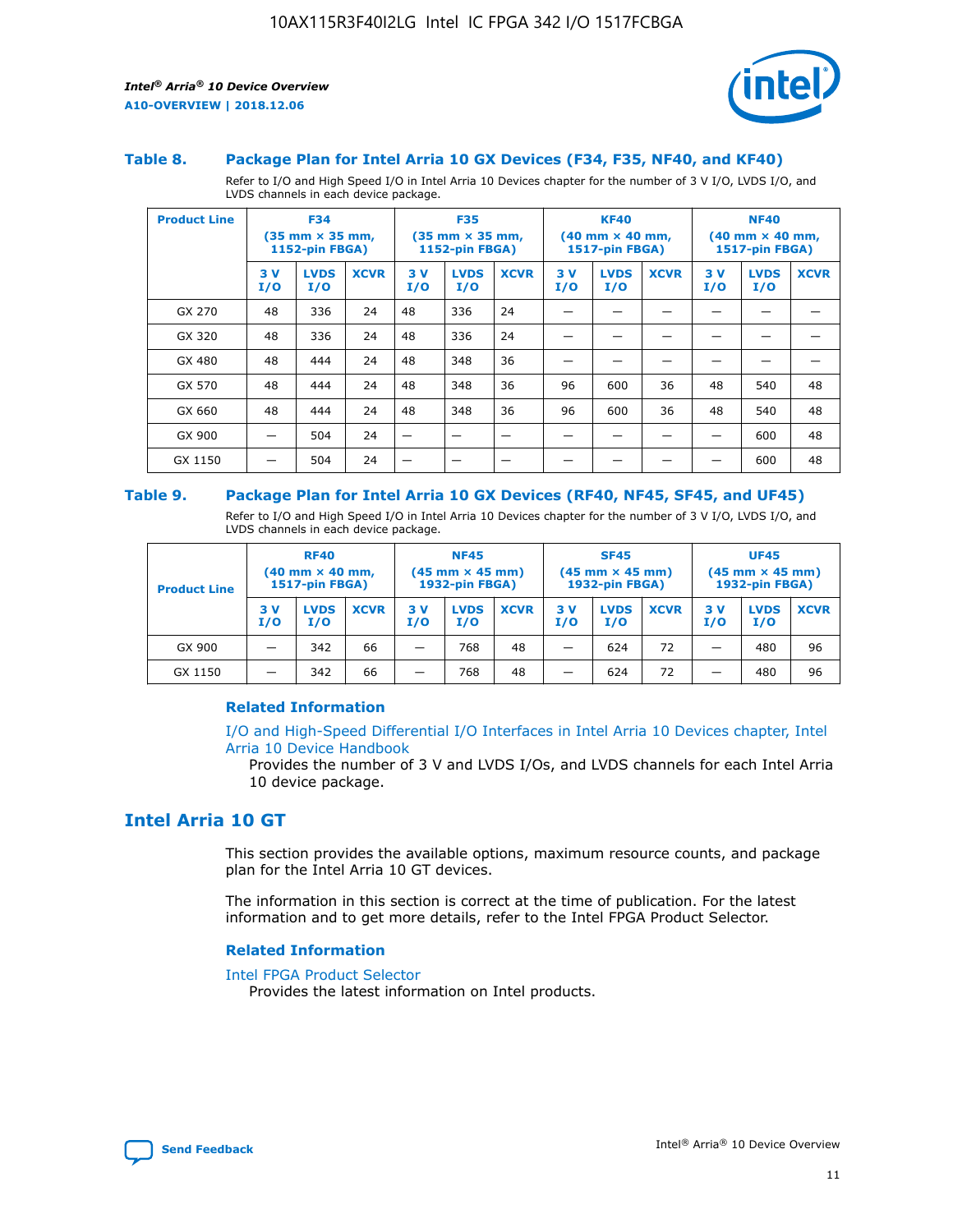

# **Available Options**

# **Figure 2. Sample Ordering Code and Available Options for Intel Arria 10 GT Devices**

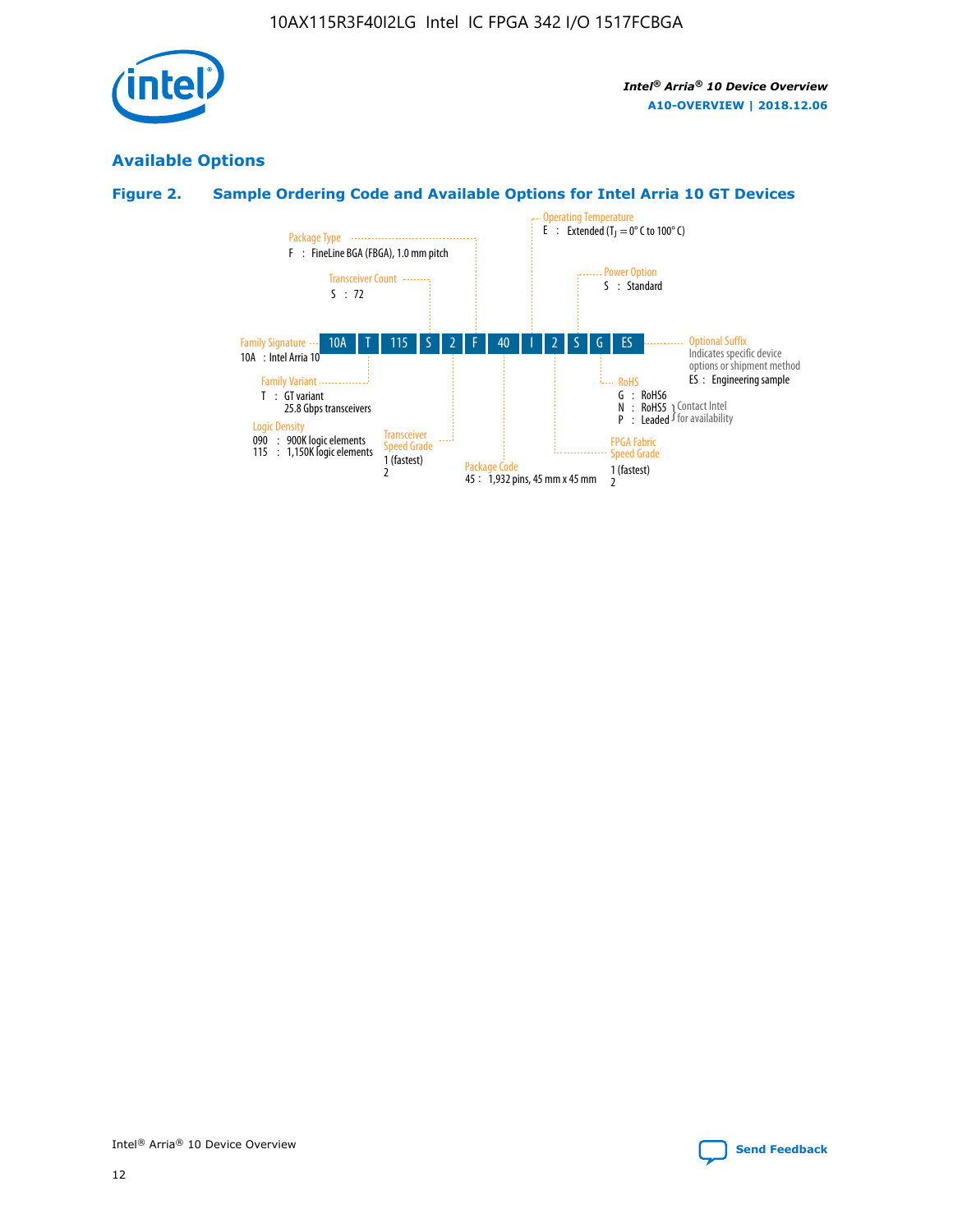

## **Maximum Resources**

#### **Table 10. Maximum Resource Counts for Intel Arria 10 GT Devices**

|                              | <b>Resource</b>      |                                                                                                                |                |  |
|------------------------------|----------------------|----------------------------------------------------------------------------------------------------------------|----------------|--|
|                              |                      | <b>GT 900</b>                                                                                                  | GT 1150        |  |
| Logic Elements (LE) (K)      |                      | 900                                                                                                            | 1,150          |  |
| <b>ALM</b>                   |                      | 339,620                                                                                                        | 427,200        |  |
| Register                     |                      | 1,358,480                                                                                                      | 1,708,800      |  |
| Memory (Kb)                  | M20K                 | 48,460                                                                                                         | 54,260         |  |
|                              | <b>MLAB</b>          | <b>Product Line</b><br>9,386<br>1,518<br>3,036<br>32<br>16<br>72(5)<br>6<br>624<br>312<br>$\overline{4}$<br>16 | 12,984         |  |
| Variable-precision DSP Block |                      |                                                                                                                | 1,518          |  |
| 18 x 19 Multiplier           |                      |                                                                                                                | 3,036          |  |
| PLL                          | Fractional Synthesis |                                                                                                                | 32             |  |
|                              | I/O                  |                                                                                                                | 16             |  |
| Transceiver                  | 17.4 Gbps            |                                                                                                                | 72(5)          |  |
|                              | 25.8 Gbps            |                                                                                                                | 6              |  |
| GPIO <sup>(6)</sup>          |                      |                                                                                                                | 624            |  |
| LVDS Pair $(7)$              |                      |                                                                                                                | 312            |  |
| PCIe Hard IP Block           |                      |                                                                                                                | $\overline{4}$ |  |
| Hard Memory Controller       |                      |                                                                                                                | 16             |  |

### **Related Information**

#### [Intel Arria 10 GT Channel Usage](https://www.intel.com/content/www/us/en/programmable/documentation/nik1398707230472.html#nik1398707008178)

Configuring GT/GX channels in Intel Arria 10 GT devices.

## **Package Plan**

### **Table 11. Package Plan for Intel Arria 10 GT Devices**

Refer to I/O and High Speed I/O in Intel Arria 10 Devices chapter for the number of 3 V I/O, LVDS I/O, and LVDS channels in each device package.

| <b>Product Line</b> | <b>SF45</b><br>(45 mm × 45 mm, 1932-pin FBGA) |                 |             |  |  |  |
|---------------------|-----------------------------------------------|-----------------|-------------|--|--|--|
|                     | 3 V I/O                                       | <b>LVDS I/O</b> | <b>XCVR</b> |  |  |  |
| GT 900              |                                               | 624             | 72          |  |  |  |
| GT 1150             |                                               | 624             | 72          |  |  |  |

<sup>(7)</sup> Each LVDS I/O pair can be used as differential input or output.



 $(5)$  If all 6 GT channels are in use, 12 of the GX channels are not usable.

<sup>(6)</sup> The number of GPIOs does not include transceiver I/Os. In the Intel Quartus Prime software, the number of user I/Os includes transceiver I/Os.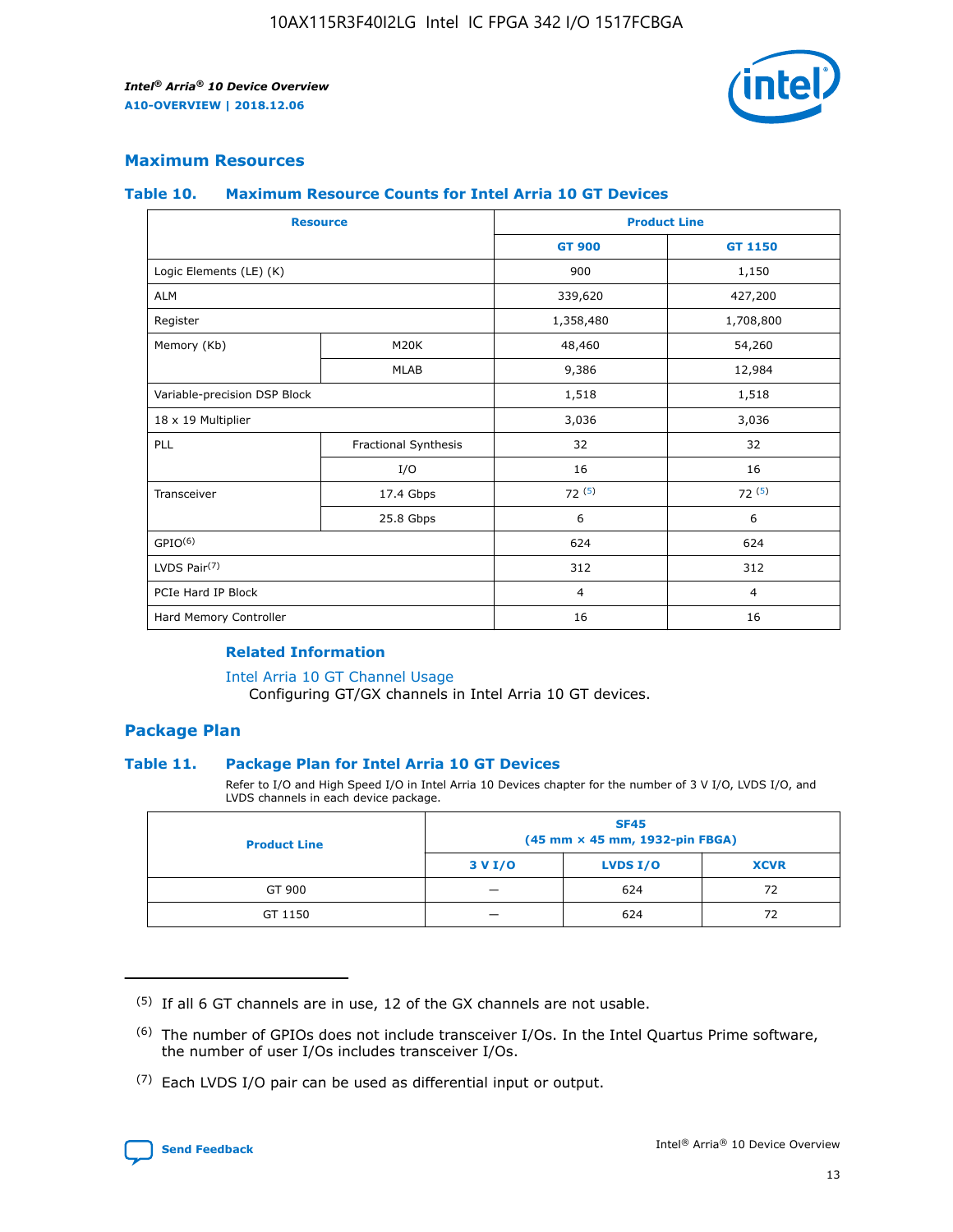

#### **Related Information**

[I/O and High-Speed Differential I/O Interfaces in Intel Arria 10 Devices chapter, Intel](https://www.intel.com/content/www/us/en/programmable/documentation/sam1403482614086.html#sam1403482030321) [Arria 10 Device Handbook](https://www.intel.com/content/www/us/en/programmable/documentation/sam1403482614086.html#sam1403482030321)

Provides the number of 3 V and LVDS I/Os, and LVDS channels for each Intel Arria 10 device package.

# **Intel Arria 10 SX**

This section provides the available options, maximum resource counts, and package plan for the Intel Arria 10 SX devices.

The information in this section is correct at the time of publication. For the latest information and to get more details, refer to the Intel FPGA Product Selector.

#### **Related Information**

[Intel FPGA Product Selector](http://www.altera.com/products/selector/psg-selector.html) Provides the latest information on Intel products.

#### **Available Options**

#### **Figure 3. Sample Ordering Code and Available Options for Intel Arria 10 SX Devices**



#### **Related Information**

[Transceiver Performance for Intel Arria 10 GX/SX Devices](https://www.intel.com/content/www/us/en/programmable/documentation/mcn1413182292568.html#mcn1413213965502) Provides more information about the transceiver speed grade.

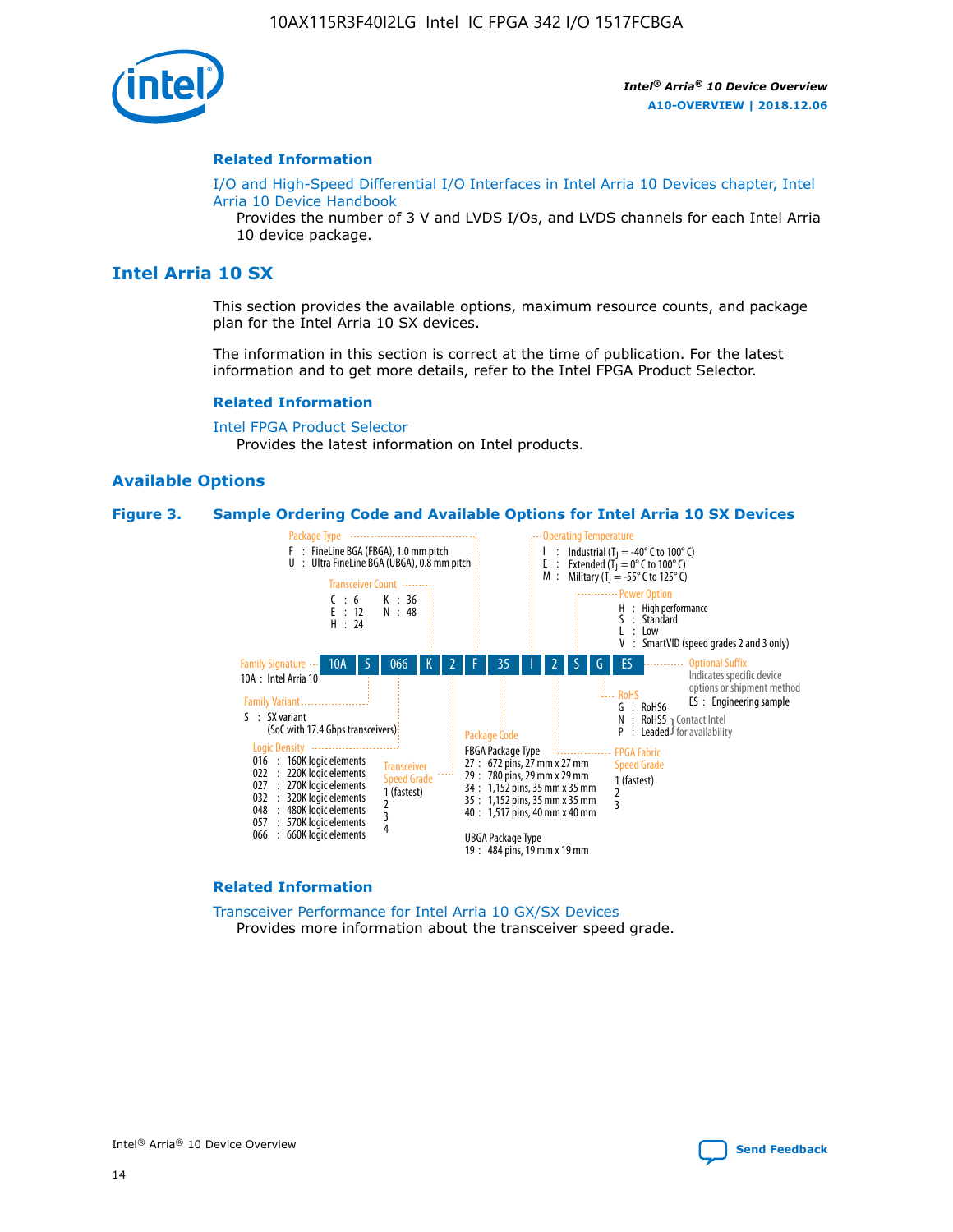

# **Maximum Resources**

### **Table 12. Maximum Resource Counts for Intel Arria 10 SX Devices**

| <b>Resource</b>                   |                         | <b>Product Line</b> |               |               |                |               |               |               |  |  |  |
|-----------------------------------|-------------------------|---------------------|---------------|---------------|----------------|---------------|---------------|---------------|--|--|--|
|                                   |                         | <b>SX 160</b>       | <b>SX 220</b> | <b>SX 270</b> | <b>SX 320</b>  | <b>SX 480</b> | <b>SX 570</b> | <b>SX 660</b> |  |  |  |
| Logic Elements (LE) (K)           |                         | 160                 | 220           | 270           | 320            | 480           | 570           | 660           |  |  |  |
| <b>ALM</b>                        |                         | 61,510              | 80,330        | 101,620       | 119,900        | 183,590       | 217,080       | 251,680       |  |  |  |
| Register                          |                         | 246,040             | 321,320       | 406,480       | 479,600        | 734,360       | 868,320       | 1,006,720     |  |  |  |
| Memory (Kb)                       | M20K                    | 8,800               | 11,740        | 15,000        | 17,820         | 28,620        | 36,000        | 42,620        |  |  |  |
|                                   | <b>MLAB</b>             | 1,050               | 1,690         | 2,452         | 2,727          | 4,164         | 5,096         | 5,788         |  |  |  |
| Variable-precision DSP Block      |                         | 156                 | 192           | 830           | 985            | 1,368         | 1,523         | 1,687         |  |  |  |
| 18 x 19 Multiplier                |                         | 312                 | 384           | 1,660         | 1,970          | 2,736         | 3,046         | 3,374         |  |  |  |
| PLL                               | Fractional<br>Synthesis | 6                   | 6             | 8             | 8              | 12            | 16            | 16            |  |  |  |
|                                   | I/O                     | 6                   | 6             | 8             | 8              | 12            | 16            | 16            |  |  |  |
| 17.4 Gbps Transceiver             |                         | 12                  | 12            | 24            | 24             | 36            | 48            | 48            |  |  |  |
| GPIO <sup>(8)</sup>               |                         | 288                 | 288           | 384           | 384            | 492           | 696           | 696           |  |  |  |
| LVDS Pair $(9)$                   |                         | 120                 | 120           | 168           | 168            | 174           | 324           | 324           |  |  |  |
|                                   | PCIe Hard IP Block      |                     | $\mathbf{1}$  | 2             | $\overline{2}$ | 2             | 2             | 2             |  |  |  |
| Hard Memory Controller            |                         | 6                   | 6             | 8             | 8              | 12            | 16            | 16            |  |  |  |
| ARM Cortex-A9 MPCore<br>Processor |                         | Yes                 | Yes           | Yes           | Yes            | Yes           | Yes           | Yes           |  |  |  |

# **Package Plan**

### **Table 13. Package Plan for Intel Arria 10 SX Devices (U19, F27, F29, and F34)**

Refer to I/O and High Speed I/O in Intel Arria 10 Devices chapter for the number of 3 V I/O, LVDS I/O, and LVDS channels in each device package.

| <b>Product Line</b> | U19<br>$(19 \text{ mm} \times 19 \text{ mm})$<br>484-pin UBGA) |                    | <b>F27</b><br>$(27 \text{ mm} \times 27 \text{ mm})$<br>672-pin FBGA) |           | <b>F29</b><br>$(29 \text{ mm} \times 29 \text{ mm})$<br>780-pin FBGA) |             |            | <b>F34</b><br>$(35 \text{ mm} \times 35 \text{ mm})$<br><b>1152-pin FBGA)</b> |             |           |                    |             |
|---------------------|----------------------------------------------------------------|--------------------|-----------------------------------------------------------------------|-----------|-----------------------------------------------------------------------|-------------|------------|-------------------------------------------------------------------------------|-------------|-----------|--------------------|-------------|
|                     | 3V<br>I/O                                                      | <b>LVDS</b><br>I/O | <b>XCVR</b>                                                           | 3V<br>I/O | <b>LVDS</b><br>I/O                                                    | <b>XCVR</b> | 3 V<br>I/O | <b>LVDS</b><br>I/O                                                            | <b>XCVR</b> | 3V<br>I/O | <b>LVDS</b><br>I/O | <b>XCVR</b> |
| SX 160              | 48                                                             | 144                | 6                                                                     | 48        | 192                                                                   | 12          | 48         | 240                                                                           | 12          | –         |                    |             |
| SX 220              | 48                                                             | 144                | 6                                                                     | 48        | 192                                                                   | 12          | 48         | 240                                                                           | 12          |           |                    |             |
| SX 270              |                                                                |                    |                                                                       | 48        | 192                                                                   | 12          | 48         | 312                                                                           | 12          | 48        | 336                | 24          |
| SX 320              |                                                                |                    |                                                                       | 48        | 192                                                                   | 12          | 48         | 312                                                                           | 12          | 48        | 336                | 24          |
|                     | continued                                                      |                    |                                                                       |           |                                                                       |             |            |                                                                               |             |           |                    |             |

 $(8)$  The number of GPIOs does not include transceiver I/Os. In the Intel Quartus Prime software, the number of user I/Os includes transceiver I/Os.

 $(9)$  Each LVDS I/O pair can be used as differential input or output.

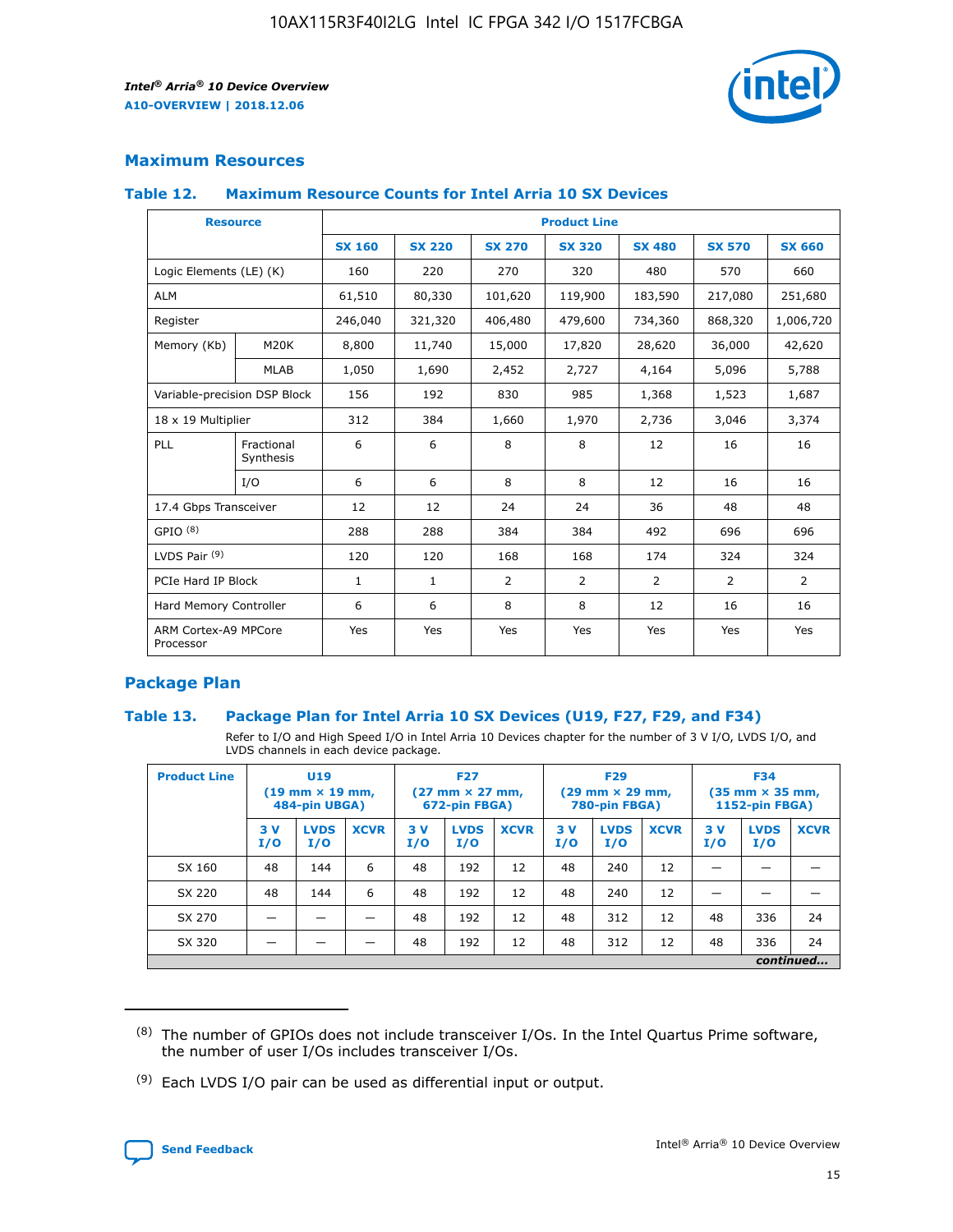

| <b>Product Line</b> | U <sub>19</sub><br>$(19 \text{ mm} \times 19 \text{ mm})$<br>484-pin UBGA) |                    | <b>F27</b><br>$(27 \text{ mm} \times 27 \text{ mm})$<br>672-pin FBGA) |            | <b>F29</b><br>$(29 \text{ mm} \times 29 \text{ mm})$<br>780-pin FBGA) |             |           | <b>F34</b><br>$(35$ mm $\times$ 35 mm,<br><b>1152-pin FBGA)</b> |             |           |                    |             |
|---------------------|----------------------------------------------------------------------------|--------------------|-----------------------------------------------------------------------|------------|-----------------------------------------------------------------------|-------------|-----------|-----------------------------------------------------------------|-------------|-----------|--------------------|-------------|
|                     | 3V<br>I/O                                                                  | <b>LVDS</b><br>I/O | <b>XCVR</b>                                                           | 3 V<br>I/O | <b>LVDS</b><br>I/O                                                    | <b>XCVR</b> | 3V<br>I/O | <b>LVDS</b><br>I/O                                              | <b>XCVR</b> | 3V<br>I/O | <b>LVDS</b><br>I/O | <b>XCVR</b> |
| SX 480              |                                                                            |                    |                                                                       |            |                                                                       |             | 48        | 312                                                             | 12          | 48        | 444                | 24          |
| SX 570              |                                                                            |                    |                                                                       |            |                                                                       |             |           |                                                                 |             | 48        | 444                | 24          |
| SX 660              |                                                                            |                    |                                                                       |            |                                                                       |             |           |                                                                 |             | 48        | 444                | 24          |

## **Table 14. Package Plan for Intel Arria 10 SX Devices (F35, KF40, and NF40)**

Refer to I/O and High Speed I/O in Intel Arria 10 Devices chapter for the number of 3 V I/O, LVDS I/O, and LVDS channels in each device package.

| <b>Product Line</b> | <b>F35</b><br>$(35 \text{ mm} \times 35 \text{ mm})$<br><b>1152-pin FBGA)</b> |          |             |                                           | <b>KF40</b><br>(40 mm × 40 mm,<br>1517-pin FBGA) |    | <b>NF40</b><br>$(40 \text{ mm} \times 40 \text{ mm})$<br>1517-pin FBGA) |          |             |  |
|---------------------|-------------------------------------------------------------------------------|----------|-------------|-------------------------------------------|--------------------------------------------------|----|-------------------------------------------------------------------------|----------|-------------|--|
|                     | 3 V I/O                                                                       | LVDS I/O | <b>XCVR</b> | <b>LVDS I/O</b><br><b>XCVR</b><br>3 V I/O |                                                  |    | 3 V I/O                                                                 | LVDS I/O | <b>XCVR</b> |  |
| SX 270              | 48                                                                            | 336      | 24          |                                           |                                                  |    |                                                                         |          |             |  |
| SX 320              | 48                                                                            | 336      | 24          |                                           |                                                  |    |                                                                         |          |             |  |
| SX 480              | 48                                                                            | 348      | 36          |                                           |                                                  |    |                                                                         |          |             |  |
| SX 570              | 48                                                                            | 348      | 36          | 96                                        | 600                                              | 36 | 48                                                                      | 540      | 48          |  |
| SX 660              | 48                                                                            | 348      | 36          | 96                                        | 600                                              | 36 | 48                                                                      | 540      | 48          |  |

# **Related Information**

[I/O and High-Speed Differential I/O Interfaces in Intel Arria 10 Devices chapter, Intel](https://www.intel.com/content/www/us/en/programmable/documentation/sam1403482614086.html#sam1403482030321) [Arria 10 Device Handbook](https://www.intel.com/content/www/us/en/programmable/documentation/sam1403482614086.html#sam1403482030321)

Provides the number of 3 V and LVDS I/Os, and LVDS channels for each Intel Arria 10 device package.

Intel<sup>®</sup> Arria<sup>®</sup> 10 Device Overview **[Send Feedback](mailto:FPGAtechdocfeedback@intel.com?subject=Feedback%20on%20Intel%20Arria%2010%20Device%20Overview%20(A10-OVERVIEW%202018.12.06)&body=We%20appreciate%20your%20feedback.%20In%20your%20comments,%20also%20specify%20the%20page%20number%20or%20paragraph.%20Thank%20you.)** Send Feedback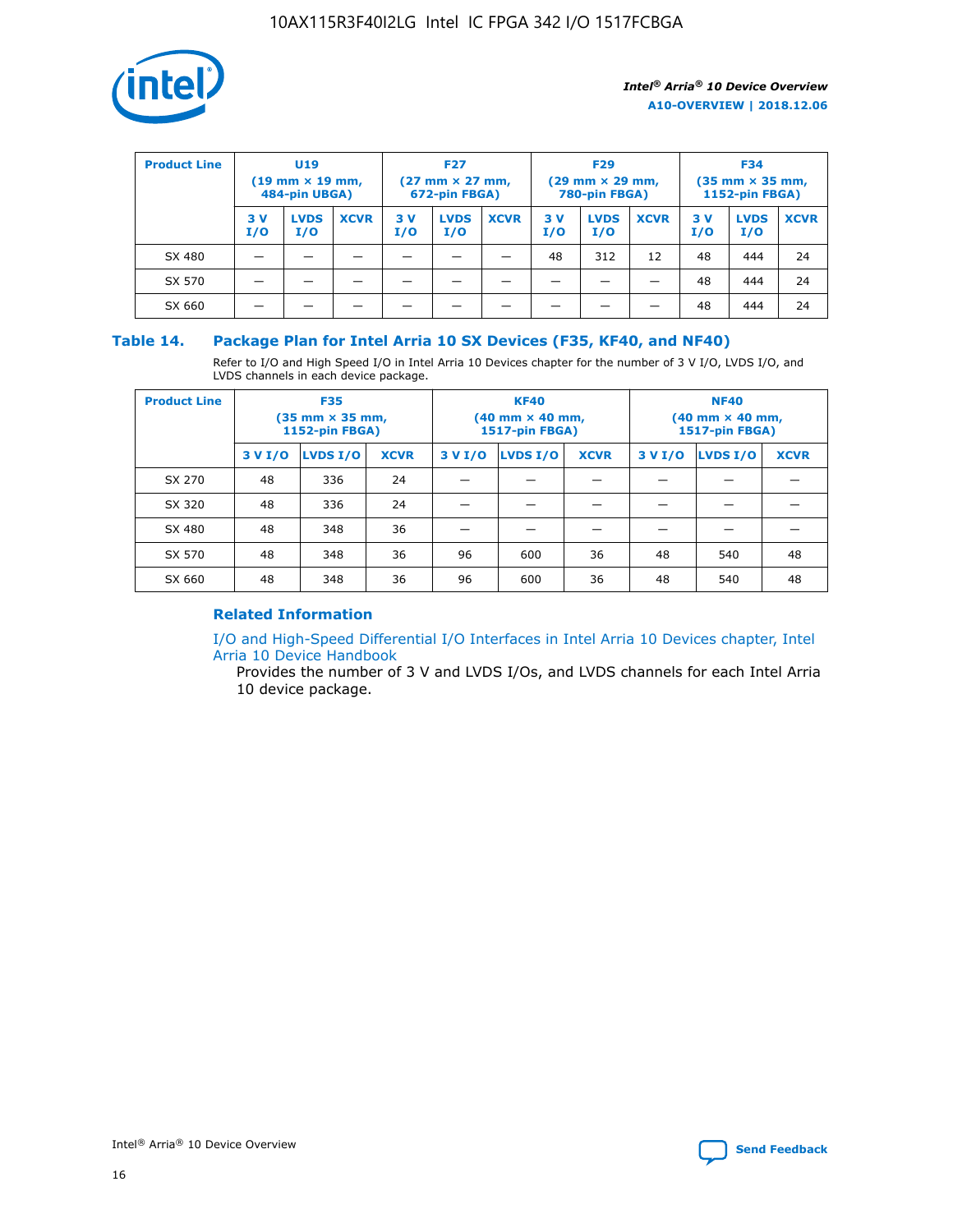

# **I/O Vertical Migration for Intel Arria 10 Devices**

#### **Figure 4. Migration Capability Across Intel Arria 10 Product Lines**

- The arrows indicate the migration paths. The devices included in each vertical migration path are shaded. Devices with fewer resources in the same path have lighter shades.
- To achieve the full I/O migration across product lines in the same migration path, restrict I/Os and transceivers usage to match the product line with the lowest I/O and transceiver counts.
- An LVDS I/O bank in the source device may be mapped to a 3 V I/O bank in the target device. To use memory interface clock frequency higher than 533 MHz, assign external memory interface pins only to banks that are LVDS I/O in both devices.
- There may be nominal 0.15 mm package height difference between some product lines in the same package type.
	- **Variant Product Line Package U19 F27 F29 F34 F35 KF40 NF40 RF40 NF45 SF45 UF45** Intel® Arria® 10 GX GX 160 GX 220 GX 270 GX 320 GX 480 GX 570 GX 660 GX 900 GX 1150 Intel Arria 10 GT GT 900 GT 1150 Intel Arria 10 SX SX 160 SX 220 SX 270 SX 320 SX 480 SX 570 SX 660
- Some migration paths are not shown in the Intel Quartus Prime software **Pin Migration View**.

*Note:* To verify the pin migration compatibility, use the **Pin Migration View** window in the Intel Quartus Prime software Pin Planner.

# **Adaptive Logic Module**

Intel Arria 10 devices use a 20 nm ALM as the basic building block of the logic fabric.

The ALM architecture is the same as the previous generation FPGAs, allowing for efficient implementation of logic functions and easy conversion of IP between the device generations.

The ALM, as shown in following figure, uses an 8-input fracturable look-up table (LUT) with four dedicated registers to help improve timing closure in register-rich designs and achieve an even higher design packing capability than the traditional two-register per LUT architecture.

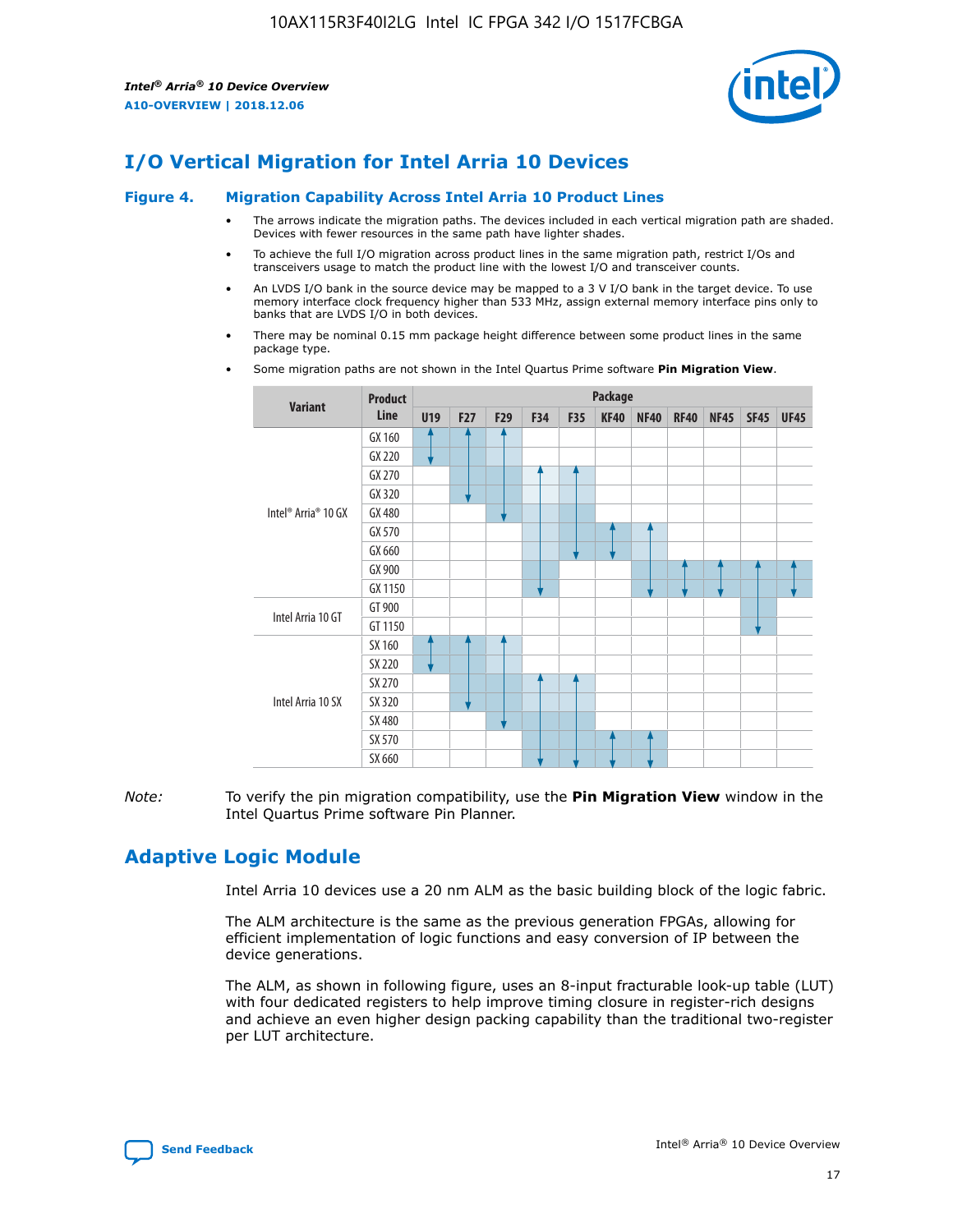

**Figure 5. ALM for Intel Arria 10 Devices**



The Intel Quartus Prime software optimizes your design according to the ALM logic structure and automatically maps legacy designs into the Intel Arria 10 ALM architecture.

# **Variable-Precision DSP Block**

The Intel Arria 10 variable precision DSP blocks support fixed-point arithmetic and floating-point arithmetic.

Features for fixed-point arithmetic:

- High-performance, power-optimized, and fully registered multiplication operations
- 18-bit and 27-bit word lengths
- Two 18 x 19 multipliers or one 27 x 27 multiplier per DSP block
- Built-in addition, subtraction, and 64-bit double accumulation register to combine multiplication results
- Cascading 19-bit or 27-bit when pre-adder is disabled and cascading 18-bit when pre-adder is used to form the tap-delay line for filtering applications
- Cascading 64-bit output bus to propagate output results from one block to the next block without external logic support
- Hard pre-adder supported in 19-bit and 27-bit modes for symmetric filters
- Internal coefficient register bank in both 18-bit and 27-bit modes for filter implementation
- 18-bit and 27-bit systolic finite impulse response (FIR) filters with distributed output adder
- Biased rounding support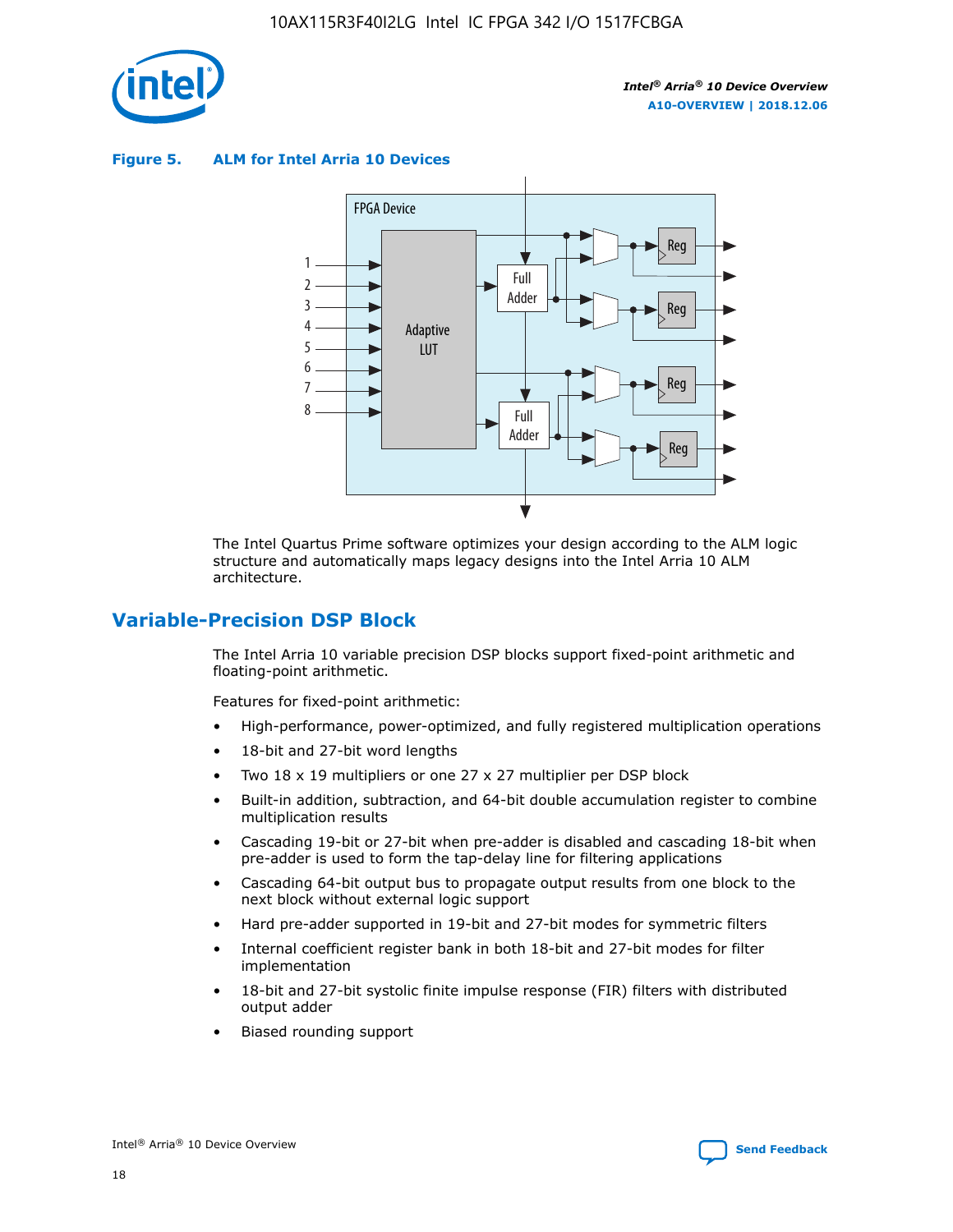

Features for floating-point arithmetic:

- A completely hardened architecture that supports multiplication, addition, subtraction, multiply-add, and multiply-subtract
- Multiplication with accumulation capability and a dynamic accumulator reset control
- Multiplication with cascade summation capability
- Multiplication with cascade subtraction capability
- Complex multiplication
- Direct vector dot product
- Systolic FIR filter

### **Table 15. Variable-Precision DSP Block Configurations for Intel Arria 10 Devices**

| <b>Usage Example</b>                                       | <b>Multiplier Size (Bit)</b>    | <b>DSP Block Resources</b> |
|------------------------------------------------------------|---------------------------------|----------------------------|
| Medium precision fixed point                               | Two 18 x 19                     |                            |
| High precision fixed or Single precision<br>floating point | One 27 x 27                     |                            |
| Fixed point FFTs                                           | One 19 x 36 with external adder |                            |
| Very high precision fixed point                            | One 36 x 36 with external adder |                            |
| Double precision floating point                            | One 54 x 54 with external adder | 4                          |

#### **Table 16. Resources for Fixed-Point Arithmetic in Intel Arria 10 Devices**

The table lists the variable-precision DSP resources by bit precision for each Intel Arria 10 device.

| <b>Variant</b>  | <b>Product Line</b> | Variable-<br>precision | <b>Independent Input and Output</b><br><b>Multiplications Operator</b> |                                     | $18 \times 19$<br><b>Multiplier</b><br><b>Adder Sum</b> | $18 \times 18$<br><b>Multiplier</b>                |
|-----------------|---------------------|------------------------|------------------------------------------------------------------------|-------------------------------------|---------------------------------------------------------|----------------------------------------------------|
|                 |                     | <b>DSP Block</b>       | 18 x 19<br><b>Multiplier</b>                                           | $27 \times 27$<br><b>Multiplier</b> | <b>Mode</b>                                             | <b>Adder</b><br><b>Summed with</b><br>36 bit Input |
| AIntel Arria 10 | GX 160              | 156                    | 312                                                                    | 156                                 | 156                                                     | 156                                                |
| GX              | GX 220              | 192                    | 384                                                                    | 192                                 | 192                                                     | 192                                                |
|                 | GX 270              | 830                    | 1,660                                                                  | 830                                 | 830                                                     | 830                                                |
|                 | GX 320              | 984                    | 1,968                                                                  | 984                                 | 984                                                     | 984                                                |
|                 | GX 480              | 1,368                  | 2,736                                                                  | 1,368                               | 1,368                                                   | 1,368                                              |
|                 | GX 570              | 1,523                  | 3,046                                                                  | 1,523                               | 1,523                                                   | 1,523                                              |
|                 | GX 660              | 1,687                  | 3,374                                                                  | 1,687                               | 1,687                                                   | 1,687                                              |
|                 | GX 900              | 1,518                  | 3,036                                                                  | 1,518                               | 1,518                                                   | 1,518                                              |
|                 | GX 1150             | 1,518                  | 3,036                                                                  | 1,518                               | 1,518                                                   | 1,518                                              |
| Intel Arria 10  | GT 900              | 1,518                  | 3,036                                                                  | 1,518                               | 1,518                                                   | 1,518                                              |
| GT              | GT 1150             | 1,518                  | 3,036                                                                  | 1,518                               | 1,518                                                   | 1,518                                              |
| Intel Arria 10  | SX 160              | 156                    | 312                                                                    | 156                                 | 156                                                     | 156                                                |
| <b>SX</b>       | SX 220              | 192                    | 384                                                                    | 192                                 | 192                                                     | 192                                                |
|                 | SX 270              | 830                    | 1,660                                                                  | 830                                 | 830                                                     | 830                                                |
|                 |                     |                        |                                                                        |                                     |                                                         | continued                                          |

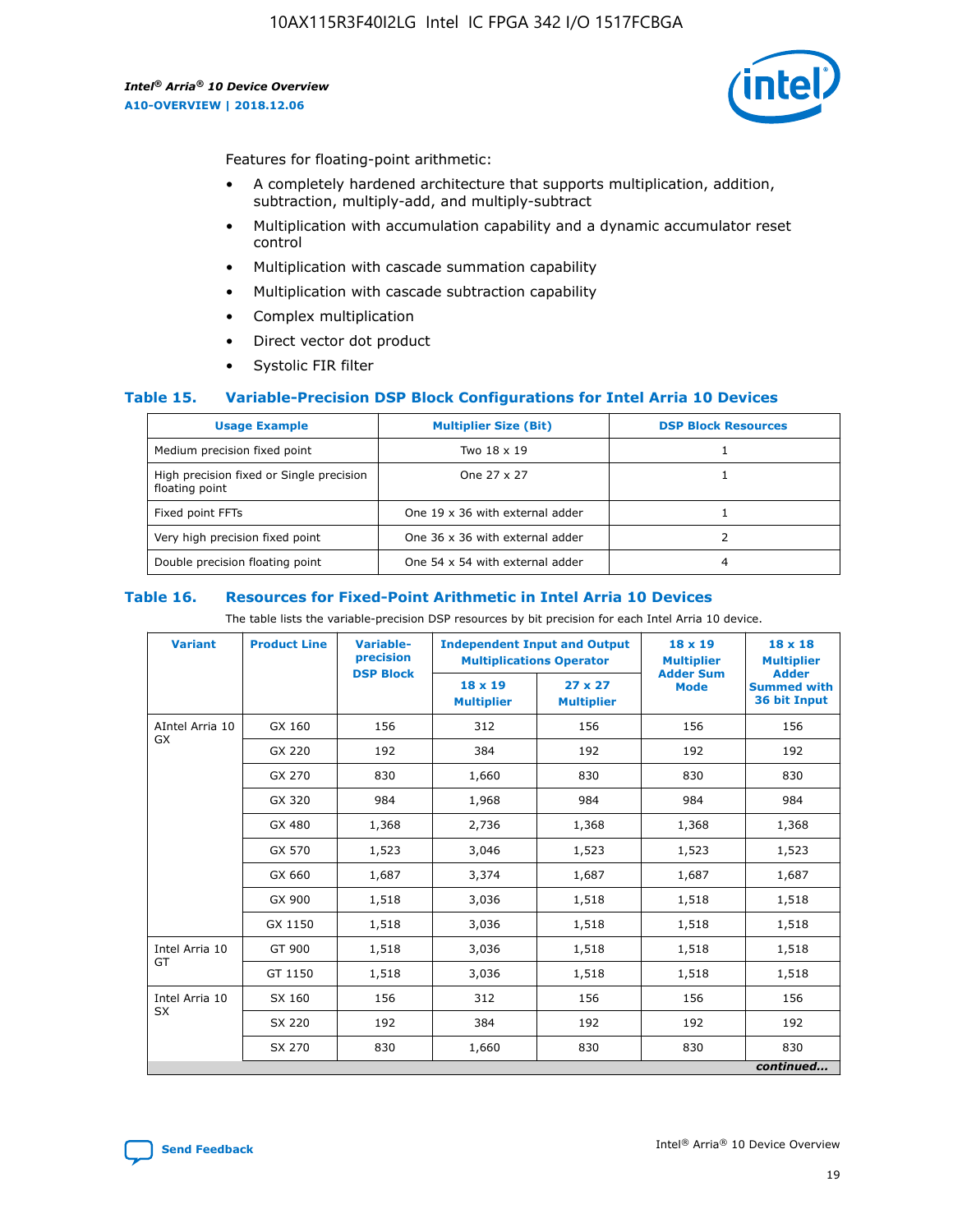

| <b>Variant</b> | <b>Product Line</b> | <b>Variable-</b><br>precision |                                     | <b>Independent Input and Output</b><br><b>Multiplications Operator</b> | $18 \times 19$<br><b>Multiplier</b> | $18 \times 18$<br><b>Multiplier</b>                |
|----------------|---------------------|-------------------------------|-------------------------------------|------------------------------------------------------------------------|-------------------------------------|----------------------------------------------------|
|                |                     | <b>DSP Block</b>              | $18 \times 19$<br><b>Multiplier</b> | $27 \times 27$<br><b>Multiplier</b>                                    | <b>Adder Sum</b><br><b>Mode</b>     | <b>Adder</b><br><b>Summed with</b><br>36 bit Input |
|                | SX 320              | 984                           | 1,968                               | 984                                                                    | 984                                 | 984                                                |
|                | SX 480              | 1,368                         | 2,736                               | 1,368                                                                  | 1,368                               | 1,368                                              |
|                | SX 570              | 1,523                         | 3,046                               | 1,523                                                                  | 1,523                               | 1,523                                              |
|                | SX 660              | 1,687                         | 3,374                               | 1,687                                                                  | 1,687                               | 1,687                                              |

# **Table 17. Resources for Floating-Point Arithmetic in Intel Arria 10 Devices**

The table lists the variable-precision DSP resources by bit precision for each Intel Arria 10 device.

| <b>Variant</b> | <b>Product Line</b> | <b>Variable-</b><br>precision<br><b>DSP Block</b> | <b>Single</b><br><b>Precision</b><br><b>Floating-Point</b><br><b>Multiplication</b><br><b>Mode</b> | <b>Single-Precision</b><br><b>Floating-Point</b><br><b>Adder Mode</b> | Single-<br><b>Precision</b><br><b>Floating-Point</b><br><b>Multiply</b><br><b>Accumulate</b><br><b>Mode</b> | <b>Peak</b><br><b>Giga Floating-</b><br><b>Point</b><br><b>Operations</b><br>per Second<br>(GFLOPs) |
|----------------|---------------------|---------------------------------------------------|----------------------------------------------------------------------------------------------------|-----------------------------------------------------------------------|-------------------------------------------------------------------------------------------------------------|-----------------------------------------------------------------------------------------------------|
| Intel Arria 10 | GX 160              | 156                                               | 156                                                                                                | 156                                                                   | 156                                                                                                         | 140                                                                                                 |
| GX             | GX 220              | 192                                               | 192                                                                                                | 192                                                                   | 192                                                                                                         | 173                                                                                                 |
|                | GX 270              | 830                                               | 830                                                                                                | 830                                                                   | 830                                                                                                         | 747                                                                                                 |
|                | GX 320              | 984                                               | 984                                                                                                | 984                                                                   | 984                                                                                                         | 886                                                                                                 |
|                | GX 480              | 1,369                                             | 1,368                                                                                              | 1,368                                                                 | 1,368                                                                                                       | 1,231                                                                                               |
|                | GX 570              | 1,523                                             | 1,523                                                                                              | 1,523                                                                 | 1,523                                                                                                       | 1,371                                                                                               |
|                | GX 660              | 1,687                                             | 1,687                                                                                              | 1,687                                                                 | 1,687                                                                                                       | 1,518                                                                                               |
|                | GX 900              | 1,518                                             | 1,518                                                                                              | 1,518                                                                 | 1,518                                                                                                       | 1,366                                                                                               |
|                | GX 1150             | 1,518                                             | 1,518                                                                                              | 1,518                                                                 | 1,518                                                                                                       | 1,366                                                                                               |
| Intel Arria 10 | GT 900              | 1,518                                             | 1,518                                                                                              | 1,518                                                                 | 1,518                                                                                                       | 1,366                                                                                               |
| GT             | GT 1150             | 1,518                                             | 1,518                                                                                              | 1,518                                                                 | 1,518                                                                                                       | 1,366                                                                                               |
| Intel Arria 10 | SX 160              | 156                                               | 156                                                                                                | 156                                                                   | 156                                                                                                         | 140                                                                                                 |
| <b>SX</b>      | SX 220              | 192                                               | 192                                                                                                | 192                                                                   | 192                                                                                                         | 173                                                                                                 |
|                | SX 270              | 830                                               | 830                                                                                                | 830                                                                   | 830                                                                                                         | 747                                                                                                 |
|                | SX 320              | 984                                               | 984                                                                                                | 984                                                                   | 984                                                                                                         | 886                                                                                                 |
|                | SX 480              | 1,369                                             | 1,368                                                                                              | 1,368                                                                 | 1,368                                                                                                       | 1,231                                                                                               |
|                | SX 570              | 1,523                                             | 1,523                                                                                              | 1,523                                                                 | 1,523                                                                                                       | 1,371                                                                                               |
|                | SX 660              | 1,687                                             | 1,687                                                                                              | 1,687                                                                 | 1,687                                                                                                       | 1,518                                                                                               |

# **Embedded Memory Blocks**

The embedded memory blocks in the devices are flexible and designed to provide an optimal amount of small- and large-sized memory arrays to fit your design requirements.

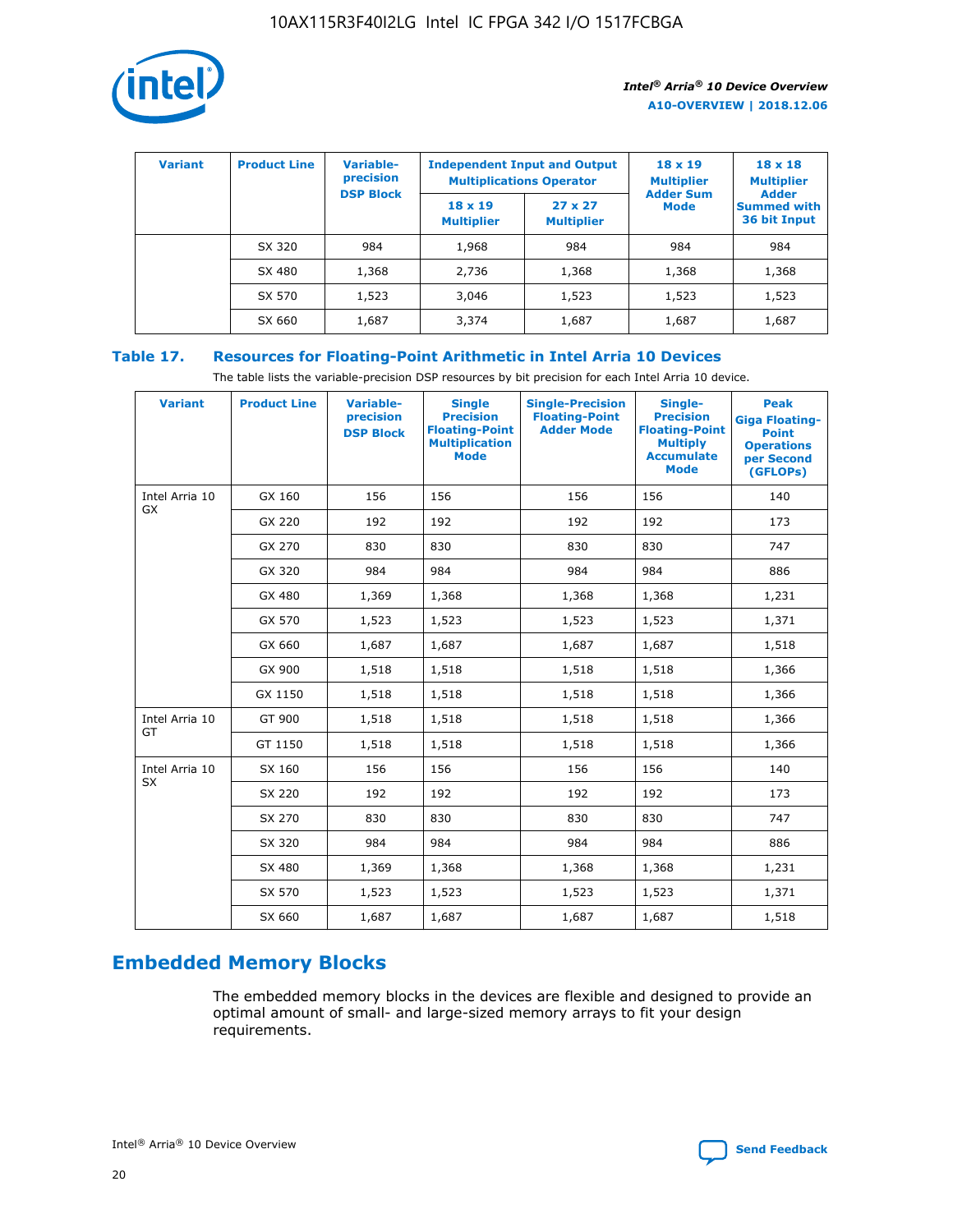

# **Types of Embedded Memory**

The Intel Arria 10 devices contain two types of memory blocks:

- 20 Kb M20K blocks—blocks of dedicated memory resources. The M20K blocks are ideal for larger memory arrays while still providing a large number of independent ports.
- 640 bit memory logic array blocks (MLABs)—enhanced memory blocks that are configured from dual-purpose logic array blocks (LABs). The MLABs are ideal for wide and shallow memory arrays. The MLABs are optimized for implementation of shift registers for digital signal processing (DSP) applications, wide and shallow FIFO buffers, and filter delay lines. Each MLAB is made up of ten adaptive logic modules (ALMs). In the Intel Arria 10 devices, you can configure these ALMs as ten 32 x 2 blocks, giving you one 32 x 20 simple dual-port SRAM block per MLAB.

# **Embedded Memory Capacity in Intel Arria 10 Devices**

|                   | <b>Product</b> |              | <b>M20K</b>         | <b>MLAB</b>  |                     | <b>Total RAM Bit</b> |
|-------------------|----------------|--------------|---------------------|--------------|---------------------|----------------------|
| <b>Variant</b>    | Line           | <b>Block</b> | <b>RAM Bit (Kb)</b> | <b>Block</b> | <b>RAM Bit (Kb)</b> | (Kb)                 |
| Intel Arria 10 GX | GX 160         | 440          | 8,800               | 1,680        | 1,050               | 9,850                |
|                   | GX 220         | 587          | 11,740              | 2,703        | 1,690               | 13,430               |
|                   | GX 270         | 750          | 15,000              | 3,922        | 2,452               | 17,452               |
|                   | GX 320         | 891          | 17,820              | 4,363        | 2,727               | 20,547               |
|                   | GX 480         | 1,431        | 28,620              | 6,662        | 4,164               | 32,784               |
|                   | GX 570         | 1,800        | 36,000              | 8,153        | 5,096               | 41,096               |
|                   | GX 660         | 2,131        | 42,620              | 9,260        | 5,788               | 48,408               |
|                   | GX 900         | 2,423        | 48,460              | 15,017       | 9,386               | 57,846               |
|                   | GX 1150        | 2,713        | 54,260              | 20,774       | 12,984              | 67,244               |
| Intel Arria 10 GT | GT 900         | 2,423        | 48,460              | 15,017       | 9,386               | 57,846               |
|                   | GT 1150        | 2,713        | 54,260              | 20,774       | 12,984              | 67,244               |
| Intel Arria 10 SX | SX 160         | 440          | 8,800               | 1,680        | 1,050               | 9,850                |
|                   | SX 220         | 587          | 11,740              | 2,703        | 1,690               | 13,430               |
|                   | SX 270         | 750          | 15,000              | 3,922        | 2,452               | 17,452               |
|                   | SX 320         | 891          | 17,820              | 4,363        | 2,727               | 20,547               |
|                   | SX 480         | 1,431        | 28,620              | 6,662        | 4,164               | 32,784               |
|                   | SX 570         | 1,800        | 36,000              | 8,153        | 5,096               | 41,096               |
|                   | SX 660         | 2,131        | 42,620              | 9,260        | 5,788               | 48,408               |

#### **Table 18. Embedded Memory Capacity and Distribution in Intel Arria 10 Devices**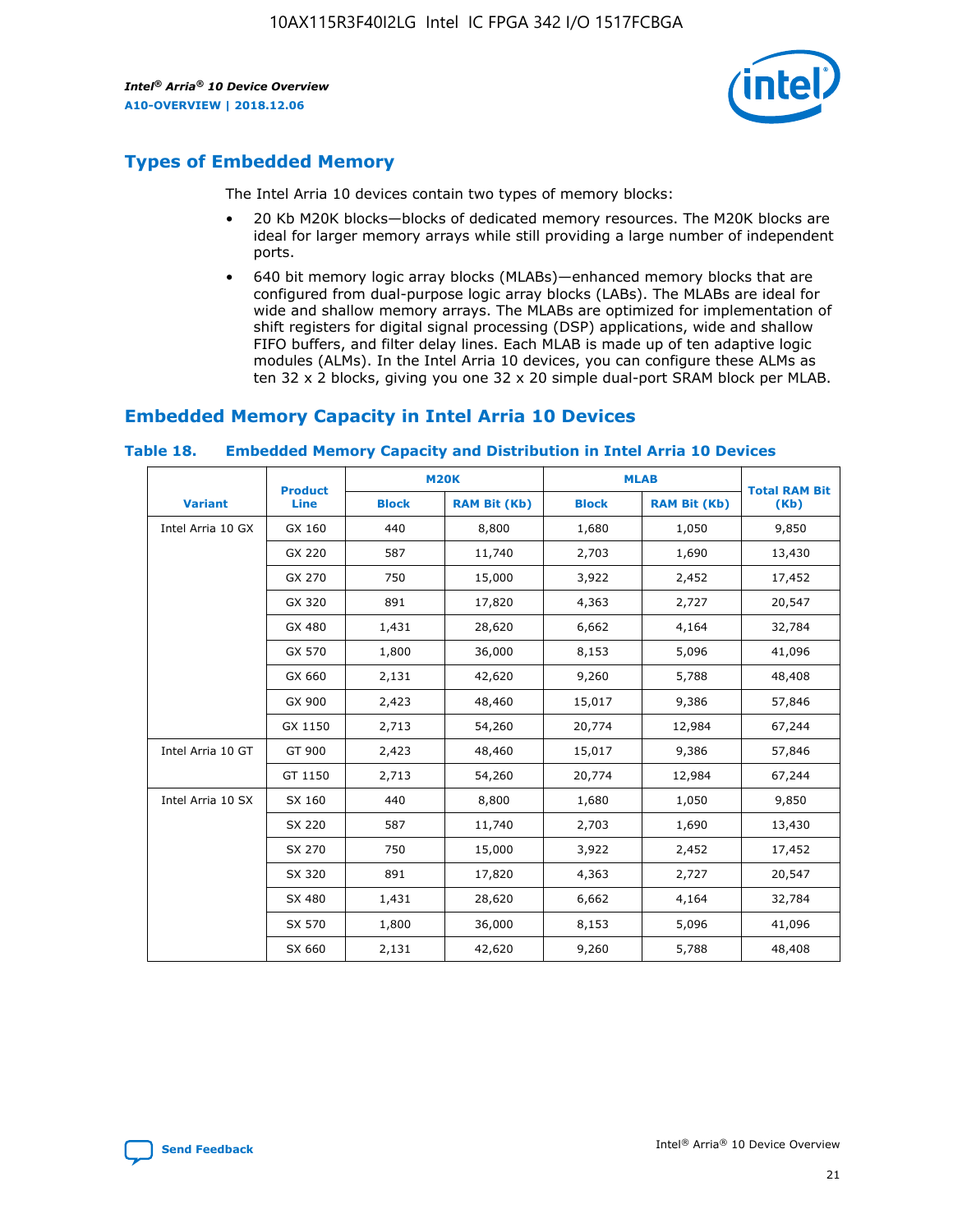

# **Embedded Memory Configurations for Single-port Mode**

#### **Table 19. Single-port Embedded Memory Configurations for Intel Arria 10 Devices**

This table lists the maximum configurations supported for single-port RAM and ROM modes.

| <b>Memory Block</b> | Depth (bits) | <b>Programmable Width</b> |
|---------------------|--------------|---------------------------|
| MLAB                | 32           | x16, x18, or x20          |
|                     | 64(10)       | x8, x9, x10               |
| M20K                | 512          | x40, x32                  |
|                     | 1K           | x20, x16                  |
|                     | 2K           | x10, x8                   |
|                     | 4K           | x5, x4                    |
|                     | 8K           | x2                        |
|                     | 16K          | x1                        |

# **Clock Networks and PLL Clock Sources**

The clock network architecture is based on Intel's global, regional, and peripheral clock structure. This clock structure is supported by dedicated clock input pins, fractional clock synthesis PLLs, and integer I/O PLLs.

# **Clock Networks**

The Intel Arria 10 core clock networks are capable of up to 800 MHz fabric operation across the full industrial temperature range. For the external memory interface, the clock network supports the hard memory controller with speeds up to 2,400 Mbps in a quarter-rate transfer.

To reduce power consumption, the Intel Quartus Prime software identifies all unused sections of the clock network and powers them down.

# **Fractional Synthesis and I/O PLLs**

Intel Arria 10 devices contain up to 32 fractional synthesis PLLs and up to 16 I/O PLLs that are available for both specific and general purpose uses in the core:

- Fractional synthesis PLLs—located in the column adjacent to the transceiver blocks
- I/O PLLs—located in each bank of the 48 I/Os

# **Fractional Synthesis PLLs**

You can use the fractional synthesis PLLs to:

- Reduce the number of oscillators that are required on your board
- Reduce the number of clock pins that are used in the device by synthesizing multiple clock frequencies from a single reference clock source

<sup>(10)</sup> Supported through software emulation and consumes additional MLAB blocks.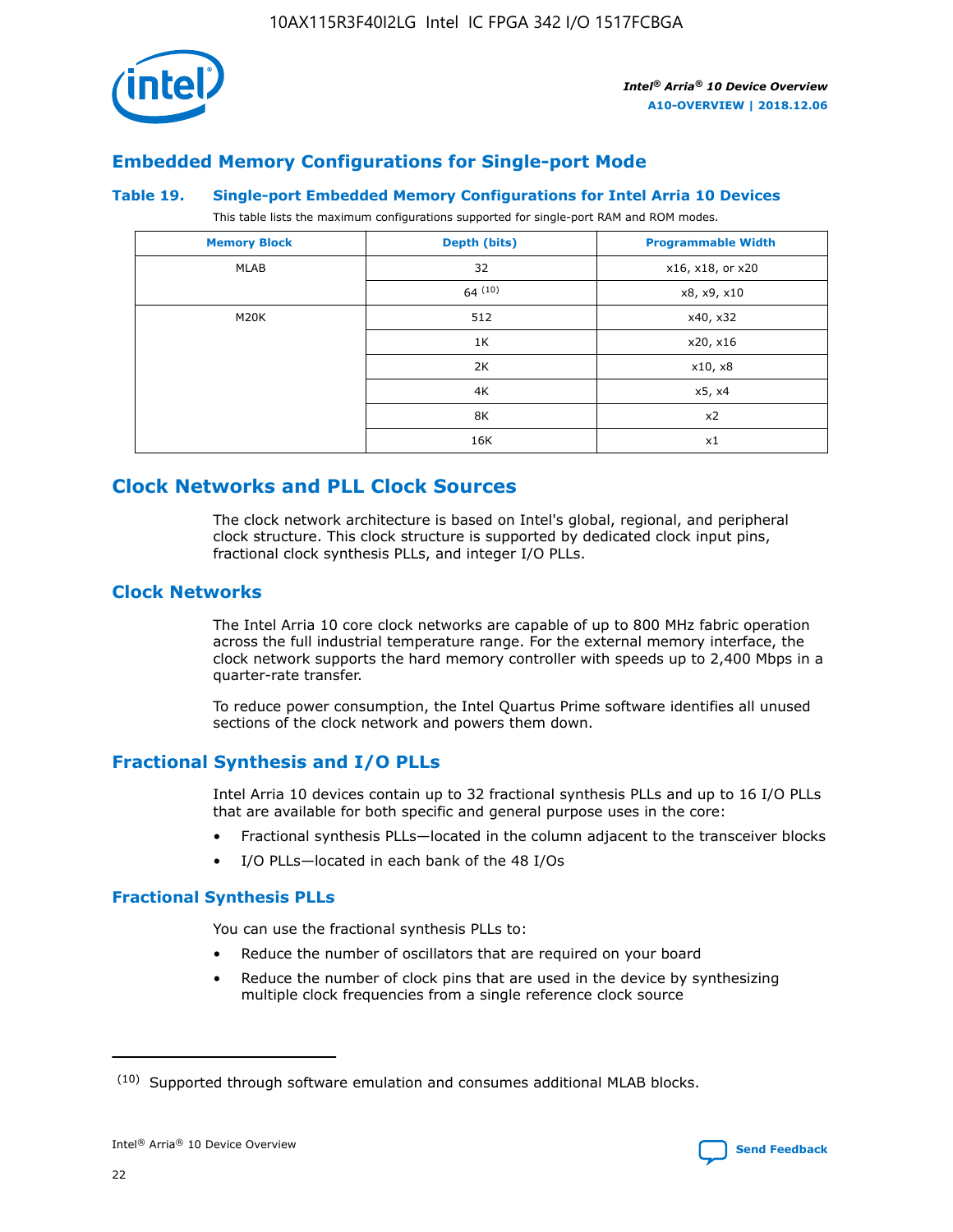

The fractional synthesis PLLs support the following features:

- Reference clock frequency synthesis for transceiver CMU and Advanced Transmit (ATX) PLLs
- Clock network delay compensation
- Zero-delay buffering
- Direct transmit clocking for transceivers
- Independently configurable into two modes:
	- Conventional integer mode equivalent to the general purpose PLL
	- Enhanced fractional mode with third order delta-sigma modulation
- PLL cascading

## **I/O PLLs**

The integer mode I/O PLLs are located in each bank of 48 I/Os. You can use the I/O PLLs to simplify the design of external memory and high-speed LVDS interfaces.

In each I/O bank, the I/O PLLs are adjacent to the hard memory controllers and LVDS SERDES. Because these PLLs are tightly coupled with the I/Os that need to use them, it makes it easier to close timing.

You can use the I/O PLLs for general purpose applications in the core such as clock network delay compensation and zero-delay buffering.

Intel Arria 10 devices support PLL-to-PLL cascading.

# **FPGA General Purpose I/O**

Intel Arria 10 devices offer highly configurable GPIOs. Each I/O bank contains 48 general purpose I/Os and a high-efficiency hard memory controller.

The following list describes the features of the GPIOs:

- Consist of 3 V I/Os for high-voltage application and LVDS I/Os for differential signaling
	- Up to two 3 V I/O banks, available in some devices, that support up to 3 V I/O standards
	- LVDS I/O banks that support up to 1.8 V I/O standards
- Support a wide range of single-ended and differential I/O interfaces
- LVDS speeds up to 1.6 Gbps
- Each LVDS pair of pins has differential input and output buffers, allowing you to configure the LVDS direction for each pair.
- Programmable bus hold and weak pull-up
- Programmable differential output voltage  $(V_{OD})$  and programmable pre-emphasis

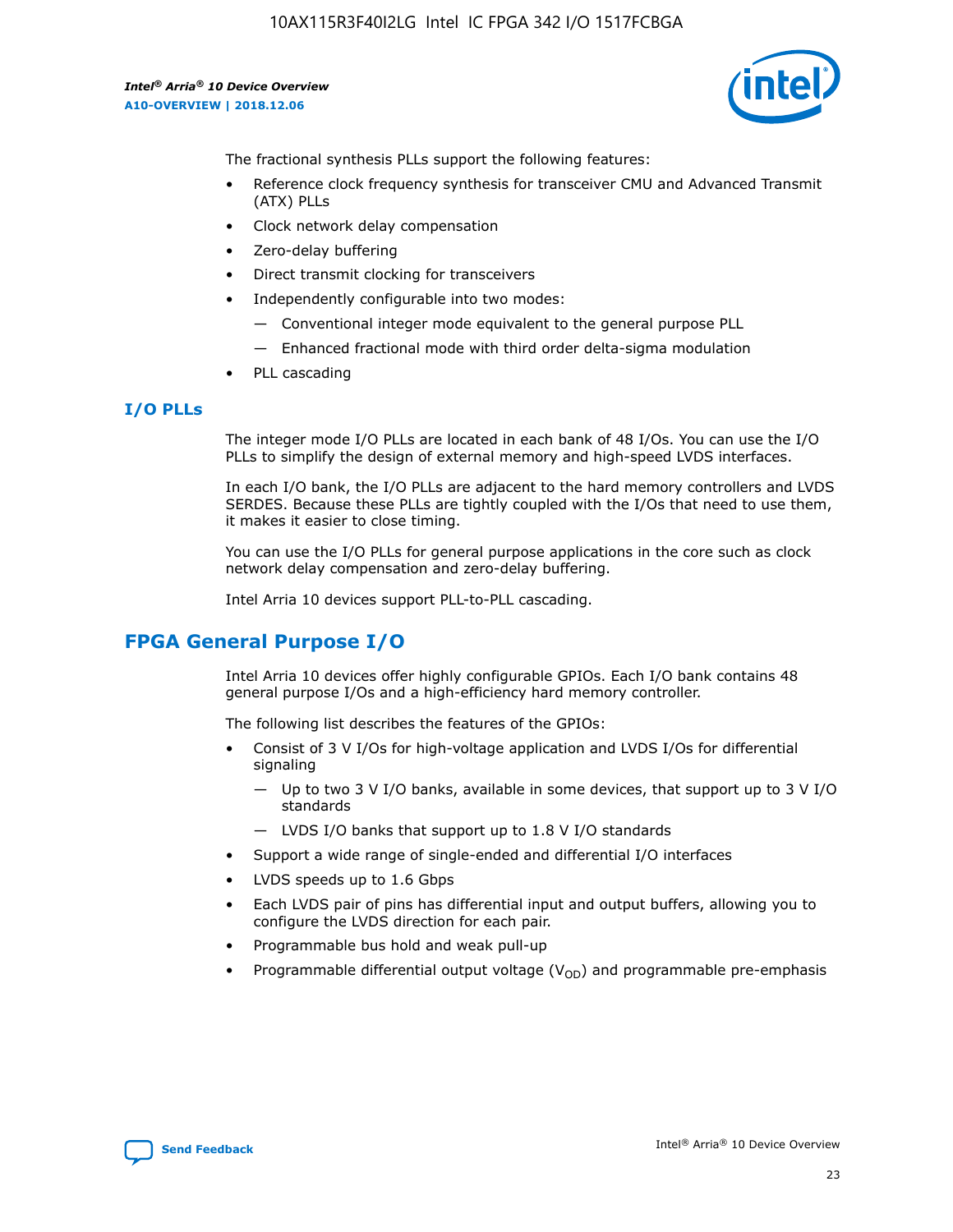

- Series (R<sub>S</sub>) and parallel (R<sub>T</sub>) on-chip termination (OCT) for all I/O banks with OCT calibration to limit the termination impedance variation
- On-chip dynamic termination that has the ability to swap between series and parallel termination, depending on whether there is read or write on a common bus for signal integrity
- Easy timing closure support using the hard read FIFO in the input register path, and delay-locked loop (DLL) delay chain with fine and coarse architecture

# **External Memory Interface**

Intel Arria 10 devices offer massive external memory bandwidth, with up to seven 32 bit DDR4 memory interfaces running at up to 2,400 Mbps. This bandwidth provides additional ease of design, lower power, and resource efficiencies of hardened highperformance memory controllers.

The memory interface within Intel Arria 10 FPGAs and SoCs delivers the highest performance and ease of use. You can configure up to a maximum width of 144 bits when using the hard or soft memory controllers. If required, you can bypass the hard memory controller and use a soft controller implemented in the user logic.

Each I/O contains a hardened DDR read/write path (PHY) capable of performing key memory interface functionality such as read/write leveling, FIFO buffering to lower latency and improve margin, timing calibration, and on-chip termination.

The timing calibration is aided by the inclusion of hard microcontrollers based on Intel's Nios® II technology, specifically tailored to control the calibration of multiple memory interfaces. This calibration allows the Intel Arria 10 device to compensate for any changes in process, voltage, or temperature either within the Intel Arria 10 device itself, or within the external memory device. The advanced calibration algorithms ensure maximum bandwidth and robust timing margin across all operating conditions.

In addition to parallel memory interfaces, Intel Arria 10 devices support serial memory technologies such as the Hybrid Memory Cube (HMC). The HMC is supported by the Intel Arria 10 high-speed serial transceivers which connect up to four HMC links, with each link running at data rates up to 15 Gbps.

### **Related Information**

#### [External Memory Interface Spec Estimator](http://www.altera.com/technology/memory/estimator/mem-emif-index.html)

Provides a parametric tool that allows you to find and compare the performance of the supported external memory interfaces in IntelFPGAs.

# **Memory Standards Supported by Intel Arria 10 Devices**

The I/Os are designed to provide high performance support for existing and emerging external memory standards.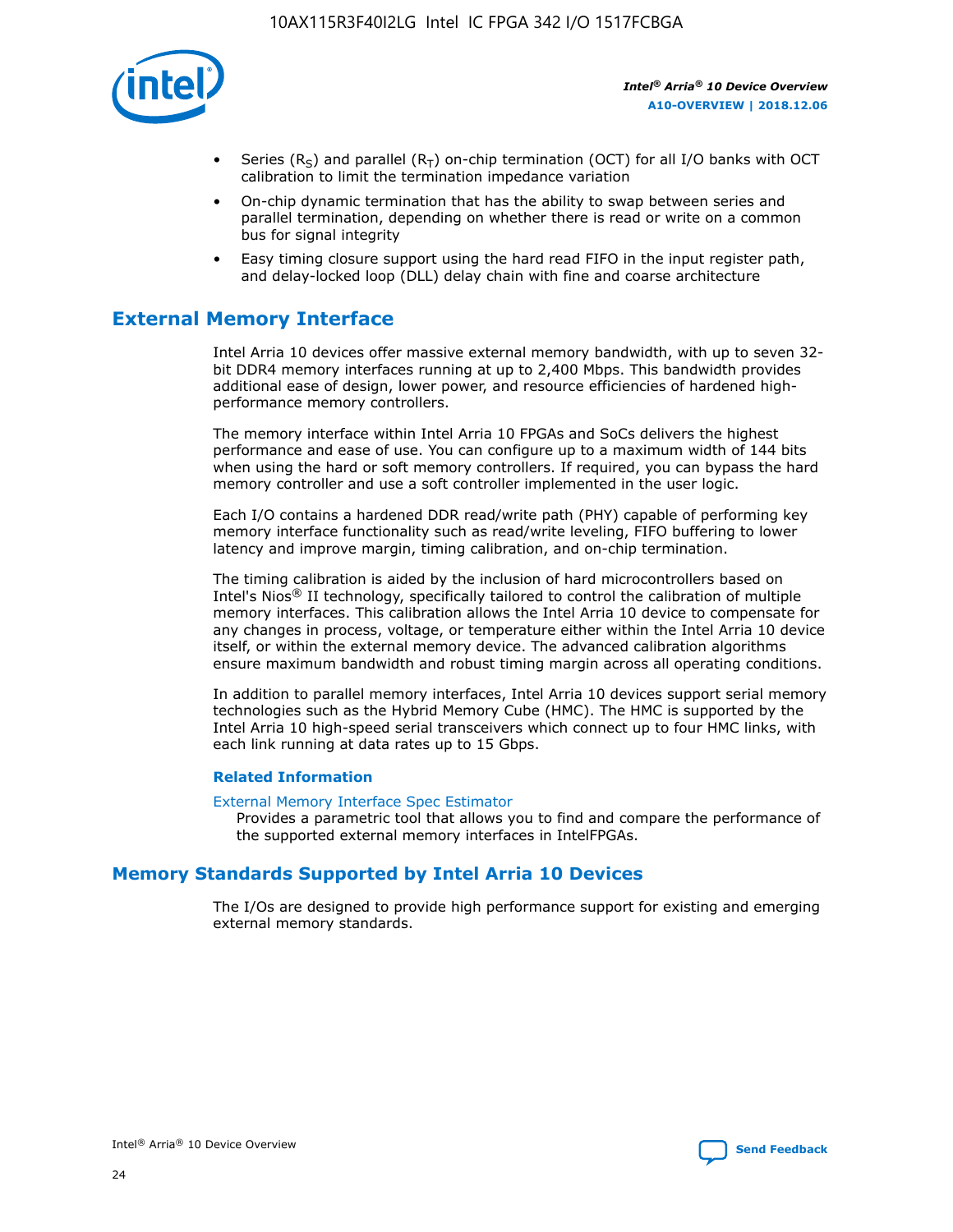

#### **Table 20. Memory Standards Supported by the Hard Memory Controller**

This table lists the overall capability of the hard memory controller. For specific details, refer to the External Memory Interface Spec Estimator and Intel Arria 10 Device Datasheet.

| <b>Memory Standard</b> | <b>Rate Support</b> | <b>Ping Pong PHY Support</b> | <b>Maximum Frequency</b><br>(MHz) |
|------------------------|---------------------|------------------------------|-----------------------------------|
| <b>DDR4 SDRAM</b>      | Quarter rate        | Yes                          | 1,067                             |
|                        |                     |                              | 1,200                             |
| DDR3 SDRAM             | Half rate           | Yes                          | 533                               |
|                        |                     |                              | 667                               |
|                        | Quarter rate        | Yes                          | 1,067                             |
|                        |                     |                              | 1,067                             |
| <b>DDR3L SDRAM</b>     | Half rate           | Yes                          | 533                               |
|                        |                     |                              | 667                               |
|                        | Quarter rate        | Yes                          | 933                               |
|                        |                     |                              | 933                               |
| LPDDR3 SDRAM           | Half rate           |                              | 533                               |
|                        | Quarter rate        |                              | 800                               |

#### **Table 21. Memory Standards Supported by the Soft Memory Controller**

| <b>Memory Standard</b>      | <b>Rate Support</b> | <b>Maximum Frequency</b><br>(MHz) |
|-----------------------------|---------------------|-----------------------------------|
| <b>RLDRAM 3 (11)</b>        | Quarter rate        | 1,200                             |
| ODR IV SRAM <sup>(11)</sup> | Quarter rate        | 1,067                             |
| <b>ODR II SRAM</b>          | Full rate           | 333                               |
|                             | Half rate           | 633                               |
| <b>ODR II+ SRAM</b>         | Full rate           | 333                               |
|                             | Half rate           | 633                               |
| <b>ODR II+ Xtreme SRAM</b>  | Full rate           | 333                               |
|                             | Half rate           | 633                               |

#### **Table 22. Memory Standards Supported by the HPS Hard Memory Controller**

The hard processor system (HPS) is available in Intel Arria 10 SoC devices only.

| <b>Memory Standard</b> | <b>Rate Support</b> | <b>Maximum Frequency</b><br>(MHz) |
|------------------------|---------------------|-----------------------------------|
| <b>DDR4 SDRAM</b>      | Half rate           | 1,200                             |
| <b>DDR3 SDRAM</b>      | Half rate           | 1,067                             |
| <b>DDR3L SDRAM</b>     | Half rate           | 933                               |

<sup>(11)</sup> Intel Arria 10 devices support this external memory interface using hard PHY with soft memory controller.

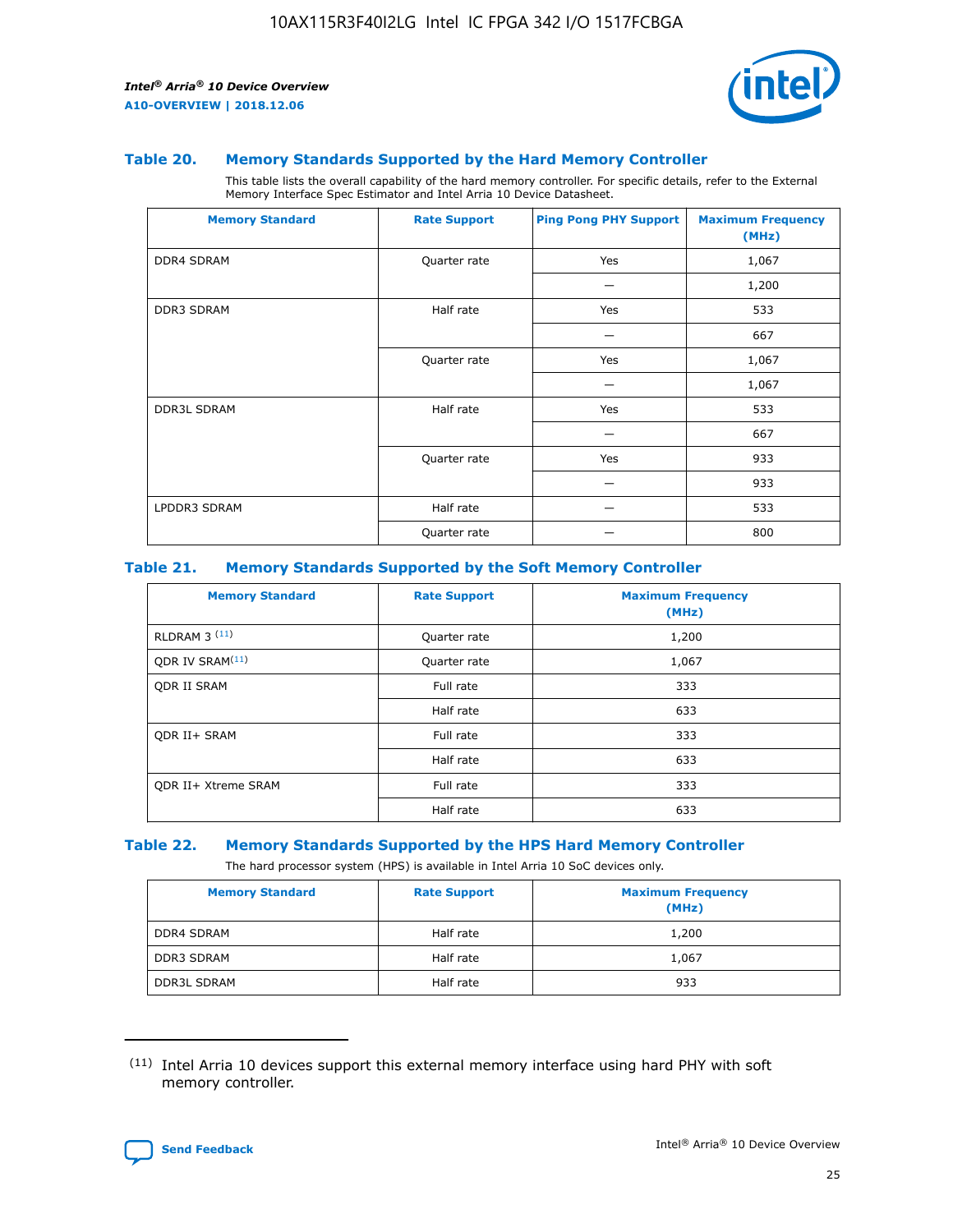

### **Related Information**

#### [Intel Arria 10 Device Datasheet](https://www.intel.com/content/www/us/en/programmable/documentation/mcn1413182292568.html#mcn1413182153340)

Lists the memory interface performance according to memory interface standards, rank or chip select configurations, and Intel Arria 10 device speed grades.

# **PCIe Gen1, Gen2, and Gen3 Hard IP**

Intel Arria 10 devices contain PCIe hard IP that is designed for performance and ease-of-use:

- Includes all layers of the PCIe stack—transaction, data link and physical layers.
- Supports PCIe Gen3, Gen2, and Gen1 Endpoint and Root Port in x1, x2, x4, or x8 lane configuration.
- Operates independently from the core logic—optional configuration via protocol (CvP) allows the PCIe link to power up and complete link training in less than 100 ms while the Intel Arria 10 device completes loading the programming file for the rest of the FPGA.
- Provides added functionality that makes it easier to support emerging features such as Single Root I/O Virtualization (SR-IOV) and optional protocol extensions.
- Provides improved end-to-end datapath protection using ECC.
- Supports FPGA configuration via protocol (CvP) using PCIe at Gen3, Gen2, or Gen1 speed.

#### **Related Information**

PCS Features on page 30

# **Enhanced PCS Hard IP for Interlaken and 10 Gbps Ethernet**

# **Interlaken Support**

The Intel Arria 10 enhanced PCS hard IP provides integrated Interlaken PCS supporting rates up to 25.8 Gbps per lane.

The Interlaken PCS is based on the proven functionality of the PCS developed for Intel's previous generation FPGAs, which demonstrated interoperability with Interlaken ASSP vendors and third-party IP suppliers. The Interlaken PCS is present in every transceiver channel in Intel Arria 10 devices.

### **Related Information**

PCS Features on page 30

# **10 Gbps Ethernet Support**

The Intel Arria 10 enhanced PCS hard IP supports 10GBASE-R PCS compliant with IEEE 802.3 10 Gbps Ethernet (10GbE). The integrated hard IP support for 10GbE and the 10 Gbps transceivers save external PHY cost, board space, and system power.

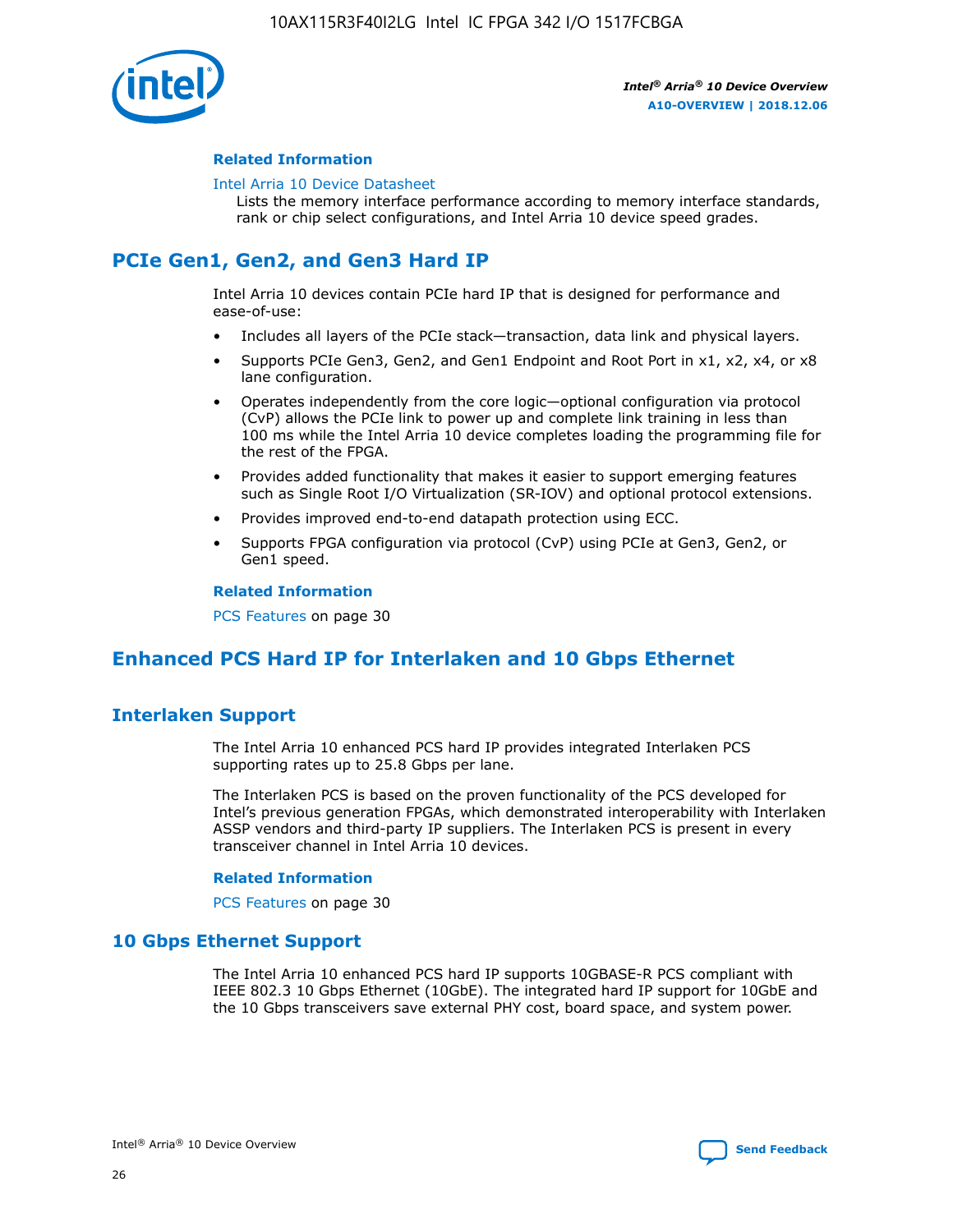

The scalable hard IP supports multiple independent 10GbE ports while using a single PLL for all the 10GBASE-R PCS instantiations, which saves on core logic resources and clock networks:

- Simplifies multiport 10GbE systems compared to XAUI interfaces that require an external XAUI-to-10G PHY.
- Incorporates Electronic Dispersion Compensation (EDC), which enables direct connection to standard 10 Gbps XFP and SFP+ pluggable optical modules.
- Supports backplane Ethernet applications and includes a hard 10GBASE-KR Forward Error Correction (FEC) circuit that you can use for 10 Gbps and 40 Gbps applications.

The 10 Gbps Ethernet PCS hard IP and 10GBASE-KR FEC are present in every transceiver channel.

#### **Related Information**

PCS Features on page 30

# **Low Power Serial Transceivers**

Intel Arria 10 FPGAs and SoCs include lowest power transceivers that deliver high bandwidth, throughput and low latency.

Intel Arria 10 devices deliver the industry's lowest power consumption per transceiver channel:

- 12.5 Gbps transceivers at as low as 242 mW
- 10 Gbps transceivers at as low as 168 mW
- 6 Gbps transceivers at as low as 117 mW

Intel Arria 10 transceivers support various data rates according to application:

- Chip-to-chip and chip-to-module applications—from 1 Gbps up to 25.8 Gbps
- Long reach and backplane applications—from 1 Gbps up to 12.5 with advanced adaptive equalization
- Critical power sensitive applications—from 1 Gbps up to 11.3 Gbps using lower power modes

The combination of 20 nm process technology and architectural advances provide the following benefits:

- Significant reduction in die area and power consumption
- Increase of up to two times in transceiver I/O density compared to previous generation devices while maintaining optimal signal integrity
- Up to 72 total transceiver channels—you can configure up to 6 of these channels to run as fast as 25.8 Gbps
- All channels feature continuous data rate support up to the maximum rated speed

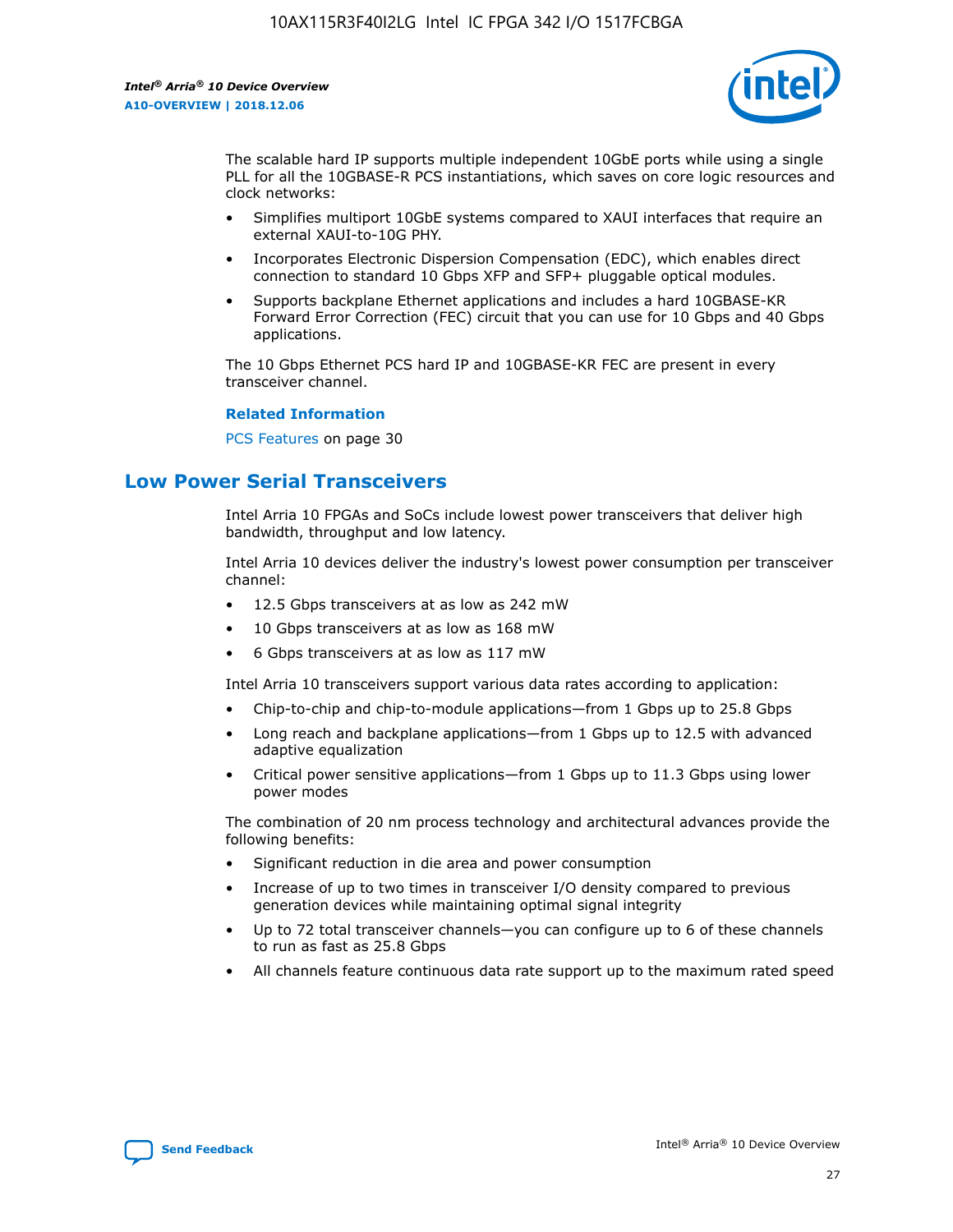

# Transceiver PMA TX/RX PCS ATX PLL Transceiver PMA TX/RX PCS fPLL Network Flexible Clock Distribution Network PCS Transceiver PMA TX/RX FPGA **Clock Distribution** Fabric PCS Transceiver PMA TX/RX ATX Flexible PLL PCS Transceiver PMA TX/RX ▲ fPLL Transceiver PMA TX/RX PCS 4

## **Figure 6. Intel Arria 10 Transceiver Block Architecture**

# **Transceiver Channels**

All transceiver channels feature a dedicated Physical Medium Attachment (PMA) and a hardened Physical Coding Sublayer (PCS).

- The PMA provides primary interfacing capabilities to physical channels.
- The PCS typically handles encoding/decoding, word alignment, and other preprocessing functions before transferring data to the FPGA core fabric.

A transceiver channel consists of a PMA and a PCS block. Most transceiver banks have 6 channels. There are some transceiver banks that contain only 3 channels.

A wide variety of bonded and non-bonded data rate configurations is possible using a highly configurable clock distribution network. Up to 80 independent transceiver data rates can be configured.

The following figures are graphical representations of top views of the silicon die, which correspond to reverse views for flip chip packages. Different Intel Arria 10 devices may have different floorplans than the ones shown in the figures.

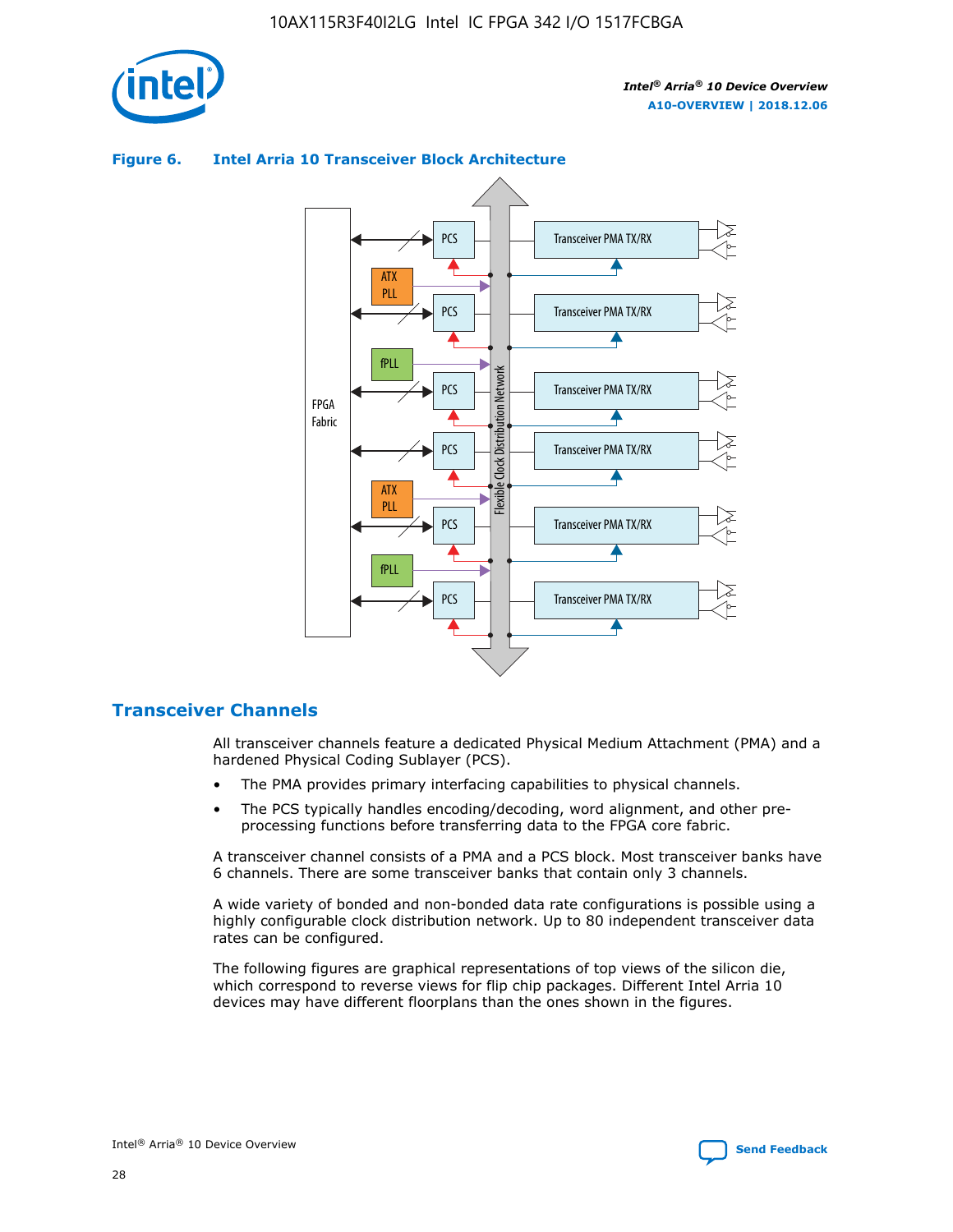

## **Figure 7. Device Chip Overview for Intel Arria 10 GX and GT Devices**



M20K Internal Memory Blocks Core Logic Fabric Transceiver Channels Hard IP Per Transceiver: Standard PCS and Enhanced PCS Hard IPs PCI Express Gen3 Hard IP Fractional PLLs M20K Internal Memory Blocks PCI Express Gen3 Hard IP Variable Precision DSP Blocks I/O PLLs Hard Memory Controllers, General-Purpose I/O Cells, LVDS Hard Processor Subsystem, Dual-Core ARM Cortex A9 M20K Internal Memory Blocks Variable Precision DSP Blocks M20K Internal Memory Blocks Core Logic Fabric I/O PLLs Hard Memory Controllers, General-Purpose I/O Cells, LVDS M20K Internal Memory Blocks Variable Precision DSP Blocks M20K Internal Memory Blocks Transceiver Channels Hard IP Per Transceiver: Standard PCS and Enhanced PCS Hard IPs PCI Express Gen3 Hard IP Fractional PLLs PCI Express Gen3 Hard IP  $\ddot{\cdot}$ Hard PCS Transceiver PMA fPLL ATX (LC) Hard PCS Transceiver PMA **Transmit** Hard PCS Transceiver PMA PLL fPLL Hard PCS Transceiver PMA Transceiver Clock Networks ATX (LC) Hard PCS Transceiver PMA Transmi Hard PCS Transceiver PMA PLL fPLL Hard PCS Transceiver PMA Transceiver PMA Hard PCS ATX (LC) **Transmit** Hard PCS Transceiver PMA PLL Unused transceiver chann can be used as additional transceiver transmit PLLs

### **PMA Features**

Intel Arria 10 transceivers provide exceptional signal integrity at data rates up to 25.8 Gbps. Clocking options include ultra-low jitter ATX PLLs (LC tank based), clock multiplier unit (CMU) PLLs, and fractional PLLs.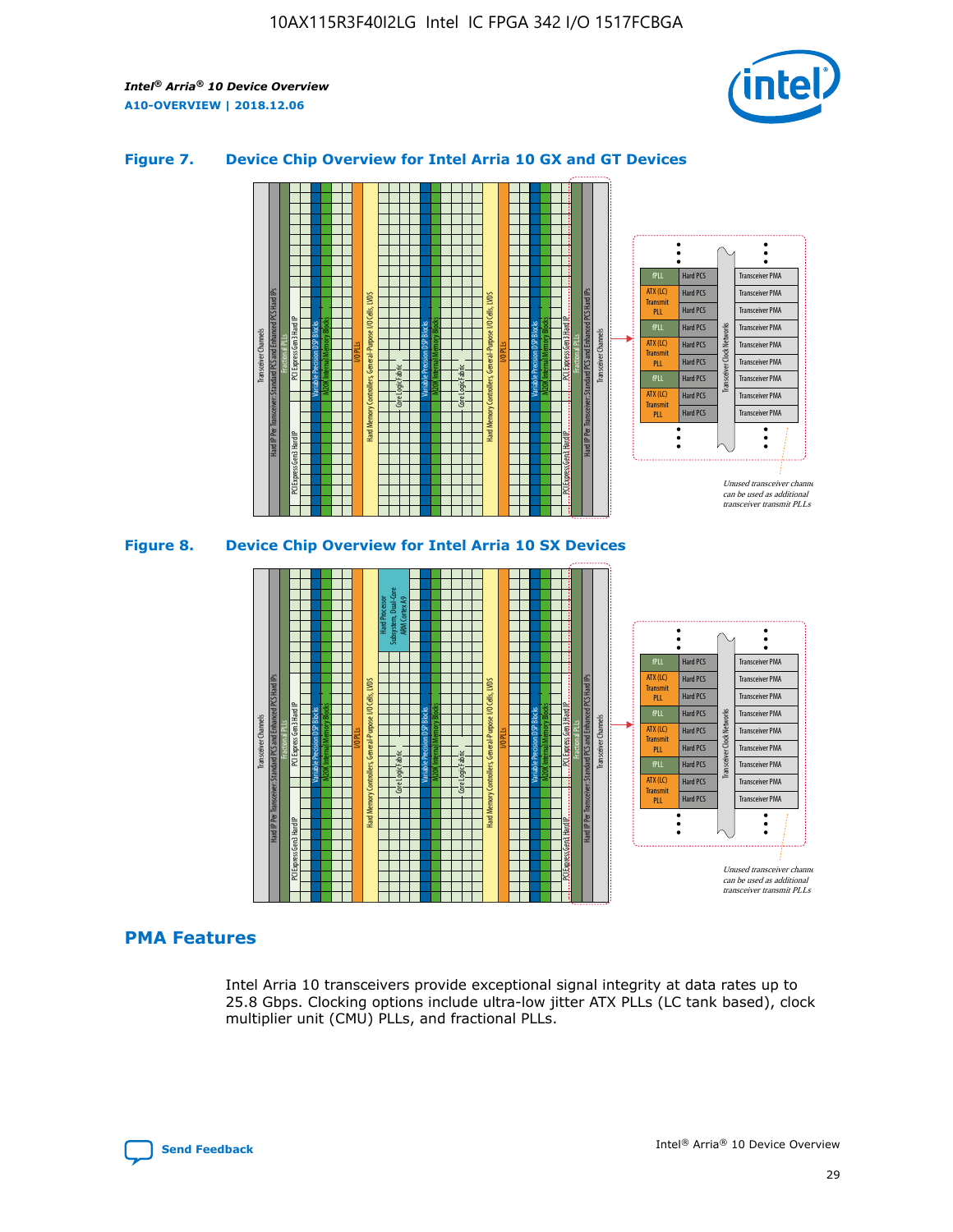

Each transceiver channel contains a channel PLL that can be used as the CMU PLL or clock data recovery (CDR) PLL. In CDR mode, the channel PLL recovers the receiver clock and data in the transceiver channel. Up to 80 independent data rates can be configured on a single Intel Arria 10 device.

# **Table 23. PMA Features of the Transceivers in Intel Arria 10 Devices**

| <b>Feature</b>                                             | <b>Capability</b>                                                                                                                                                                                                             |
|------------------------------------------------------------|-------------------------------------------------------------------------------------------------------------------------------------------------------------------------------------------------------------------------------|
| Chip-to-Chip Data Rates                                    | 1 Gbps to 17.4 Gbps (Intel Arria 10 GX devices)<br>1 Gbps to 25.8 Gbps (Intel Arria 10 GT devices)                                                                                                                            |
| <b>Backplane Support</b>                                   | Drive backplanes at data rates up to 12.5 Gbps                                                                                                                                                                                |
| <b>Optical Module Support</b>                              | SFP+/SFP, XFP, CXP, OSFP/QSFP28, CFP/CFP2/CFP4                                                                                                                                                                                |
| Cable Driving Support                                      | SFP+ Direct Attach, PCI Express over cable, eSATA                                                                                                                                                                             |
| Transmit Pre-Emphasis                                      | 4-tap transmit pre-emphasis and de-emphasis to compensate for system channel loss                                                                                                                                             |
| Continuous Time Linear<br>Equalizer (CTLE)                 | Dual mode, high-gain, and high-data rate, linear receive equalization to compensate for<br>system channel loss                                                                                                                |
| Decision Feedback Equalizer<br>(DFE)                       | 7-fixed and 4-floating tap DFE to equalize backplane channel loss in the presence of<br>crosstalk and noisy environments                                                                                                      |
| Variable Gain Amplifier                                    | Optimizes the signal amplitude prior to the CDR sampling and operates in fixed and<br>adaptive modes                                                                                                                          |
| Altera Digital Adaptive<br>Parametric Tuning (ADAPT)       | Fully digital adaptation engine to automatically adjust all link equalization parameters-<br>including CTLE, DFE, and variable gain amplifier blocks-that provide optimal link margin<br>without intervention from user logic |
| Precision Signal Integrity<br>Calibration Engine (PreSICE) | Hardened calibration controller to quickly calibrate all transceiver control parameters on<br>power-up, which provides the optimal signal integrity and jitter performance                                                    |
| Advanced Transmit (ATX)<br>PLL                             | Low jitter ATX (LC tank based) PLLs with continuous tuning range to cover a wide range of<br>standard and proprietary protocols                                                                                               |
| <b>Fractional PLLs</b>                                     | On-chip fractional frequency synthesizers to replace on-board crystal oscillators and reduce<br>system cost                                                                                                                   |
| Digitally Assisted Analog<br><b>CDR</b>                    | Superior jitter tolerance with fast lock time                                                                                                                                                                                 |
| Dynamic Partial<br>Reconfiguration                         | Allows independent control of the Avalon memory-mapped interface of each transceiver<br>channel for the highest transceiver flexibility                                                                                       |
| Multiple PCS-PMA and PCS-<br>PLD interface widths          | 8-, 10-, 16-, 20-, 32-, 40-, or 64-bit interface widths for flexibility of deserialization width,<br>encoding, and reduced latency                                                                                            |

# **PCS Features**

This table summarizes the Intel Arria 10 transceiver PCS features. You can use the transceiver PCS to support a wide range of protocols ranging from 1 Gbps to 25.8 Gbps.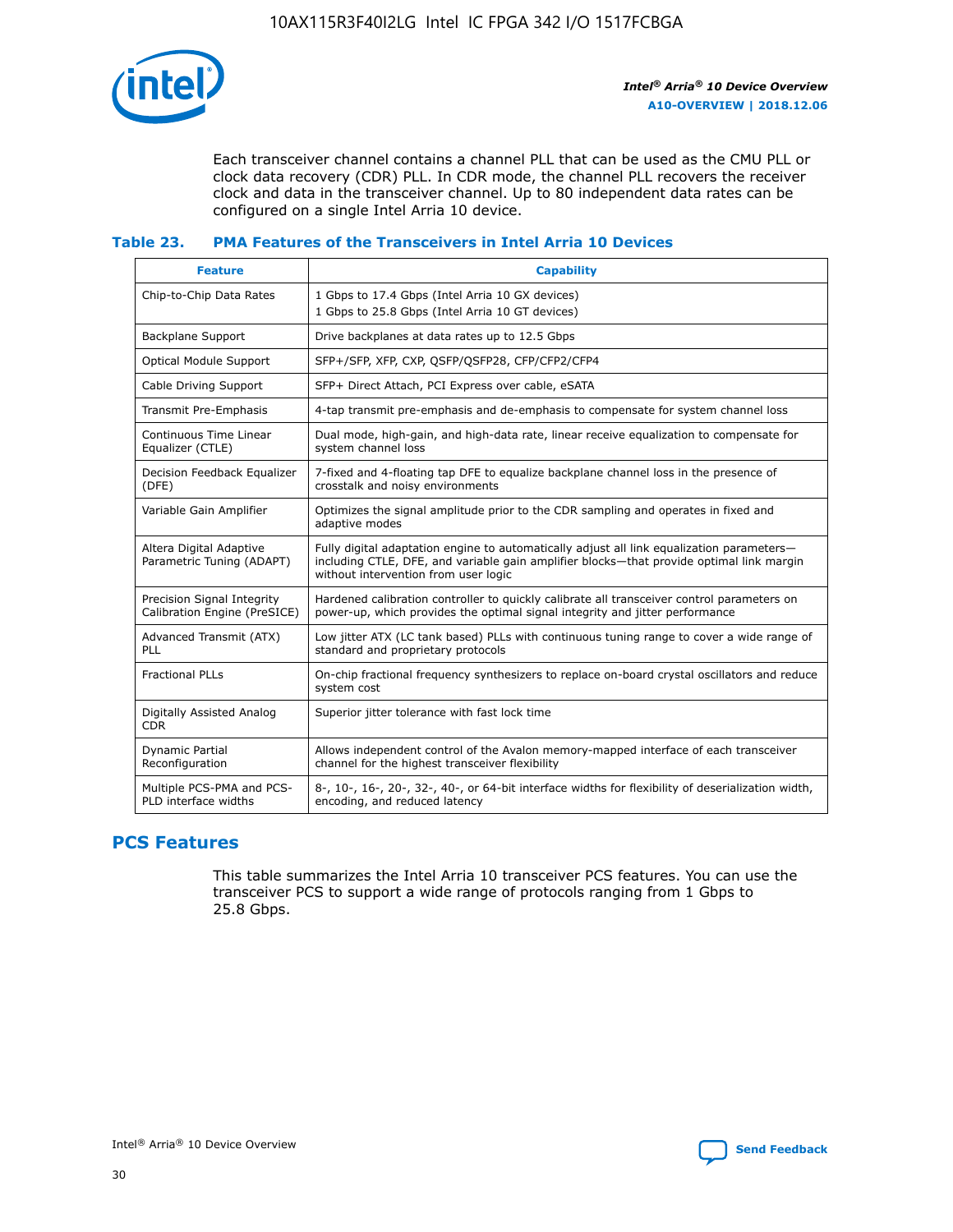

| <b>PCS</b>    | <b>Description</b>                                                                                                                                                                                                                                                                                                                                                                                             |
|---------------|----------------------------------------------------------------------------------------------------------------------------------------------------------------------------------------------------------------------------------------------------------------------------------------------------------------------------------------------------------------------------------------------------------------|
| Standard PCS  | Operates at a data rate up to 12 Gbps<br>Supports protocols such as PCI-Express, CPRI 4.2+, GigE, IEEE 1588 in Hard PCS<br>Implements other protocols using Basic/Custom (Standard PCS) transceiver<br>configuration rules.                                                                                                                                                                                    |
| Enhanced PCS  | Performs functions common to most serial data industry standards, such as word<br>alignment, encoding/decoding, and framing, before data is sent or received off-chip<br>through the PMA<br>• Handles data transfer to and from the FPGA fabric<br>Handles data transfer internally to and from the PMA<br>Provides frequency compensation<br>Performs channel bonding for multi-channel low skew applications |
| PCIe Gen3 PCS | Supports the seamless switching of Data and Clock between the Gen1, Gen2, and Gen3<br>data rates<br>Provides support for PIPE 3.0 features<br>Supports the PIPE interface with the Hard IP enabled, as well as with the Hard IP<br>bypassed                                                                                                                                                                    |

#### **Related Information**

- PCIe Gen1, Gen2, and Gen3 Hard IP on page 26
- Interlaken Support on page 26
- 10 Gbps Ethernet Support on page 26

# **PCS Protocol Support**

This table lists some of the protocols supported by the Intel Arria 10 transceiver PCS. For more information about the blocks in the transmitter and receiver data paths, refer to the related information.

| <b>Protocol</b>                                 | <b>Data Rate</b><br>(Gbps) | <b>Transceiver IP</b>       | <b>PCS Support</b>                      |
|-------------------------------------------------|----------------------------|-----------------------------|-----------------------------------------|
| PCIe Gen3 x1, x2, x4, x8                        | 8.0                        | Native PHY (PIPE)           | Standard PCS and PCIe<br>Gen3 PCS       |
| PCIe Gen2 x1, x2, x4, x8                        | 5.0                        | Native PHY (PIPE)           | <b>Standard PCS</b>                     |
| PCIe Gen1 x1, x2, x4, x8                        | 2.5                        | Native PHY (PIPE)           | Standard PCS                            |
| 1000BASE-X Gigabit Ethernet                     | 1.25                       | Native PHY                  | <b>Standard PCS</b>                     |
| 1000BASE-X Gigabit Ethernet with<br>IEEE 1588v2 | 1.25                       | Native PHY                  | Standard PCS                            |
| 10GBASE-R                                       | 10.3125                    | Native PHY                  | <b>Enhanced PCS</b>                     |
| 10GBASE-R with IEEE 1588v2                      | 10.3125                    | Native PHY                  | <b>Enhanced PCS</b>                     |
| 10GBASE-R with KR FEC                           | 10.3125                    | Native PHY                  | <b>Enhanced PCS</b>                     |
| 10GBASE-KR and 1000BASE-X                       | 10.3125                    | 1G/10GbE and 10GBASE-KR PHY | Standard PCS and<br><b>Enhanced PCS</b> |
| Interlaken (CEI-6G/11G)                         | 3.125 to 17.4              | Native PHY                  | <b>Enhanced PCS</b>                     |
| SFI-S/SFI-5.2                                   | 11.2                       | Native PHY                  | <b>Enhanced PCS</b>                     |
| $10G$ SDI                                       | 10.692                     | Native PHY                  | <b>Enhanced PCS</b>                     |
|                                                 |                            |                             | continued                               |

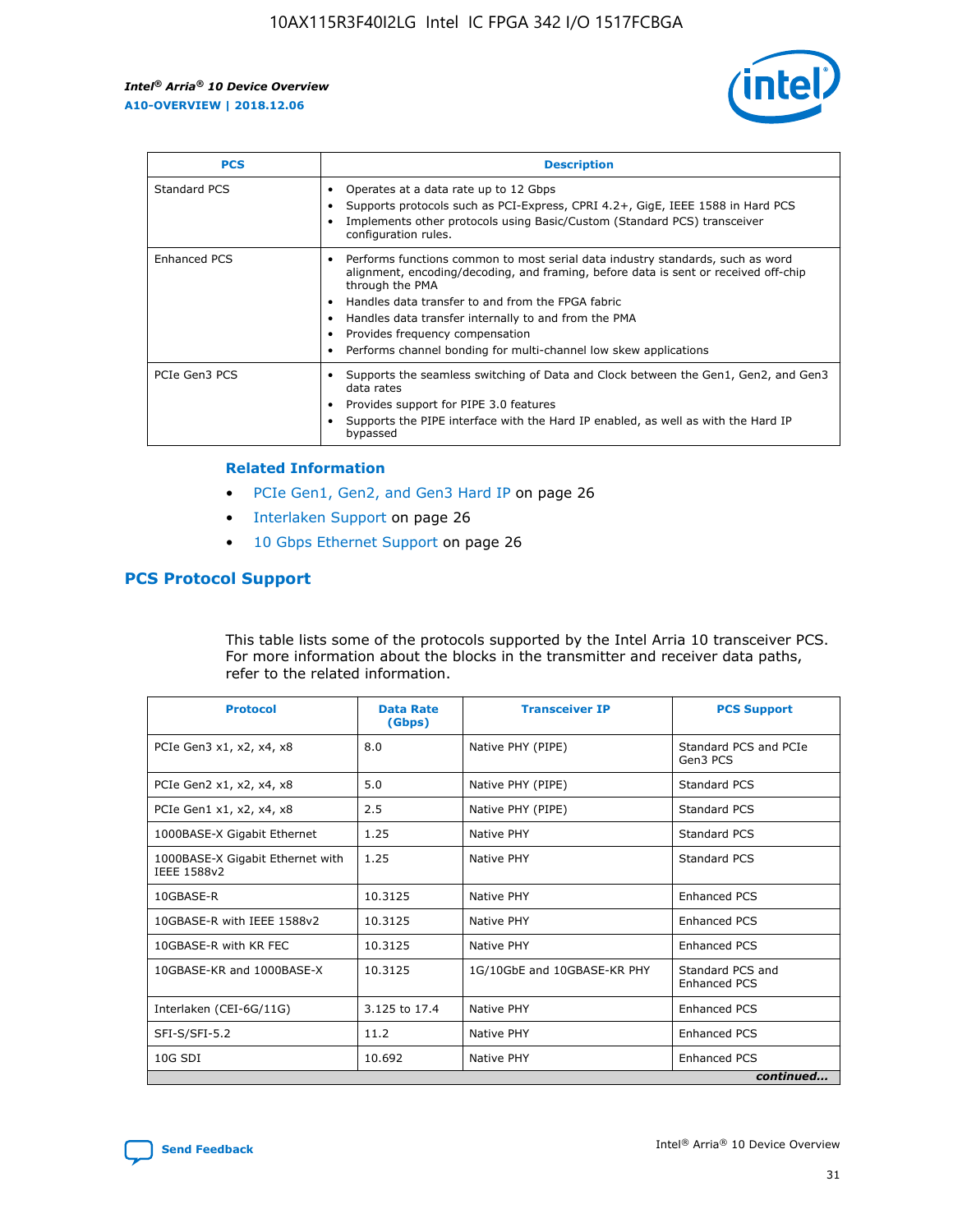

| <b>Protocol</b>      | <b>Data Rate</b><br>(Gbps) | <b>Transceiver IP</b> | <b>PCS Support</b> |
|----------------------|----------------------------|-----------------------|--------------------|
| CPRI 6.0 (64B/66B)   | 0.6144 to<br>10.1376       | Native PHY            | Enhanced PCS       |
| CPRI 4.2 (8B/10B)    | $0.6144$ to<br>9.8304      | Native PHY            | Standard PCS       |
| OBSAI RP3 v4.2       | 0.6144 to 6.144            | Native PHY            | Standard PCS       |
| SD-SDI/HD-SDI/3G-SDI | $0.143(12)$ to<br>2.97     | Native PHY            | Standard PCS       |

## **Related Information**

#### [Intel Arria 10 Transceiver PHY User Guide](https://www.intel.com/content/www/us/en/programmable/documentation/nik1398707230472.html#nik1398707091164)

Provides more information about the supported transceiver protocols and PHY IP, the PMA architecture, and the standard, enhanced, and PCIe Gen3 PCS architecture.

# **SoC with Hard Processor System**

Each SoC device combines an FPGA fabric and a hard processor system (HPS) in a single device. This combination delivers the flexibility of programmable logic with the power and cost savings of hard IP in these ways:

- Reduces board space, system power, and bill of materials cost by eliminating a discrete embedded processor
- Allows you to differentiate the end product in both hardware and software, and to support virtually any interface standard
- Extends the product life and revenue through in-field hardware and software updates

<sup>(12)</sup> The 0.143 Gbps data rate is supported using oversampling of user logic that you must implement in the FPGA fabric.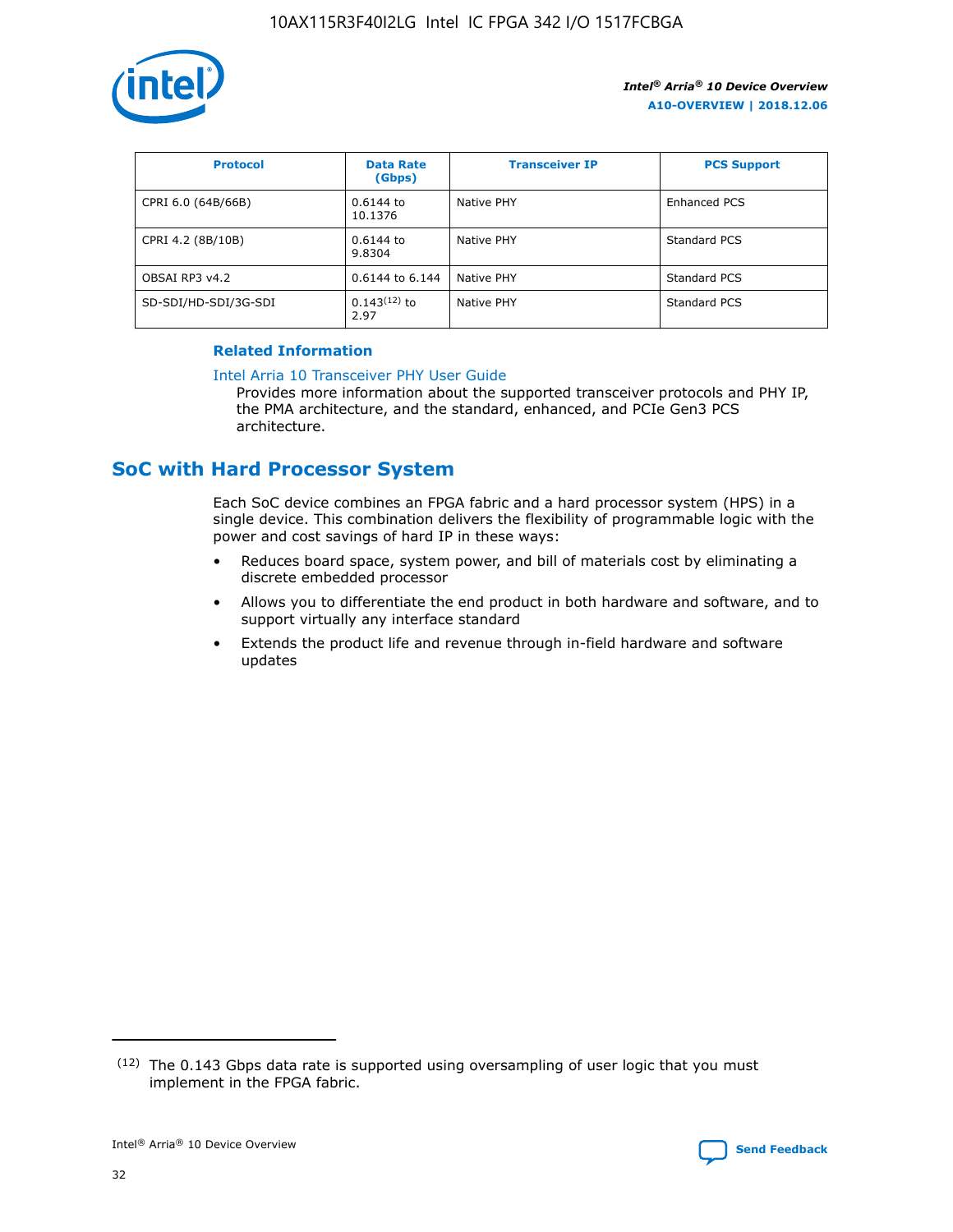

#### **Figure 9. HPS Block Diagram**

This figure shows a block diagram of the HPS with the dual ARM Cortex-A9 MPCore processor.



# **Key Advantages of 20-nm HPS**

The 20-nm HPS strikes a balance between enabling maximum software compatibility with 28-nm SoCs while still improving upon the 28-nm HPS architecture. These improvements address the requirements of the next generation target markets such as wireless and wireline communications, compute and storage equipment, broadcast and military in terms of performance, memory bandwidth, connectivity via backplane and security.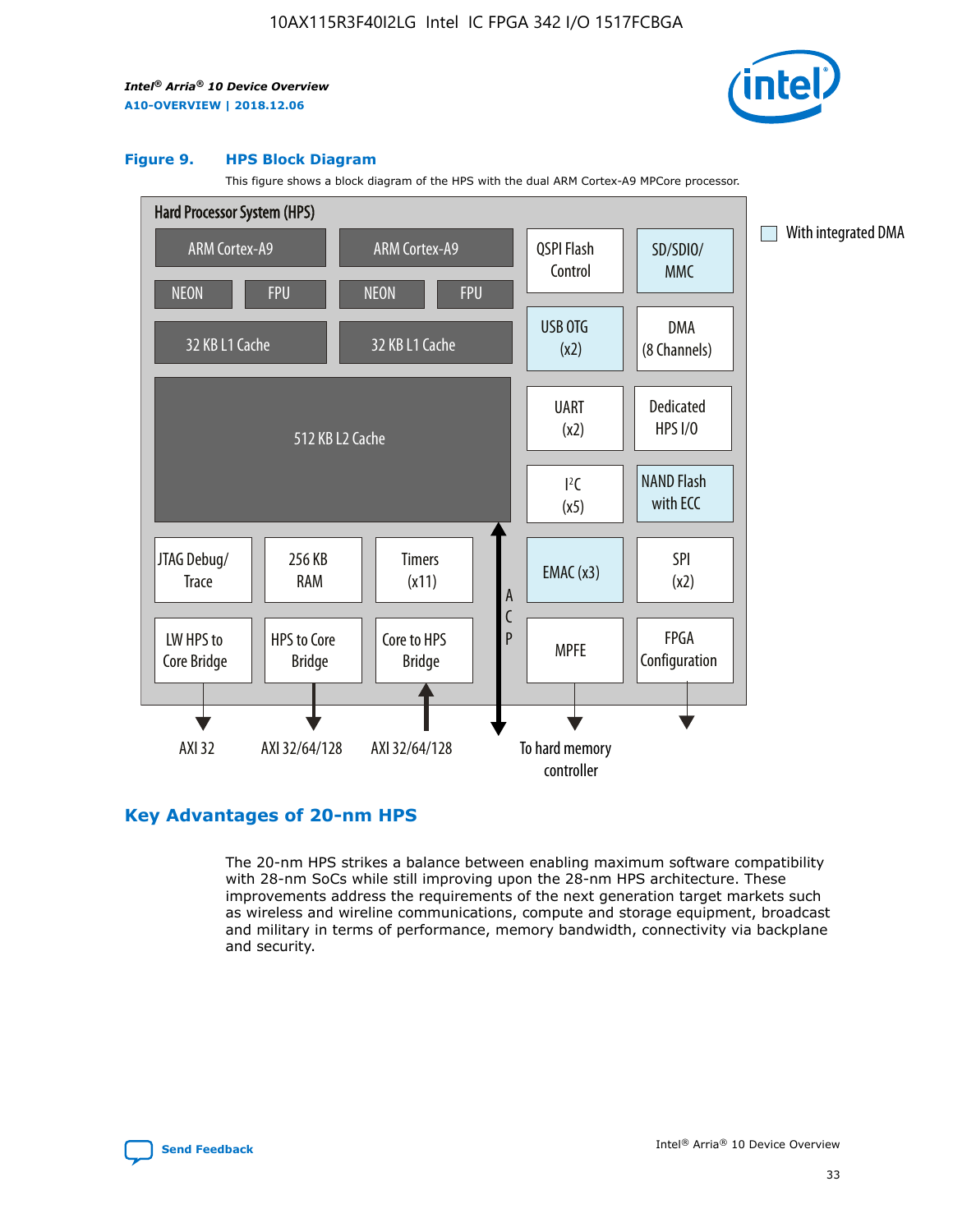

## **Table 24. Improvements in 20 nm HPS**

This table lists the key improvements of the 20 nm HPS compared to the 28 nm HPS.

| Advantages/<br><b>Improvements</b>                          | <b>Description</b>                                                                                                                                                                                                                                                                                                                                                                                                                                                                                                                                                                                                                                                                                                                                                                                                                                                                                                      |
|-------------------------------------------------------------|-------------------------------------------------------------------------------------------------------------------------------------------------------------------------------------------------------------------------------------------------------------------------------------------------------------------------------------------------------------------------------------------------------------------------------------------------------------------------------------------------------------------------------------------------------------------------------------------------------------------------------------------------------------------------------------------------------------------------------------------------------------------------------------------------------------------------------------------------------------------------------------------------------------------------|
| Increased performance and<br>overdrive capability           | While the nominal processor frequency is 1.2 GHz, the 20 nm HPS offers an "overdrive"<br>feature which enables a higher processor operating frequency. This requires a higher supply<br>voltage value that is unique to the HPS and may require a separate regulator.                                                                                                                                                                                                                                                                                                                                                                                                                                                                                                                                                                                                                                                   |
| Increased processor memory<br>bandwidth and DDR4<br>support | Up to 64-bit DDR4 memory at 2,400 Mbps support is available for the processor. The hard<br>memory controller for the HPS comprises a multi-port front end that manages connections<br>to a single port memory controller. The multi-port front end allows logic core and the HPS<br>to share ports and thereby the available bandwidth of the memory controller.                                                                                                                                                                                                                                                                                                                                                                                                                                                                                                                                                        |
| Flexible I/O sharing                                        | An advanced I/O pin muxing scheme allows improved sharing of I/O between the HPS and<br>the core logic. The following types of I/O are available for SoC:<br>17 dedicated I/Os-physically located inside the HPS block and are not accessible to<br>logic within the core. The 17 dedicated I/Os are used for HPS clock, resets, and<br>interfacing with boot devices, QSPI, and SD/MMC.<br>48 direct shared I/O-located closest to the HPS block and are ideal for high speed HPS<br>peripherals such as EMAC, USB, and others. There is one bank of 48 I/Os that supports<br>direct sharing where the 48 I/Os can be shared 12 I/Os at a time.<br>Standard (shared) I/O-all standard I/Os can be shared by the HPS peripherals and any<br>logic within the core. For designs where more than 48 I/Os are reguired to fully use all<br>the peripherals in the HPS, these I/Os can be connected through the core logic. |
| <b>EMAC</b> core                                            | Three EMAC cores are available in the HPS. The EMAC cores enable an application to<br>support two redundant Ethernet connections; for example, backplane, or two EMAC cores<br>for managing IEEE 1588 time stamp information while allowing a third EMAC core for debug<br>and configuration. All three EMACs can potentially share the same time stamps, simplifying<br>the 1588 time stamping implementation. A new serial time stamp interface allows core<br>logic to access and read the time stamp values. The integrated EMAC controllers can be<br>connected to external Ethernet PHY through the provided MDIO or I <sup>2</sup> C interface.                                                                                                                                                                                                                                                                  |
| On-chip memory                                              | The on-chip memory is updated to 256 KB support and can support larger data sets and<br>real time algorithms.                                                                                                                                                                                                                                                                                                                                                                                                                                                                                                                                                                                                                                                                                                                                                                                                           |
| <b>ECC</b> enhancements                                     | Improvements in L2 Cache ECC management allow identification of errors down to the<br>address level. ECC enhancements also enable improved error injection and status reporting<br>via the introduction of new memory mapped access to syndrome and data signals.                                                                                                                                                                                                                                                                                                                                                                                                                                                                                                                                                                                                                                                       |
| HPS to FPGA Interconnect<br>Backbone                        | Although the HPS and the Logic Core can operate independently, they are tightly coupled<br>via a high-bandwidth system interconnect built from high-performance ARM AMBA AXI bus<br>bridges. IP bus masters in the FPGA fabric have access to HPS bus slaves via the FPGA-to-<br>HPS interconnect. Similarly, HPS bus masters have access to bus slaves in the core fabric<br>via the HPS-to-FPGA bridge. Both bridges are AMBA AXI-3 compliant and support<br>simultaneous read and write transactions. Up to three masters within the core fabric can<br>share the HPS SDRAM controller with the processor. Additionally, the processor can be used<br>to configure the core fabric under program control via a dedicated 32-bit configuration port.                                                                                                                                                                  |
| FPGA configuration and HPS<br>booting                       | The FPGA fabric and HPS in the SoCs are powered independently. You can reduce the clock<br>frequencies or gate the clocks to reduce dynamic power.<br>You can configure the FPGA fabric and boot the HPS independently, in any order, providing<br>you with more design flexibility.                                                                                                                                                                                                                                                                                                                                                                                                                                                                                                                                                                                                                                    |
| Security                                                    | New security features have been introduced for anti-tamper management, secure boot,<br>encryption (AES), and authentication (SHA).                                                                                                                                                                                                                                                                                                                                                                                                                                                                                                                                                                                                                                                                                                                                                                                      |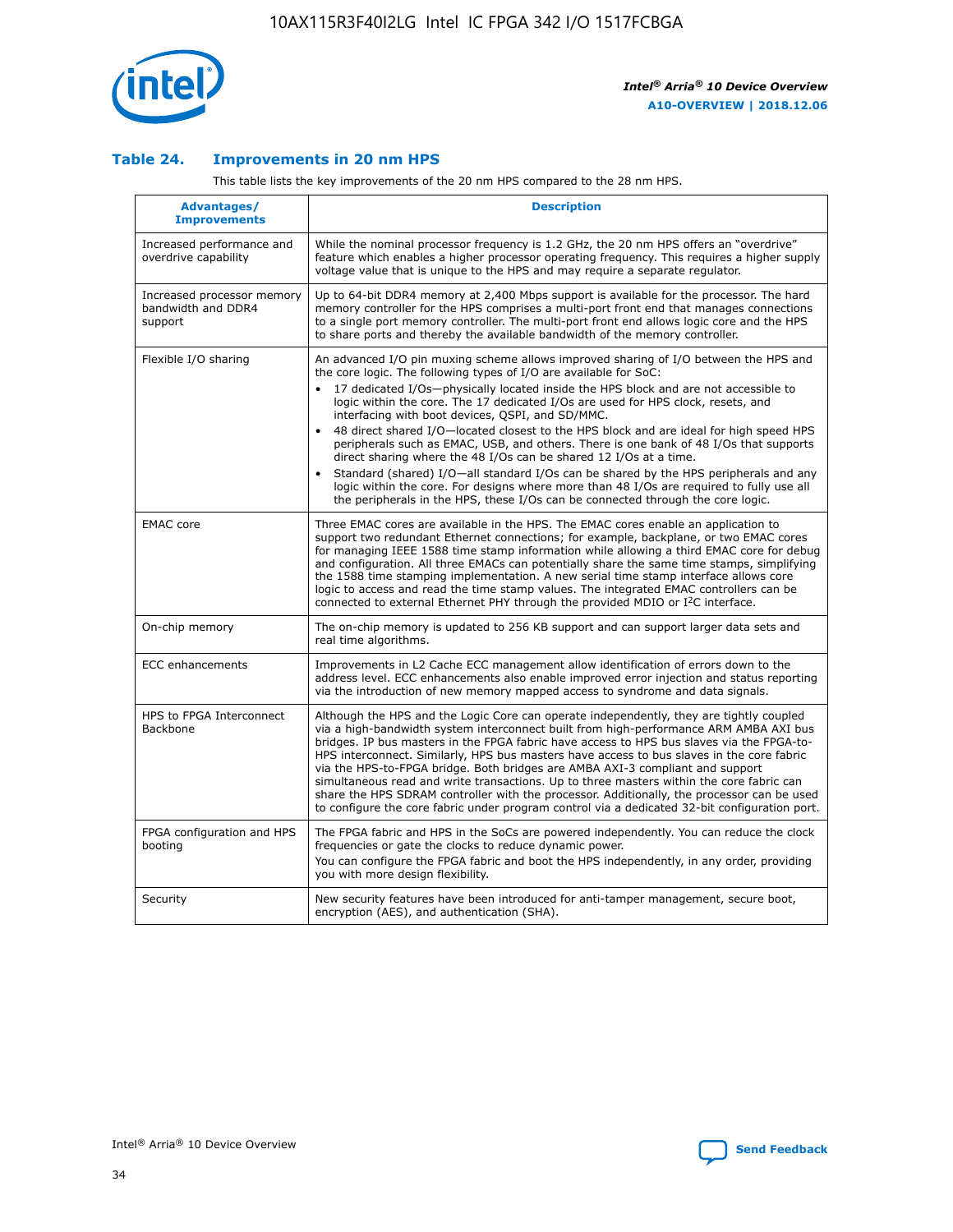

# **Features of the HPS**

The HPS has the following features:

- 1.2-GHz, dual-core ARM Cortex-A9 MPCore processor with up to 1.5-GHz via overdrive
	- ARMv7-A architecture that runs 32-bit ARM instructions, 16-bit and 32-bit Thumb instructions, and 8-bit Java byte codes in Jazelle style
	- Superscalar, variable length, out-of-order pipeline with dynamic branch prediction
	- Instruction Efficiency 2.5 MIPS/MHz, which provides total performance of 7500 MIPS at 1.5 GHz
- Each processor core includes:
	- 32 KB of L1 instruction cache, 32 KB of L1 data cache
	- Single- and double-precision floating-point unit and NEON media engine
	- CoreSight debug and trace technology
	- Snoop Control Unit (SCU) and Acceleration Coherency Port (ACP)
- 512 KB of shared L2 cache
- 256 KB of scratch RAM
- Hard memory controller with support for DDR3, DDR4 and optional error correction code (ECC) support
- Multiport Front End (MPFE) Scheduler interface to the hard memory controller
- 8-channel direct memory access (DMA) controller
- QSPI flash controller with SIO, DIO, QIO SPI Flash support
- NAND flash controller (ONFI 1.0 or later) with DMA and ECC support, updated to support 8 and 16-bit Flash devices and new command DMA to offload CPU for fast power down recovery
- Updated SD/SDIO/MMC controller to eMMC 4.5 with DMA with CE-ATA digital command support
- 3 10/100/1000 Ethernet media access control (MAC) with DMA
- 2 USB On-the-Go (OTG) controllers with DMA
- $\bullet$  5 I<sup>2</sup>C controllers (3 can be used by EMAC for MIO to external PHY)
- 2 UART 16550 Compatible controllers
- 4 serial peripheral interfaces (SPI) (2 Master, 2 Slaves)
- 62 programmable general-purpose I/Os, which includes 48 direct share I/Os that allows the HPS peripherals to connect directly to the FPGA I/Os
- 7 general-purpose timers
- 4 watchdog timers
- Anti-tamper, Secure Boot, Encryption (AES) and Authentication (SHA)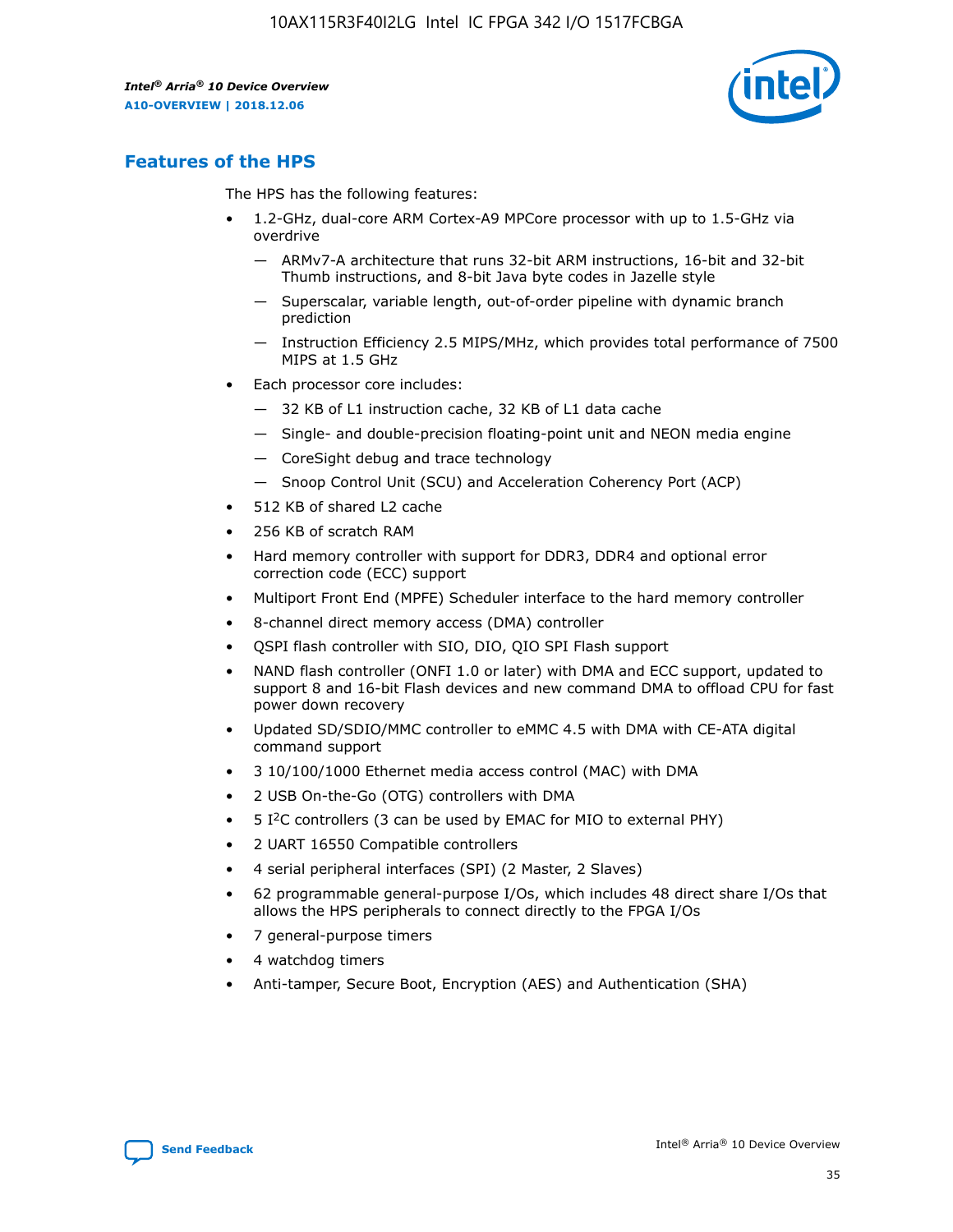

# **System Peripherals and Debug Access Port**

Each Ethernet MAC, USB OTG, NAND flash controller, and SD/MMC controller module has an integrated DMA controller. For modules without an integrated DMA controller, an additional DMA controller module provides up to eight channels of high-bandwidth data transfers. Peripherals that communicate off-chip are multiplexed with other peripherals at the HPS pin level. This allows you to choose which peripherals interface with other devices on your PCB.

The debug access port provides interfaces to industry standard JTAG debug probes and supports ARM CoreSight debug and core traces to facilitate software development.

#### **HPS–FPGA AXI Bridges**

The HPS–FPGA bridges, which support the Advanced Microcontroller Bus Architecture (AMBA) Advanced eXtensible Interface (AXI™) specifications, consist of the following bridges:

- FPGA-to-HPS AMBA AXI bridge—a high-performance bus supporting 32, 64, and 128 bit data widths that allows the FPGA fabric to issue transactions to slaves in the HPS.
- HPS-to-FPGA Avalon/AMBA AXI bridge—a high-performance bus supporting 32, 64, and 128 bit data widths that allows the HPS to issue transactions to slaves in the FPGA fabric.
- Lightweight HPS-to-FPGA AXI bridge—a lower latency 32 bit width bus that allows the HPS to issue transactions to soft peripherals in the FPGA fabric. This bridge is primarily used for control and status register (CSR) accesses to peripherals in the FPGA fabric.

The HPS–FPGA AXI bridges allow masters in the FPGA fabric to communicate with slaves in the HPS logic, and vice versa. For example, the HPS-to-FPGA AXI bridge allows you to share memories instantiated in the FPGA fabric with one or both microprocessors in the HPS, while the FPGA-to-HPS AXI bridge allows logic in the FPGA fabric to access the memory and peripherals in the HPS.

Each HPS–FPGA bridge also provides asynchronous clock crossing for data transferred between the FPGA fabric and the HPS.

#### **HPS SDRAM Controller Subsystem**

The HPS SDRAM controller subsystem contains a multiport SDRAM controller and DDR PHY that are shared between the FPGA fabric (through the FPGA-to-HPS SDRAM interface), the level 2 (L2) cache, and the level 3 (L3) system interconnect. The FPGA-to-HPS SDRAM interface supports AMBA AXI and Avalon® Memory-Mapped (Avalon-MM) interface standards, and provides up to six individual ports for access by masters implemented in the FPGA fabric.

The HPS SDRAM controller supports up to 3 masters (command ports), 3x 64-bit read data ports and 3x 64-bit write data ports.

To maximize memory performance, the SDRAM controller subsystem supports command and data reordering, deficit round-robin arbitration with aging, and high-priority bypass features.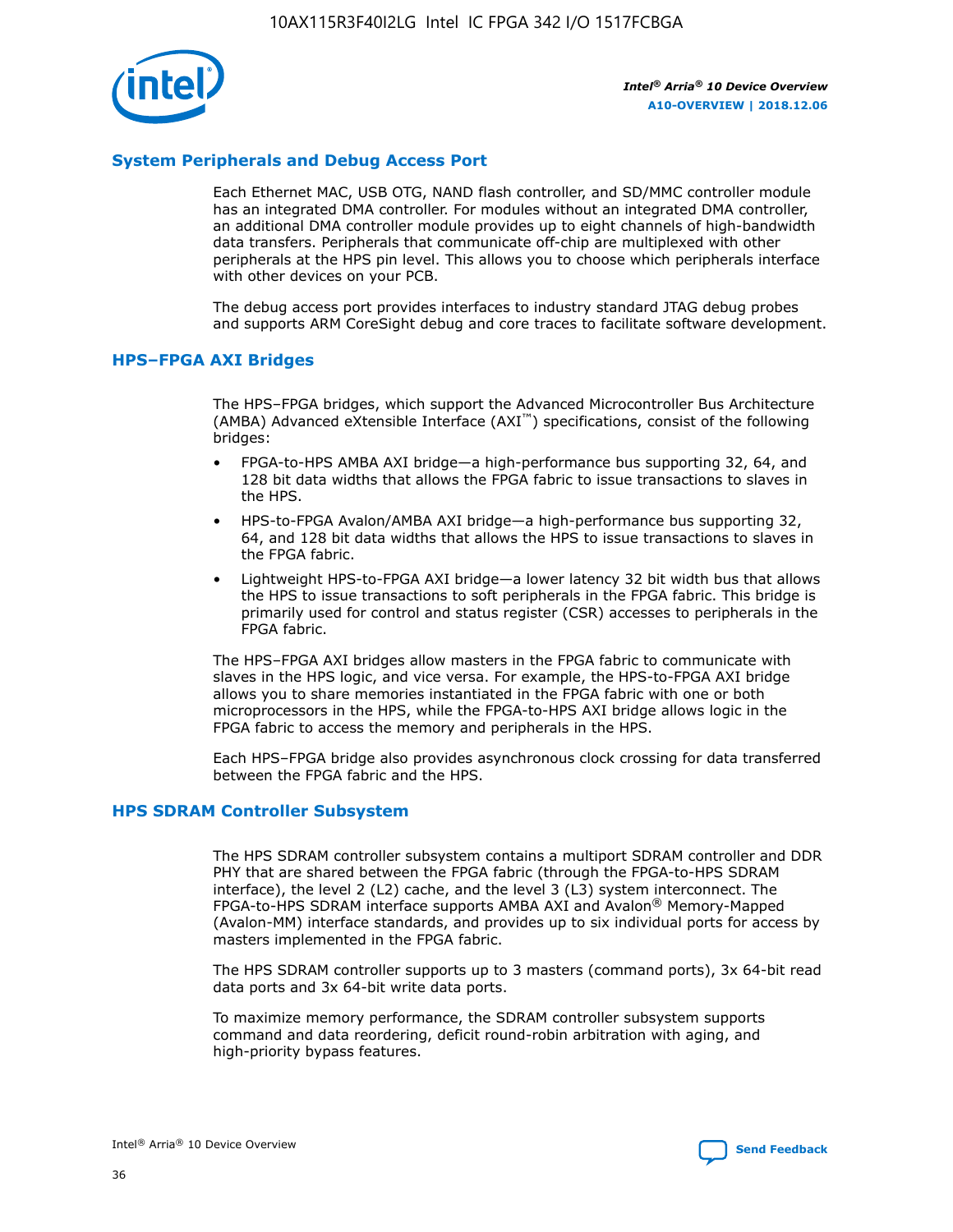

# **FPGA Configuration and HPS Booting**

The FPGA fabric and HPS in the SoC FPGA must be powered at the same time. You can reduce the clock frequencies or gate the clocks to reduce dynamic power.

Once powered, the FPGA fabric and HPS can be configured independently thus providing you with more design flexibility:

- You can boot the HPS independently. After the HPS is running, the HPS can fully or partially reconfigure the FPGA fabric at any time under software control. The HPS can also configure other FPGAs on the board through the FPGA configuration controller.
- Configure the FPGA fabric first, and then boot the HPS from memory accessible to the FPGA fabric.

## **Hardware and Software Development**

For hardware development, you can configure the HPS and connect your soft logic in the FPGA fabric to the HPS interfaces using the Platform Designer system integration tool in the Intel Quartus Prime software.

For software development, the ARM-based SoC FPGA devices inherit the rich software development ecosystem available for the ARM Cortex-A9 MPCore processor. The software development process for Intel SoC FPGAs follows the same steps as those for other SoC devices from other manufacturers. Support for Linux\*, VxWorks\*, and other operating systems are available for the SoC FPGAs. For more information on the operating systems support availability, contact the Intel FPGA sales team.

You can begin device-specific firmware and software development on the Intel SoC FPGA Virtual Target. The Virtual Target is a fast PC-based functional simulation of a target development system—a model of a complete development board. The Virtual Target enables the development of device-specific production software that can run unmodified on actual hardware.

# **Dynamic and Partial Reconfiguration**

The Intel Arria 10 devices support dynamic and partial reconfiguration. You can use dynamic and partial reconfiguration simultaneously to enable seamless reconfiguration of both the device core and transceivers.

# **Dynamic Reconfiguration**

You can reconfigure the PMA and PCS blocks while the device continues to operate. This feature allows you to change the data rates, protocol, and analog settings of a channel in a transceiver bank without affecting on-going data transfer in other transceiver banks. This feature is ideal for applications that require dynamic multiprotocol or multirate support.

# **Partial Reconfiguration**

Using partial reconfiguration, you can reconfigure some parts of the device while keeping the device in operation.

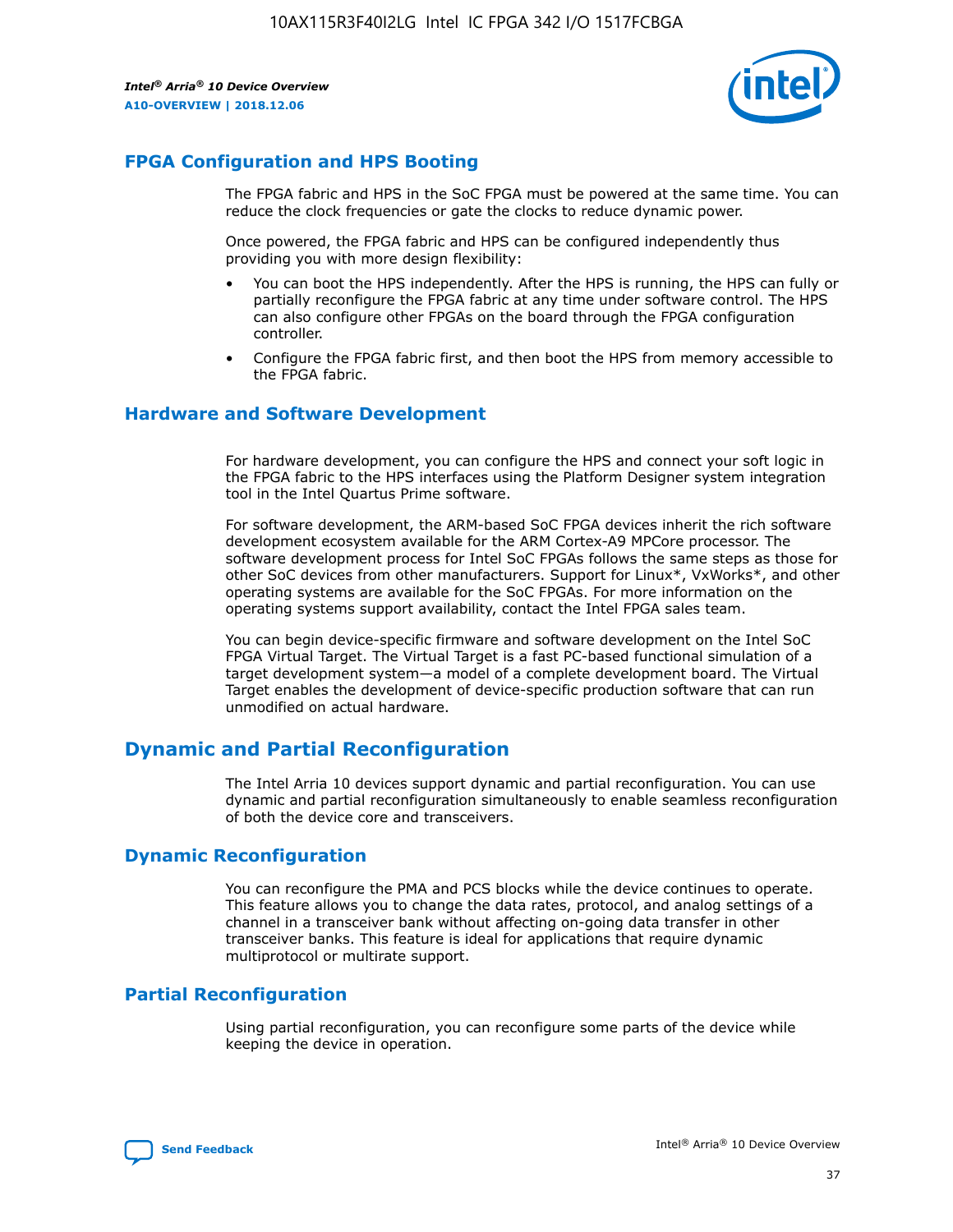

Instead of placing all device functions in the FPGA fabric, you can store some functions that do not run simultaneously in external memory and load them only when required. This capability increases the effective logic density of the device, and lowers cost and power consumption.

In the Intel solution, you do not have to worry about intricate device architecture to perform a partial reconfiguration. The partial reconfiguration capability is built into the Intel Quartus Prime design software, making such time-intensive task simple.

Intel Arria 10 devices support partial reconfiguration in the following configuration options:

- Using an internal host:
	- All supported configuration modes where the FPGA has access to external memory devices such as serial and parallel flash memory.
	- Configuration via Protocol [CvP (PCIe)]
- Using an external host—passive serial (PS), fast passive parallel (FPP) x8, FPP x16, and FPP x32 I/O interface.

# **Enhanced Configuration and Configuration via Protocol**

# **Table 25. Configuration Schemes and Features of Intel Arria 10 Devices**

Intel Arria 10 devices support 1.8 V programming voltage and several configuration schemes.

| <b>Scheme</b>                                                          | <b>Data</b><br><b>Width</b> | <b>Max Clock</b><br>Rate<br>(MHz) | <b>Max Data</b><br>Rate<br>(Mbps)<br>(13) | <b>Decompression</b> | <b>Design</b><br>Security <sup>(1</sup><br>4) | <b>Partial</b><br><b>Reconfiguration</b><br>(15) | <b>Remote</b><br><b>System</b><br><b>Update</b> |
|------------------------------------------------------------------------|-----------------------------|-----------------------------------|-------------------------------------------|----------------------|-----------------------------------------------|--------------------------------------------------|-------------------------------------------------|
| <b>JTAG</b>                                                            | 1 bit                       | 33                                | 33                                        |                      |                                               | Yes(16)                                          |                                                 |
| Active Serial (AS)<br>through the<br>EPCO-L<br>configuration<br>device | 1 bit,<br>4 bits            | 100                               | 400                                       | Yes                  | Yes                                           | $Y_{PS}(16)$                                     | Yes                                             |
| Passive serial (PS)<br>through CPLD or<br>external<br>microcontroller  | 1 bit                       | 100                               | 100                                       | Yes                  | Yes                                           | Yes(16)                                          | Parallel<br>Flash<br>Loader<br>(PFL) IP<br>core |
|                                                                        |                             |                                   |                                           |                      |                                               |                                                  | continued                                       |

<sup>(13)</sup> Enabling either compression or design security features affects the maximum data rate. Refer to the Intel Arria 10 Device Datasheet for more information.

<sup>(14)</sup> Encryption and compression cannot be used simultaneously.

 $(15)$  Partial reconfiguration is an advanced feature of the device family. If you are interested in using partial reconfiguration, contact Intel for support.

 $(16)$  Partial configuration can be performed only when it is configured as internal host.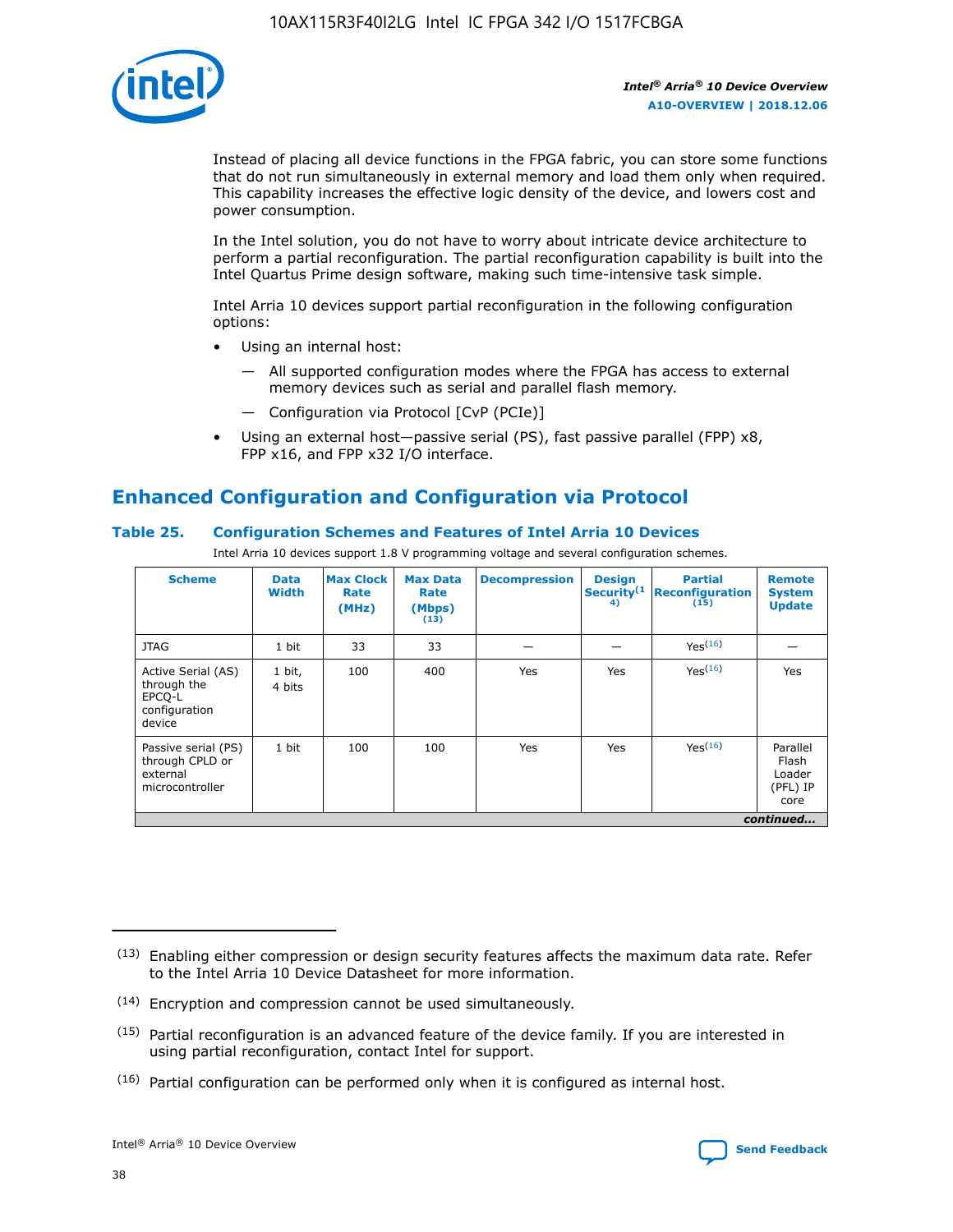

| <b>Scheme</b>                                    | <b>Data</b><br><b>Width</b> | <b>Max Clock</b><br>Rate<br>(MHz) | <b>Max Data</b><br>Rate<br>(Mbps)<br>(13) | <b>Decompression</b> | <b>Design</b><br>Security <sup>(1</sup><br>4) | <b>Partial</b><br><b>Reconfiguration</b><br>(15) | <b>Remote</b><br><b>System</b><br><b>Update</b> |
|--------------------------------------------------|-----------------------------|-----------------------------------|-------------------------------------------|----------------------|-----------------------------------------------|--------------------------------------------------|-------------------------------------------------|
| Fast passive                                     | 8 bits                      | 100                               | 3200                                      | Yes                  | Yes                                           | Yes(17)                                          | PFL IP                                          |
| parallel (FPP)<br>through CPLD or                | 16 bits                     |                                   |                                           | Yes                  | Yes                                           |                                                  | core                                            |
| external<br>microcontroller                      | 32 bits                     |                                   |                                           | Yes                  | Yes                                           |                                                  |                                                 |
| Configuration via                                | 16 bits                     | 100                               | 3200                                      | Yes                  | Yes                                           | Yes <sup>(17)</sup>                              |                                                 |
| <b>HPS</b>                                       | 32 bits                     |                                   |                                           | Yes                  | Yes                                           |                                                  |                                                 |
| Configuration via<br>Protocol [CvP<br>$(PCIe^*)$ | x1, x2,<br>x4, x8<br>lanes  |                                   | 8000                                      | Yes                  | Yes                                           | Yes(16)                                          |                                                 |

You can configure Intel Arria 10 devices through PCIe using Configuration via Protocol (CvP). The Intel Arria 10 CvP implementation conforms to the PCIe 100 ms power-up-to-active time requirement.

#### **Related Information**

[Configuration via Protocol \(CvP\) Implementation in Intel FPGAs User Guide](https://www.intel.com/content/www/us/en/programmable/documentation/dsu1441819344145.html#dsu1442269728522) Provides more information about the CvP configuration scheme.

# **SEU Error Detection and Correction**

Intel Arria 10 devices offer robust and easy-to-use single-event upset (SEU) error detection and correction circuitry.

The detection and correction circuitry includes protection for Configuration RAM (CRAM) programming bits and user memories. The CRAM is protected by a continuously running CRC error detection circuit with integrated ECC that automatically corrects one or two errors and detects higher order multi-bit errors. When more than two errors occur, correction is available through reloading of the core programming file, providing a complete design refresh while the FPGA continues to operate.

The physical layout of the Intel Arria 10 CRAM array is optimized to make the majority of multi-bit upsets appear as independent single-bit or double-bit errors which are automatically corrected by the integrated CRAM ECC circuitry. In addition to the CRAM protection, the M20K memory blocks also include integrated ECC circuitry and are layout-optimized for error detection and correction. The MLAB does not have ECC.

(14) Encryption and compression cannot be used simultaneously.

<sup>(17)</sup> Supported at a maximum clock rate of 100 MHz.



 $(13)$  Enabling either compression or design security features affects the maximum data rate. Refer to the Intel Arria 10 Device Datasheet for more information.

 $(15)$  Partial reconfiguration is an advanced feature of the device family. If you are interested in using partial reconfiguration, contact Intel for support.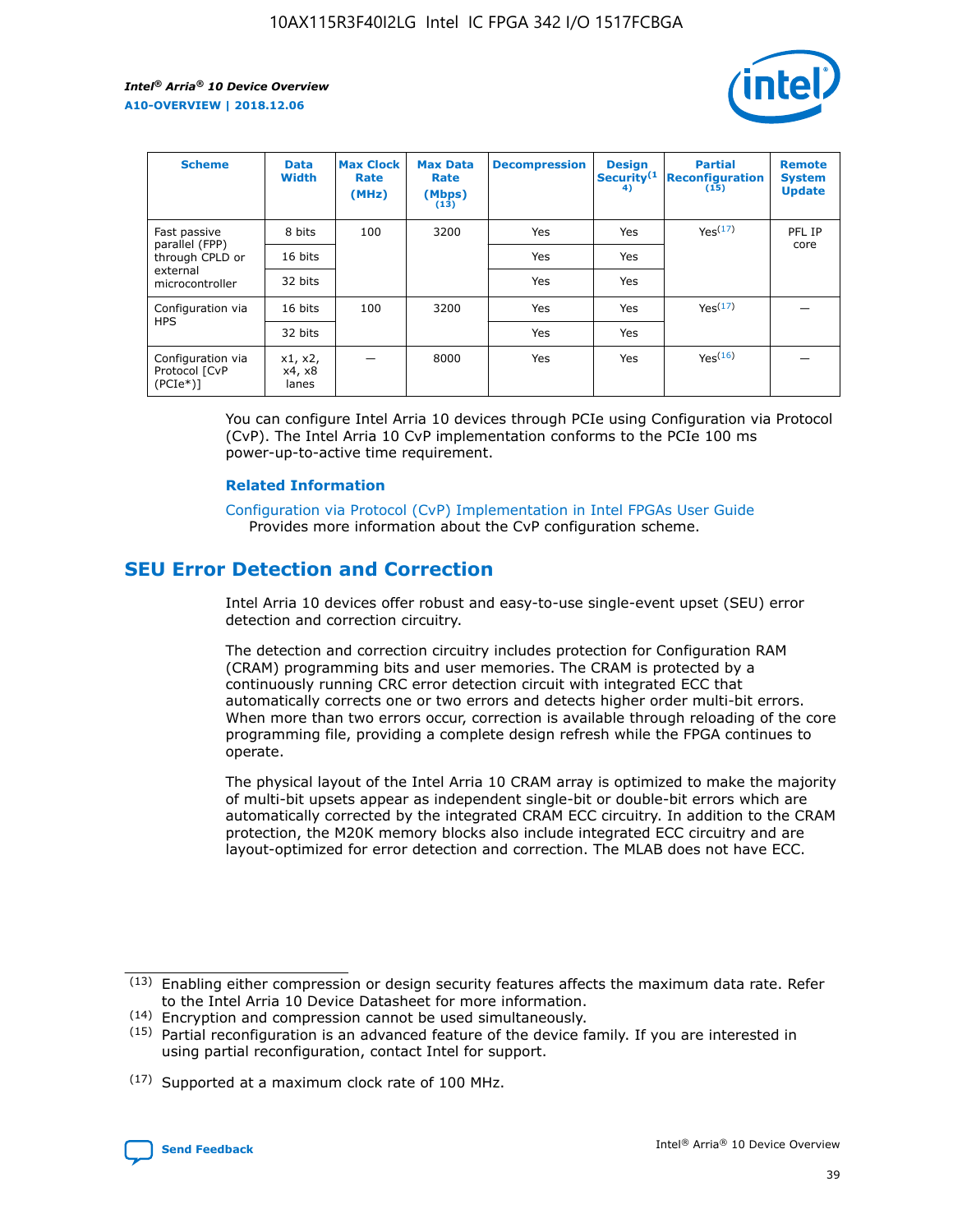

# **Power Management**

Intel Arria 10 devices leverage the advanced 20 nm process technology, a low 0.9 V core power supply, an enhanced core architecture, and several optional power reduction techniques to reduce total power consumption by as much as 40% compared to Arria V devices and as much as 60% compared to Stratix V devices.

The optional power reduction techniques in Intel Arria 10 devices include:

- **SmartVID**—a code is programmed into each device during manufacturing that allows a smart regulator to operate the device at lower core  $V_{CC}$  while maintaining performance
- **Programmable Power Technology**—non-critical timing paths are identified by the Intel Quartus Prime software and the logic in these paths is biased for low power instead of high performance
- **Low Static Power Options**—devices are available with either standard static power or low static power while maintaining performance

Furthermore, Intel Arria 10 devices feature Intel's industry-leading low power transceivers and include a number of hard IP blocks that not only reduce logic resources but also deliver substantial power savings compared to soft implementations. In general, hard IP blocks consume up to 90% less power than the equivalent soft logic implementations.

# **Incremental Compilation**

The Intel Quartus Prime software incremental compilation feature reduces compilation time and helps preserve performance to ease timing closure. The incremental compilation feature enables the partial reconfiguration flow for Intel Arria 10 devices.

Incremental compilation supports top-down, bottom-up, and team-based design flows. This feature facilitates modular, hierarchical, and team-based design flows where different designers compile their respective design sections in parallel. Furthermore, different designers or IP providers can develop and optimize different blocks of the design independently. These blocks can then be imported into the top level project.

# **Document Revision History for Intel Arria 10 Device Overview**

| <b>Document</b><br><b>Version</b> | <b>Changes</b>                                                                                                                                                                                                                                                              |
|-----------------------------------|-----------------------------------------------------------------------------------------------------------------------------------------------------------------------------------------------------------------------------------------------------------------------------|
| 2018.12.06                        | Added links to Intel Arria 10 device errata documents.<br>Removed automotive temperature option from the Intel Arria 10 GX devices.<br>Removed -3 fabric speed grade from the Intel Arria 10 GT devices.<br>Updated power options for the Intel Arria 10 GX and GT devices. |
| 2018.04.09                        | Updated the lowest $V_{CC}$ from 0.83 V to 0.82 V in the topic listing a summary of the device features.                                                                                                                                                                    |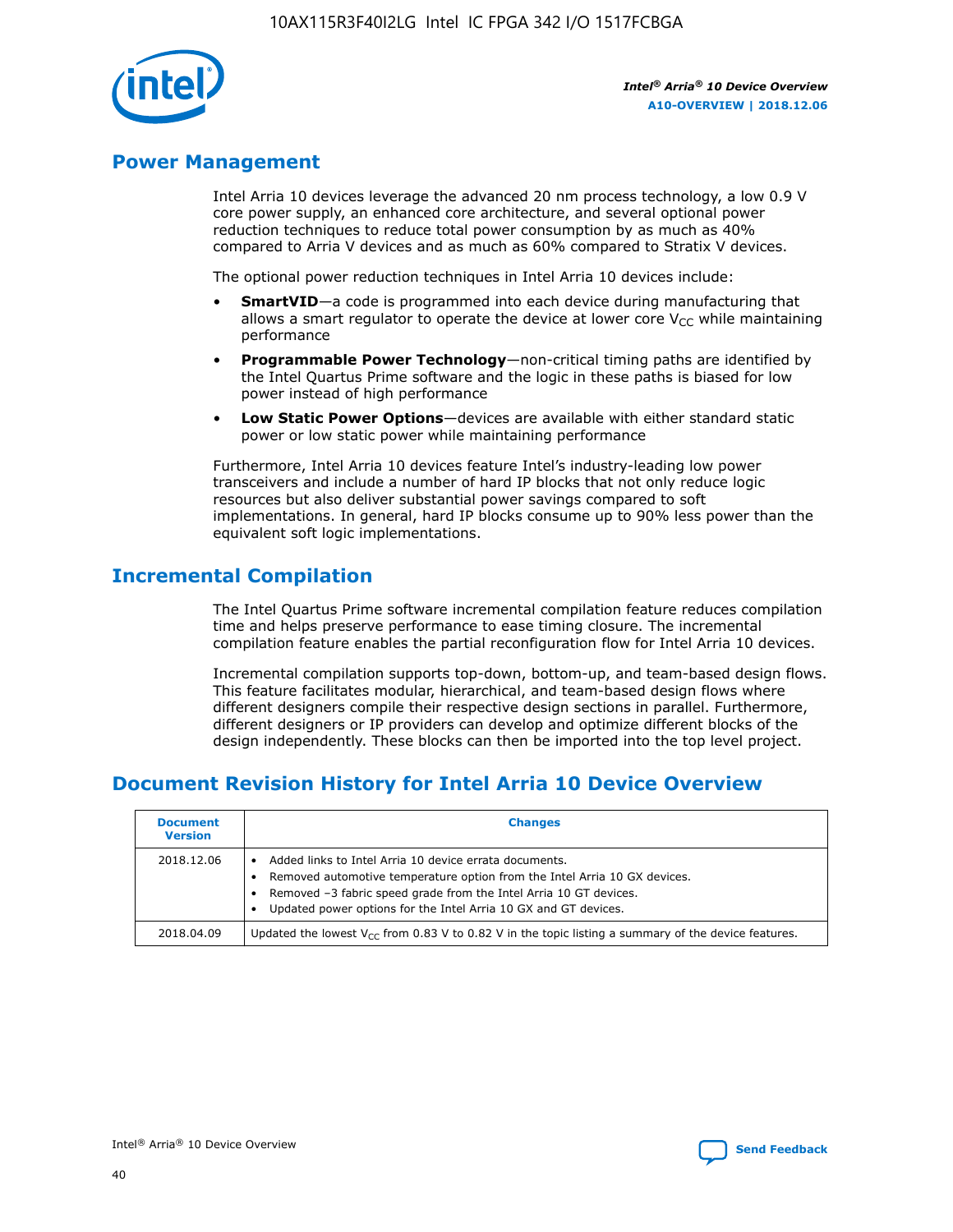*Intel® Arria® 10 Device Overview* **A10-OVERVIEW | 2018.12.06**



| <b>Date</b>    | <b>Version</b> | <b>Changes</b>                                                                                                                                                                                                                                                                                                                                                                                                                                                                                                                                                                                                                                                                                                                                                                                                                                                                                                                                                            |
|----------------|----------------|---------------------------------------------------------------------------------------------------------------------------------------------------------------------------------------------------------------------------------------------------------------------------------------------------------------------------------------------------------------------------------------------------------------------------------------------------------------------------------------------------------------------------------------------------------------------------------------------------------------------------------------------------------------------------------------------------------------------------------------------------------------------------------------------------------------------------------------------------------------------------------------------------------------------------------------------------------------------------|
| January 2018   | 2018.01.17     | Updated the maximum data rate for HPS (Intel Arria 10 SX devices<br>external memory interface DDR3 controller from 2,166 Mbps to 2,133<br>Mbps.<br>Updated maximum frequency supported for half rate QDRII and QDRII<br>+ SRAM to 633 MHz in Memory Standards Supported by the Soft<br>Memory Controller table.<br>Updated transceiver backplane capability to 12.5 Gbps.<br>$\bullet$<br>Removed transceiver speed grade 5 in Sample Ordering Core and<br>Available Options for Intel Arria 10 GX Devices figure.<br>Removed package code 40, low static power, SmartVID, industrial, and<br>military operating temperature support from Sample Ordering Core and<br>Available Options for Intel Arria 10 GT Devices figure.<br>Updated short reach transceiver rate for Intel Arria 10 GT devices to<br>25.8 Gbps.<br>Removed On-Die Instrumentation - EyeQ and Jitter Margin Tool<br>support from PMA Features of the Transceivers in Intel Arria 10 Devices<br>table. |
| September 2017 | 2017.09.20     | Updated the maximum speed of the DDR4 external memory interface from<br>1,333 MHz/2,666 Mbps to 1,200 MHz/2,400 Mbps.                                                                                                                                                                                                                                                                                                                                                                                                                                                                                                                                                                                                                                                                                                                                                                                                                                                     |
| July 2017      | 2017.07.13     | Corrected the automotive temperature range in the figure showing the<br>available options for the Intel Arria 10 GX devices from "-40°C to 100°C"<br>to "-40°C to 125°C".                                                                                                                                                                                                                                                                                                                                                                                                                                                                                                                                                                                                                                                                                                                                                                                                 |
| July 2017      | 2017.07.06     | Added automotive temperature option to Intel Arria 10 GX device family.                                                                                                                                                                                                                                                                                                                                                                                                                                                                                                                                                                                                                                                                                                                                                                                                                                                                                                   |
| May 2017       | 2017.05.08     | Corrected protocol names with "1588" to "IEEE 1588v2".<br>Updated the vertical migration table to remove vertical migration<br>between Intel Arria 10 GX and Intel Arria 10 SX device variants.<br>Removed all "Preliminary" marks.                                                                                                                                                                                                                                                                                                                                                                                                                                                                                                                                                                                                                                                                                                                                       |
| March 2017     | 2017.03.15     | Removed the topic about migration from Intel Arria 10 to Intel Stratix<br>10 devices.<br>Rebranded as Intel.<br>$\bullet$                                                                                                                                                                                                                                                                                                                                                                                                                                                                                                                                                                                                                                                                                                                                                                                                                                                 |
| October 2016   | 2016.10.31     | Removed package F36 from Intel Arria 10 GX devices.<br>Updated Intel Arria 10 GT sample ordering code and maximum GX<br>$\bullet$<br>transceiver count. Intel Arria 10 GT devices are available only in the<br>SF45 package option with a maximum of 72 transceivers.                                                                                                                                                                                                                                                                                                                                                                                                                                                                                                                                                                                                                                                                                                     |
| May 2016       | 2016.05.02     | Updated the FPGA Configuration and HPS Booting topic.<br>Remove V <sub>CC</sub> PowerManager from the Summary of Features, Power<br>Management and Arria 10 Device Variants and packages topics. This<br>feature is no longer supported in Arria 10 devices.<br>Removed LPDDR3 from the Memory Standards Supported by the HPS<br>Hard Memory Controller table in the Memory Standards Supported by<br>Intel Arria 10 Devices topic. This standard is only supported by the<br>FPGA.<br>Removed transceiver speed grade 5 from the Device Variants and<br>Packages topic for Arria 10 GX and SX devices.                                                                                                                                                                                                                                                                                                                                                                   |
| February 2016  | 2016.02.11     | Changed the maximum Arria 10 GT datarate to 25.8 Gbps and the<br>minimum datarate to 1 Gbps globally.<br>Revised the state for Core clock networks in the Summary of Features<br>$\bullet$<br>topic.<br>Changed the transceiver parameters in the "Summary of Features for<br>Arria 10 Devices" table.<br>• Changed the transceiver parameters in the "Maximum Resource Counts<br>for Arria 10 GT Devices" table.<br>• Changed the package availability for GT devices in the "Package Plan<br>for Arria 10 GT Devices" table.<br>Changed the package configurations for GT devices in the "Migration"<br>Capability Across Arria 10 Product Lines" figure.<br>continued                                                                                                                                                                                                                                                                                                  |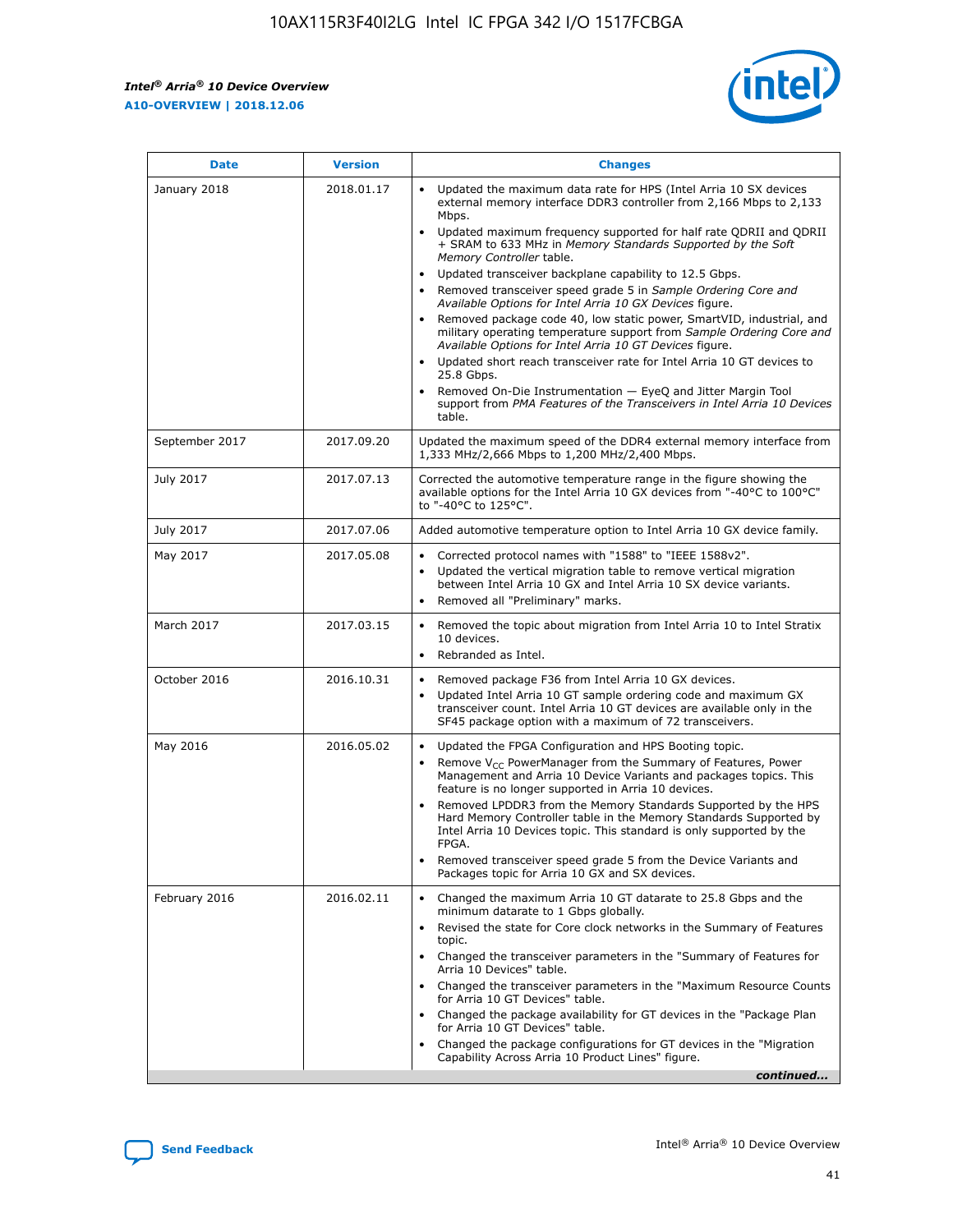

| <b>Date</b>   | <b>Version</b> | <b>Changes</b>                                                                                                                                                                   |
|---------------|----------------|----------------------------------------------------------------------------------------------------------------------------------------------------------------------------------|
|               |                | • Changed transceiver parameters in the "Low Power Serial Transceivers"<br>section.                                                                                              |
|               |                | • Changed the transceiver descriptions in the "Device Variants for the<br>Arria 10 Device Family" table.                                                                         |
|               |                | Changed the "Sample Ordering Code and Available Options for Arria 10<br>GT Devices" figure.                                                                                      |
|               |                | Changed the datarates for GT devices in the "PMA Features" section.                                                                                                              |
|               |                | Changed the datarates for GT devices in the "PCS Features" section.<br>$\bullet$                                                                                                 |
| December 2015 | 2015.12.14     | Updated the number of M20K memory blocks for Arria 10 GX 660 from<br>$\bullet$<br>2133 to 2131 and corrected the total RAM bit from 48,448 Kb to<br>48,408 Kb.                   |
|               |                | Corrected the number of DSP blocks for Arria 10 GX 660 from 1688 to<br>$\bullet$<br>1687 in the table listing floating-point arithmetic resources.                               |
| November 2015 | 2015.11.02     | Updated the maximum resources for Arria 10 GX 220, GX 320, GX 480,<br>$\bullet$<br>GX 660, SX 220, SX 320, SX 480, and SX 660.                                                   |
|               |                | Updated resource count for Arria 10 GX 320, GX 480, GX 660, SX 320,<br>$\bullet$<br>SX 480, a SX 660 devices in Number of Multipliers in Intel Arria 10<br><b>Devices</b> table. |
|               |                | Updated the available options for Arria 10 GX, GT, and SX.<br>$\bullet$                                                                                                          |
|               |                | Changed instances of Quartus II to Quartus Prime.<br>$\bullet$                                                                                                                   |
| June 2015     | 2015.06.15     | Corrected label for Intel Arria 10 GT product lines in the vertical migration<br>figure.                                                                                         |
| May 2015      | 2015.05.15     | Corrected the DDR3 half rate and quarter rate maximum frequencies in the<br>table that lists the memory standards supported by the Intel Arria 10 hard<br>memory controller.     |
| May 2015      | 2015.05.04     | • Added support for 13.5G JESD204b in the Summary of Features table.<br>• Added a link to Arria 10 GT Channel Usage in the Arria 10 GT Package<br>Plan topic.                    |
|               |                | • Added a note to the table, Maximum Resource Counts for Arria 10 GT<br>devices.                                                                                                 |
|               |                | Updated the power requirements of the transceivers in the Low Power<br>Serial Transceivers topic.                                                                                |
| January 2015  | 2015.01.23     | • Added floating point arithmetic features in the Summary of Features<br>table.                                                                                                  |
|               |                | • Updated the total embedded memory from 38.38 megabits (Mb) to<br>65.6 Mb.                                                                                                      |
|               |                | • Updated the table that lists the memory standards supported by Intel<br>Arria 10 devices.                                                                                      |
|               |                | Removed support for DDR3U, LPDDR3 SDRAM, RLDRAM 2, and DDR2.                                                                                                                     |
|               |                | Moved RLDRAM 3 support from hard memory controller to soft memory<br>controller. RLDRAM 3 support uses hard PHY with soft memory<br>controller.                                  |
|               |                | Added soft memory controller support for QDR IV.                                                                                                                                 |
|               |                | Updated the maximum resource count table to include the number of<br>hard memory controllers available in each device variant.                                                   |
|               |                | Updated the transceiver PCS data rate from 12.5 Gbps to 12 Gbps.<br>$\bullet$                                                                                                    |
|               |                | Updated the max clock rate of PS, FPP x8, FPP x16, and Configuration<br>via HPS from 125 MHz to 100 MHz.                                                                         |
|               |                | Added a feature for fractional synthesis PLLs: PLL cascading.                                                                                                                    |
|               |                | Updated the HPS programmable general-purpose I/Os from 54 to 62.                                                                                                                 |
|               |                | continued                                                                                                                                                                        |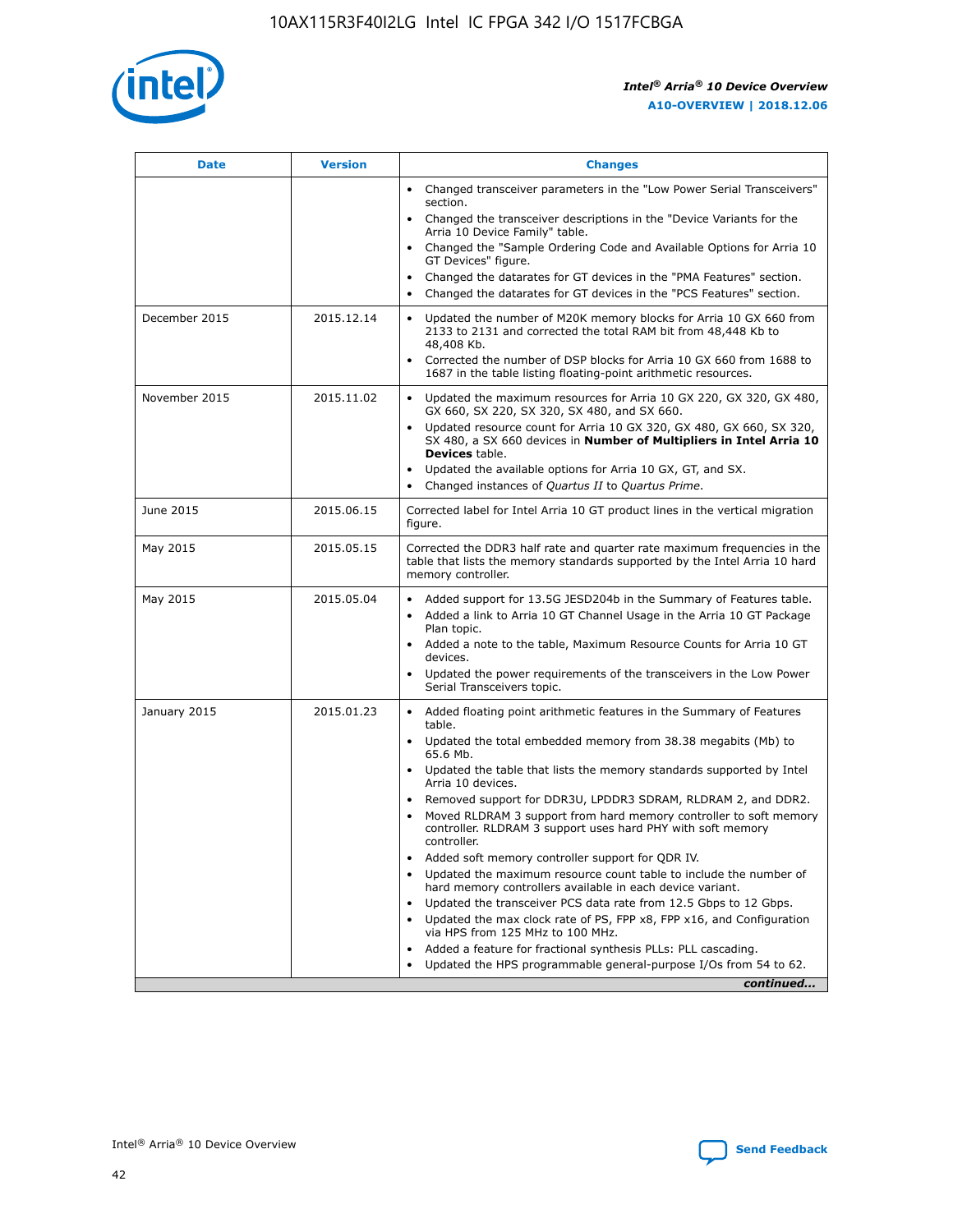r



| <b>Date</b>    | <b>Version</b> | <b>Changes</b>                                                                                                                                                                                                                                                                                                                                                                                                                                                                                                                                      |
|----------------|----------------|-----------------------------------------------------------------------------------------------------------------------------------------------------------------------------------------------------------------------------------------------------------------------------------------------------------------------------------------------------------------------------------------------------------------------------------------------------------------------------------------------------------------------------------------------------|
| September 2014 | 2014.09.30     | Corrected the 3 V I/O and LVDS I/O counts for F35 and F36 packages<br>$\bullet$<br>of Arria 10 GX.<br>Corrected the 3 V I/O, LVDS I/O, and transceiver counts for the NF40<br>$\bullet$<br>package of the Arria GX 570 and 660.<br>Removed 3 V I/O, LVDS I/O, and transceiver counts for the NF40<br>package of the Arria GX 900 and 1150. The NF40 package is not<br>available for Arria 10 GX 900 and 1150.                                                                                                                                       |
| August 2014    | 2014.08.18     | Updated Memory (Kb) M20K maximum resources for Arria 10 GX 660<br>devices from 42,660 to 42,620.<br>Added GPIO columns consisting of LVDS I/O Bank and 3V I/O Bank in<br>$\bullet$<br>the Package Plan table.<br>Added how to use memory interface clock frequency higher than 533<br>$\bullet$<br>MHz in the I/O vertical migration.<br>Added information to clarify that RLDRAM3 support uses hard PHY with<br>$\bullet$<br>soft memory controller.<br>Added variable precision DSP blocks support for floating-point<br>$\bullet$<br>arithmetic. |
| June 2014      | 2014.06.19     | Updated number of dedicated I/Os in the HPS block to 17.                                                                                                                                                                                                                                                                                                                                                                                                                                                                                            |
| February 2014  | 2014.02.21     | Updated transceiver speed grade options for GT devices in Figure 2.                                                                                                                                                                                                                                                                                                                                                                                                                                                                                 |
| February 2014  | 2014.02.06     | Updated data rate for Arria 10 GT devices from 28.1 Gbps to 28.3 Gbps.                                                                                                                                                                                                                                                                                                                                                                                                                                                                              |
| December 2013  | 2013.12.10     | Updated the HPS memory standards support from LPDDR2 to LPDDR3.<br>Updated HPS block diagram to include dedicated HPS I/O and FPGA<br>$\bullet$<br>Configuration blocks as well as repositioned SD/SDIO/MMC, DMA, SPI<br>and NAND Flash with ECC blocks.                                                                                                                                                                                                                                                                                            |
| December 2013  | 2013.12.02     | Initial release.                                                                                                                                                                                                                                                                                                                                                                                                                                                                                                                                    |